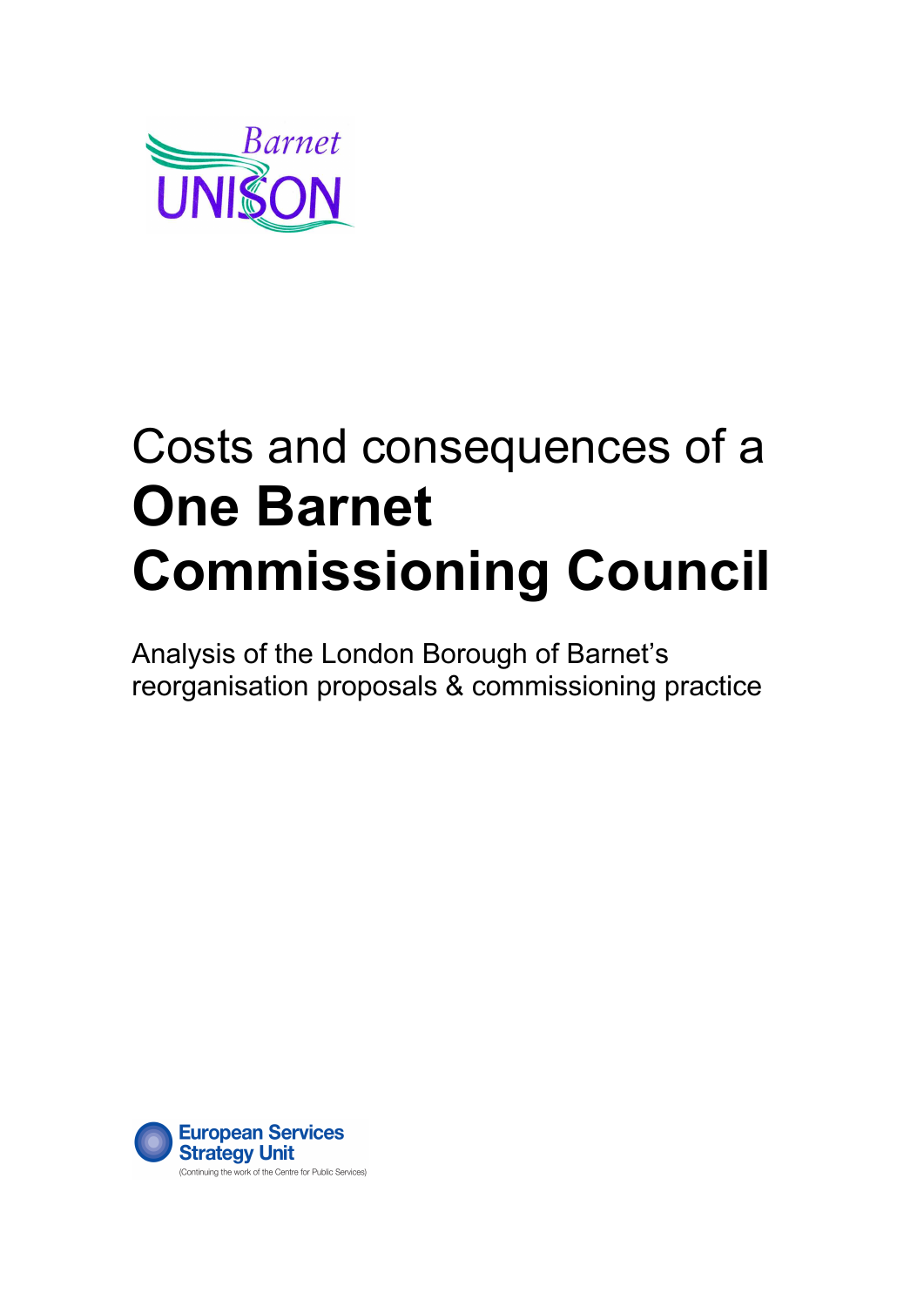

### **UNISON Barnet**

UNISON Office, Building 4, North London Business Park, Oakleigh Road South, London, N11 1NP Telephone: 020 8359 2088 Fax: 020 8368 5985 Email: contactus@barnetunison.org.uk www.barnetunison.me.uk

June 2012



 Dexter Whitfield, Director Adjunct Associate Professor, Australian Workplace Innovation and Social Research Centre, University of Adelaide Mobile 0777 6370884 Tel. +353 66 7130225 Email: dexter.whitfield@gmail.com Web: www.european-services-strategy.org.uk

The **European Services Strategy Unit** is committed to social justice, through the provision of good quality public services by democratically accountable public bodies, implementing best practice management, employment, equal opportunity and sustainable development policies. The Unit continues the work of the Centre for Public Services, which began in 1973.

 $\_$  , and the state of the state of the state of the state of the state of the state of the state of the state of the state of the state of the state of the state of the state of the state of the state of the state of the

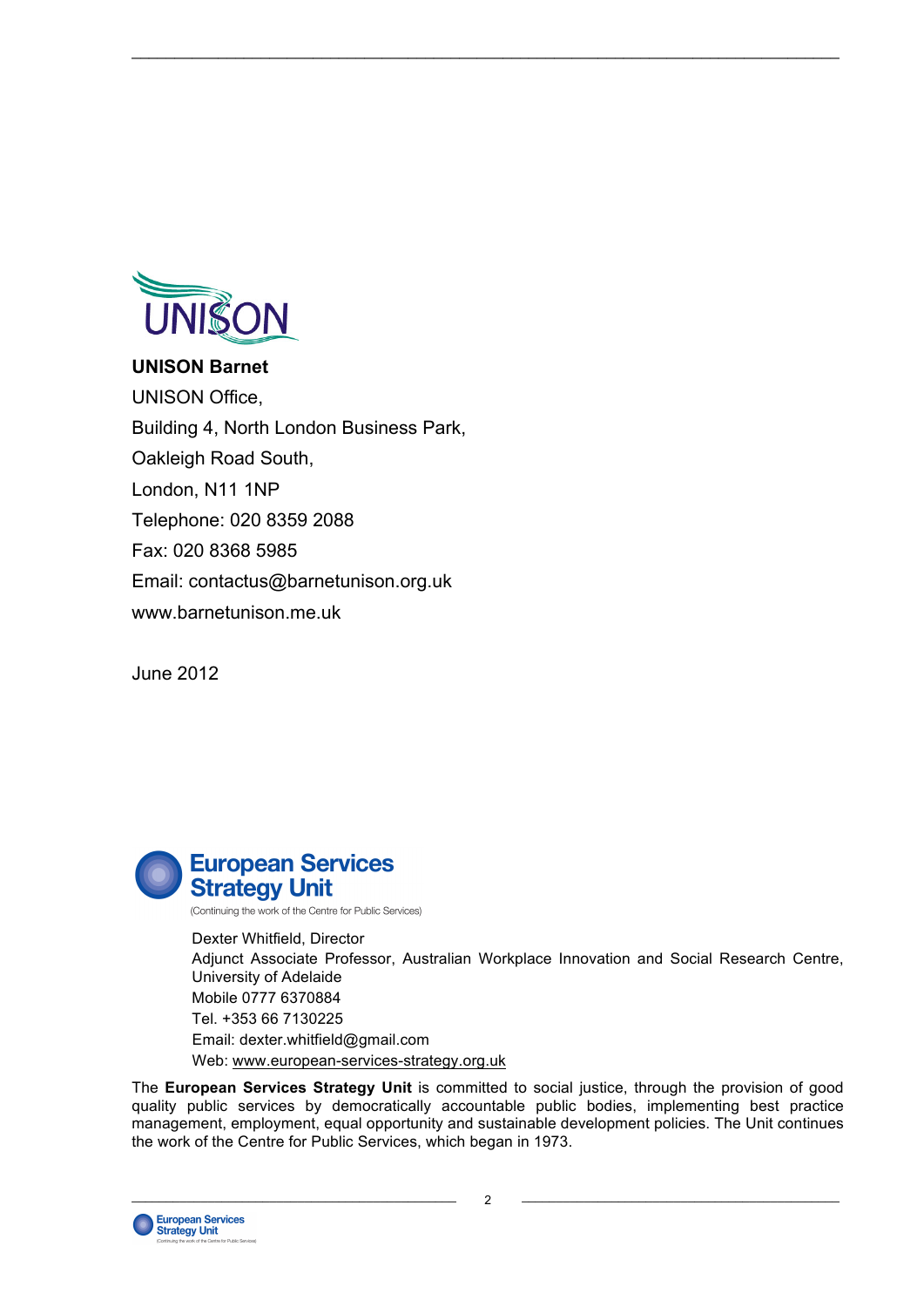# **Contents**

| <b>Executive Summary: Impact of a Commissioning Council</b>                                                                                                                                                                                                                                                                      | 4  |
|----------------------------------------------------------------------------------------------------------------------------------------------------------------------------------------------------------------------------------------------------------------------------------------------------------------------------------|----|
| <b>Part 1: Privatising Barnet Council</b>                                                                                                                                                                                                                                                                                        | 8  |
| <b>Part 2: The Commissioning Council model</b>                                                                                                                                                                                                                                                                                   | 11 |
| What is commissioning?<br>Types of commissioning<br>Key components of commissioning<br>Commissioning - old wine in new bottle<br>Decommissioning<br>Flawed theory<br>Changing the role of the state                                                                                                                              |    |
| Part 3: Barnet Council's commissioning model                                                                                                                                                                                                                                                                                     | 16 |
| How will the Council be reorganised?<br>Commissioning in other local authorities                                                                                                                                                                                                                                                 |    |
| Part 4: Barnet Council's commissioning record                                                                                                                                                                                                                                                                                    | 21 |
| Commissioning record<br>Barnet Council's poor track record managing contracts<br>Management's failure to implement Audit recommendations<br><b>Commissioning Scorecard</b>                                                                                                                                                       |    |
| Part 5: The impact of commissioning                                                                                                                                                                                                                                                                                              | 28 |
| Service users<br>Democratic accountability and participation<br>Public service planning and management culture<br>Council taxpayers and value for money<br>Local economy<br>Equalities and social justice<br>High-risk strategy<br>Impact on voluntary sector<br>Radical change for staff<br>Longer-term impact of commissioning |    |
| Part 6: There is an alternative                                                                                                                                                                                                                                                                                                  | 36 |
| Action plan                                                                                                                                                                                                                                                                                                                      |    |
| Appendix 1: Key documents produced by UNISON                                                                                                                                                                                                                                                                                     | 37 |
| Appendix 2: Key Audit Issues Reported to Audit Committee<br>October 2005 - April 2012                                                                                                                                                                                                                                            | 38 |
| References                                                                                                                                                                                                                                                                                                                       | 40 |
| <b>Tables</b>                                                                                                                                                                                                                                                                                                                    |    |

 $\_$  , and the state of the state of the state of the state of the state of the state of the state of the state of the state of the state of the state of the state of the state of the state of the state of the state of the

- 1. One Barnet outsourcing programme
- 2. Strategic Partnership Performance Ratio
- 3. Commissioning's contribution to public service planning
- 4. Barnet Council's commissioning record
- 5. Barnet Council's Commissioning Scorecard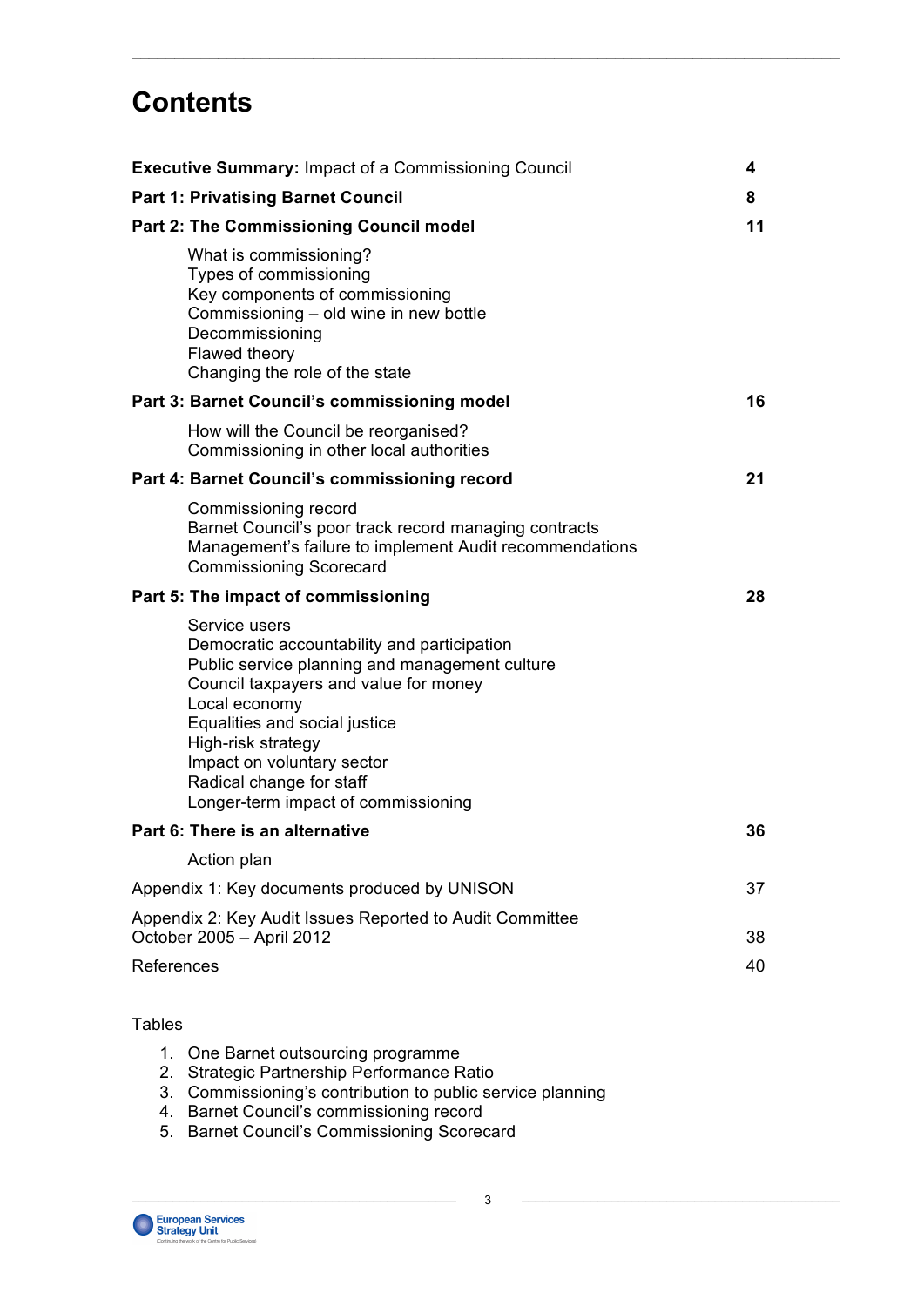# **Executive Summary**

### **Impact of a One Barnet Commissioning Council**

Commissioning separates the client and service delivery functions of the Council and selects a service provider from competition between the public, private and voluntary sectors. Commissioning is contracting.

 $\_$  , and the state of the state of the state of the state of the state of the state of the state of the state of the state of the state of the state of the state of the state of the state of the state of the state of the

It affects all services and will have major consequences because the Council will:

- Separate client and contractor functions into a commissioning group and service delivery undertaken by largely outsourced delivery units.
- Replace service reviews and improvement plans with options appraisals, business cases and procurement.
- Mainstream procurement and contracting across the Council.
- Create and manage markets and drive competition between public, private and voluntary sectors.
- Use public money to support markets.
- Manage increased risks in procurement and contracting.
- Commercialise in-house services, which increases likelihood of full privatisation.
- Transfer staff between public, private and voluntary sector companies as contracts are won or lost.
- Decommission (terminate or replace) services.

Commissioning has four stages:

*Analysis:* needs assessment, gap analysis, resource mapping, establishing priorities and identifying service requirements.

*Planning:* reviewing services, appraising options, preparing business cases and establishing a strategy, setting objectives, preparing specification and standards.

*Procurement:* determining market support mechanisms and carrying out a procurement process when this is required.

*Managing:* contract management and monitoring with regular scrutiny review and evaluation.

Commissioning is not new. The 'enabling' concept of local government ('steering rather than providing') emerged in the late 1980s at about the same time as the idea of 'contract cities' (based on small US towns that outsource most services on grounds of economy of scale). The 'enabling' model did not gain much support in local government although a few local authorities extended competitive tendering and sought to create an internal market, trading units and the externalisation of Direct Service Organisations. Enabling also featured in the quasi-market proposals for the NHS in the early 1990s. 'World class commissioning' emerged in the NHS in 2008.

#### **A flawed theory**

The theory behind the separation of client and contractor is flawed. In practice, the separation of client and contractor functions, creation of a provider market, a contract culture and the ideology of free markets, inevitably leads to the run-down of in-house provision. Neoliberal public management, constructed on competition and market forces, pays only lip service to democratic accountability, the quality of employment, equalities and social justice.

Procurement and contracts will be more complex as commissioning extends to more technical services and pressure grows for more integrated services. The demand for better-integrated and coordinated services will drive the trend to larger multi-service long-term contracts.

Outcomes and payment-by-results are the new mantra, but they are at an early stage of development. This creates uncertainties, ambiguities and potential conflicts because

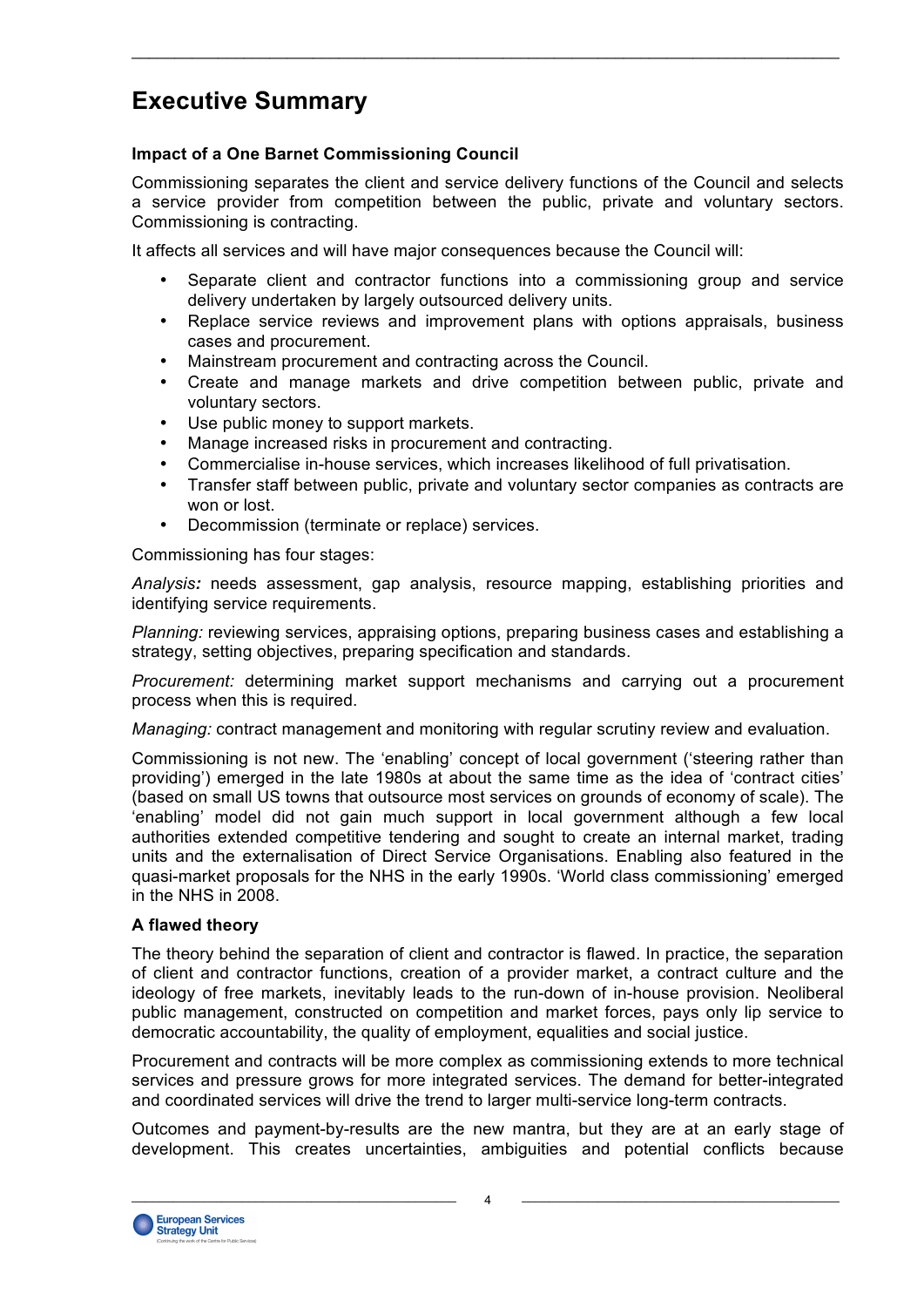outcomes are rarely simply the result of the service delivery performance, irrespective of who provides the service.

 $\_$  , and the state of the state of the state of the state of the state of the state of the state of the state of the state of the state of the state of the state of the state of the state of the state of the state of the

Advocates of commissioning claim the separation of client and contractor functions allows the client or commissioner to ensure the contractor delivers the specification. But the model watchdog role is rarely achieved in practice.

The balance of power is likely to change within local government. Contractors develop a dependency on government contracts, which leads them to search for, and gain access to, insider information and intelligence in order to pursue their corporate objectives, influence the procurement process and to participate in government policy-making.

#### **Barnet's Commissioning Council structure**

The Council will be reorganised into five parts: a Strategic Commissioning Board will provide overall management of the council; an Assurance Group will provide independent oversight and assurance to Members and the Board on governance procedures and business processes; a Commissioning Group will be responsible for specifications and will commission services from a range of providers; Support Services and Customer Services (outsourced) will provides support services, such as finance and HR, to support the day to day operations of the council; six Delivery Units (adults and communities and children's service (predominantly in-house) plus schools, development and regulatory services, Barnet Group and street scene (predominantly outsourced) will provide services.

The provision of services will eventually be dominated by three or four large PPP contracts. The outsourcing or transfer to arms length provision of Adults and Children's services will almost certainly continue, leading to a further decline of in-house provision.

#### **Barnet's commissioning record**

Barnet Council's transformation and commissioning performance has been rigorously scrutinised by the European Services Strategy Unit over the last four years with more than 30 reports published by Barnet UNISON (see Appendix 1). This is one of the most systematic analyses of a local authority's practice. **Each stage of the Council's commissioning process revealed fundamental weaknesses:**

**Transformation:** The Council failed to carry out new service reviews and improvement plans with service users, staff and trade unions. Community organisations and service users were not involved in options appraisals, business cases, procurement or the Council reorganisation proposals.

**Options appraisals:** The 'high level' options appraisals with 'business as usual' in-house options were designed to fail. The Council commenced business case and procurement without options appraisal for Parking Service. Housing Service options appraisal and business case merged making a mockery of the options process. Hendon Cemetery and Crematoria appraisal recommended in-house provision but was ignored. There was flawed evaluation criteria and scoring of options.

**Business cases:** They omitted strategic, economic, commercial and management case evidence. They failed to assess the future demand for services. The Council attempted to minimise risks by omitting financial, operational, democratic governance and employment risks from Business Cases. The cumulative cost savings over 10 years gives misleading impression. There was no market analysis to assess trends and developments. The Council imposed unsustainable and morally unacceptable profits on Adult Learning Disability Services.

**Value for money unproven:** Savings figures are over-stated because the cost of redundancies, full transaction costs, contract variations and operational and financial risks are excluded.

**Procurement:** There were no in-house bids and the Council did not examine the option of Barnet Homes returning to in-house provision**.** There is a lack of a Corporate Procurement Strategy and refusal to have Gateway Reviews (a peer review to draw on best practice in

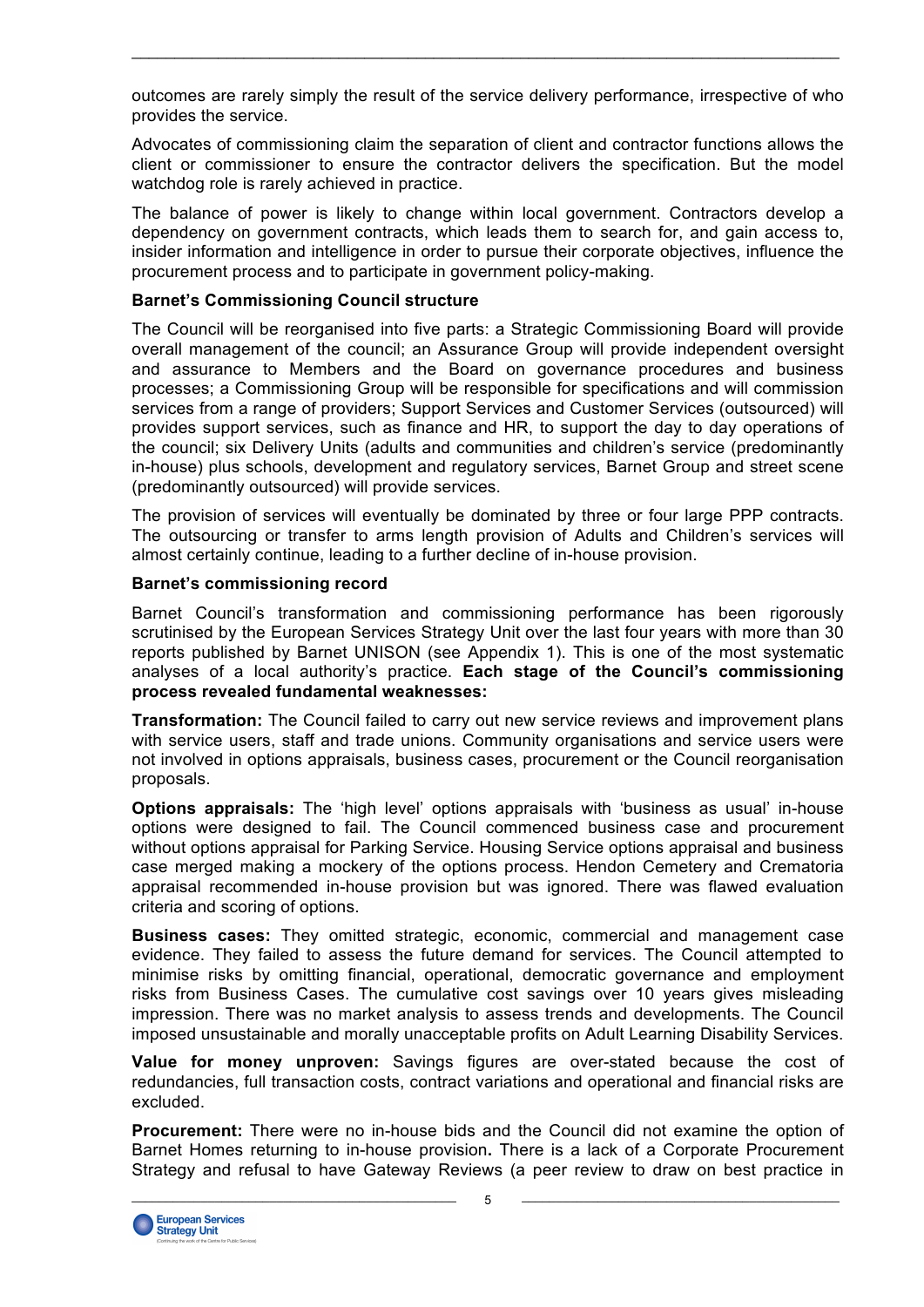procurement process, mandatory in central government but recommended in local government). Non-financial benefits are unsubstantiated**,** 'thin' client and contract management and monitoring costs are under-estimated.

 $\_$  , and the state of the state of the state of the state of the state of the state of the state of the state of the state of the state of the state of the state of the state of the state of the state of the state of the

**Risks ignored or understated:** Key strategic and operational risks are either ignored or understated. Substantial risks for revenue and benefits are not included in the Risk Assessment

**Impact Assessment:** No assessment of economic, social and environmental impacts or cost benefit analysis of outsourcing. The Council failed to require contractors to deliver services in Barnet.

**Equalities Impact Assessments (EIA)**: There is no assessment of impact on service users. EIA did not examine loss of employment caused by the export of jobs from the Borough or job losses in the local economy.

**High cost of management consultants:** There is heavy reliance on costly management consultants committed to outsourcing.

**Employment policies:** There is a superficial concern for staff and the risks they face. The Council rejected staff secondment and TUPE Plus options. Outsourcing and reorganisation could lead to potentially large staff redundancies.

#### **Systemic failure in contract management in Adult Services**

An audit of 20 Barnet internal audit reports for Adult Services reported to the Audit Committee between October 2005 and April 2012 reveal a catalogue of failures in implementing auditing recommendations on procurement, contract management and contract monitoring (see Appendix 2).

#### **Commissioning impact**

The impact of commissioning is assessed on democratic accountability and participation; public service planning and management culture; council taxpayers and value for money; the local economy; equalities and social justice; high-risk strategy; impact on voluntary sector; radical change for Council staff; and the longer-term impact of commissioning.

See summary chart on page 7.

#### **There is an alternative**

The Council could immediately adopt the service review and improvement process in the Good Practice Transformation Toolkit (Barnet UNISON, 2010) and commit the Council to public service principles and values. This would introduce bi-annual service reviews with improvement plans and regular assessment by Oversight and Scrutiny.

The Council could engage citizens, community organisations, staff and trade unions in the planning and design of services and improve democratic accountability and transparency with disclosure of information essential to support engagement. It should treat citizens as service users, not customers.

All policies and projects would be subject to comprehensive assessment for economic, social, equalities and environmental impacts. The quality of inputs, processes, outputs and outcomes would be built into policies with continuous monitoring and evaluation.

Rigorous monitoring, reporting and reviewing has a key role in improving service delivery, holding service providers to account, assessing employment policies and learning from users and staff about the effectiveness of working methods and processes. Flatter management structures, team working, promoting an organisational learning culture, supported by a training programme to build capability and knowhow, could be the start of a new public service management that would radically improve the effectiveness, efficiency and viability of Barnet Council's services.

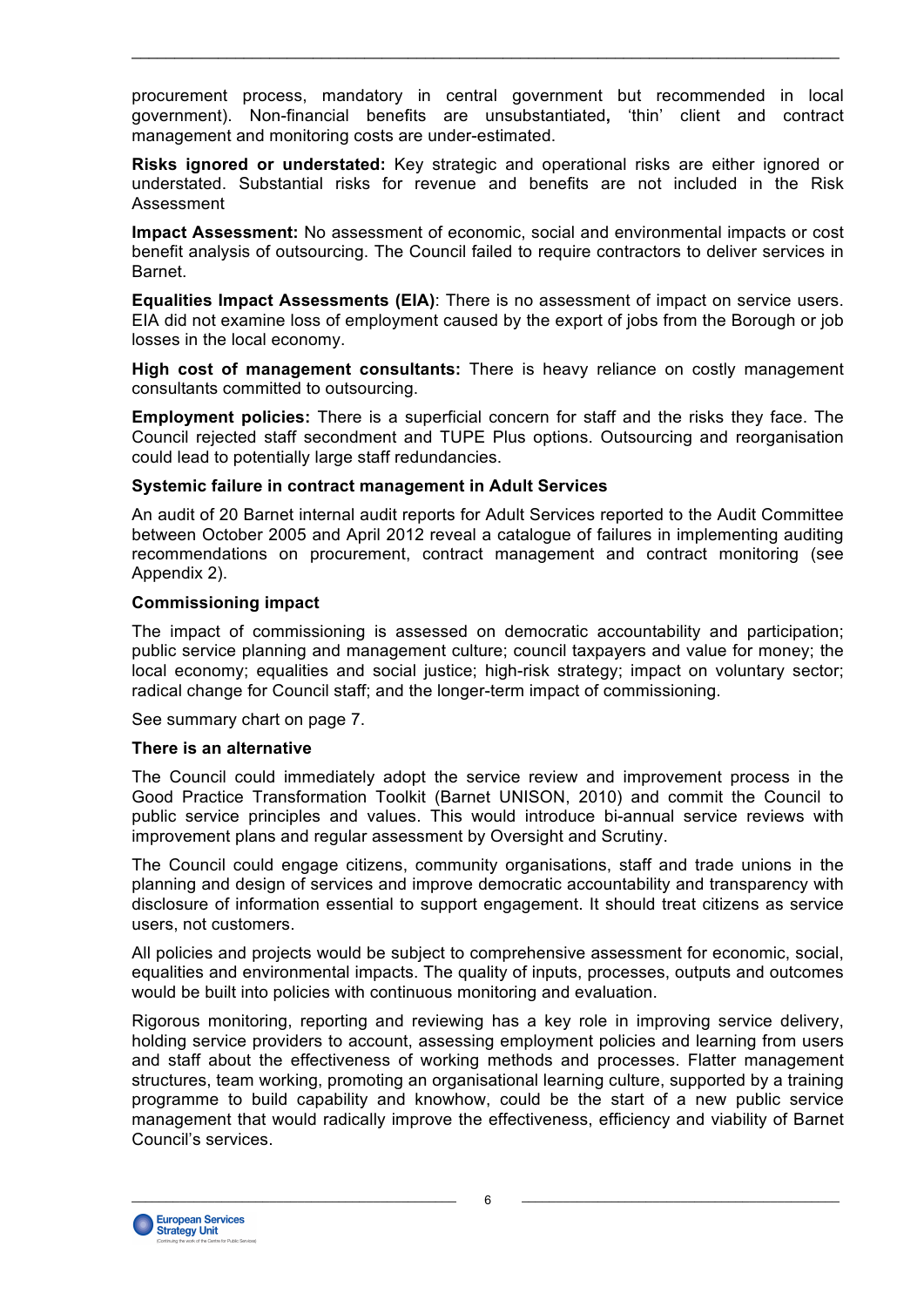# **IMPACT OF A COMMISSIONING COUNCIL**

 $\_$  , and the state of the state of the state of the state of the state of the state of the state of the state of the state of the state of the state of the state of the state of the state of the state of the state of the

### **The consequences for service users**

- Market forces will determine the quality of services.
- Service delivery contracts will result in a loss of flexibility and responsiveness.
- Getting answers will be more tortuous with the diffusion of decision-making between the Council, contractors and subcontractors.
- Services users are increasingly being treated as individual 'customers' and will experience an additional organisational layer between them and the policy making process.
- Disclosure will be even more limited increase use of 'commercial confidentiality'.
- The blame game will get worse as contractors shift responsibility for delays and failures to the Council or to other contractors.
- Contractual disputes could cause delays.
- Community involvement will be restricted as procurement extends to more services.
- A significant part of service budgets will be needed to pay for procurement, contract management and profits to contractors, instead of funding frontline service delivery.

# **The consequences for Councillors**

- More power given to officers as increasing complexity of long-term multi-service contracts gives senior management dominant role in procurement and limits role of Councillors.
- Reduced power to change policies and negotiate with providers because of the contracts regime, stand-alone arms length companies and loss of in-house provision.
- Reduced influence in the local economy to create local jobs, influence the labour market and to ensure local businesses have an equal opportunity to obtain supply chain contracts.
- More difficult to determine value for money and be more open to legal challenge.
- More time and resources spent in Oversight and Scrutiny and assurance/audit to improve the Council's ability to manage and monitor contracts rather then strategic policy making.
- Loss of flexibility to respond to Barnet's changing community needs and economic conditions.
- Focus on 'outcomes' will weaken the Councillors influence on the quality of inputs, processes and outputs, which have a big influence on service quality.
- More difficult to ensure implementation of the Council's corporate policies by many private contractors.
- Backbench Members likely to have limited knowledge of contractor performance and contracting issues.

# **The consequences for Council staff**

- Most staff will no longer be employed by the Council, but by private or voluntary sector contractors
- Redundancies, loss of job security and transfers as contracts are won or lost.
- The Council will relinquish responsibility for changes in staffing levels, terms and conditions, and the employment practices of contractors.
- Threat to pensions remains the contractors bidding for council services have already, or are about to, close their own defined benefit pension schemes.
- Public service career prospects will be damaged.
- Reduced and fragmented implementation of equalities and diversity policies.
- Fragmentation of trade union organisation and representation.
- Commissioning staff will have spend more time managing and monitoring contracts and have less influence as the use of management consultants, legal and technical advisers continues.
- Loss of experience in frontline service delivery and contact with service users.
- Operate in a contract culture in which commercial values will erode a public service ethos.

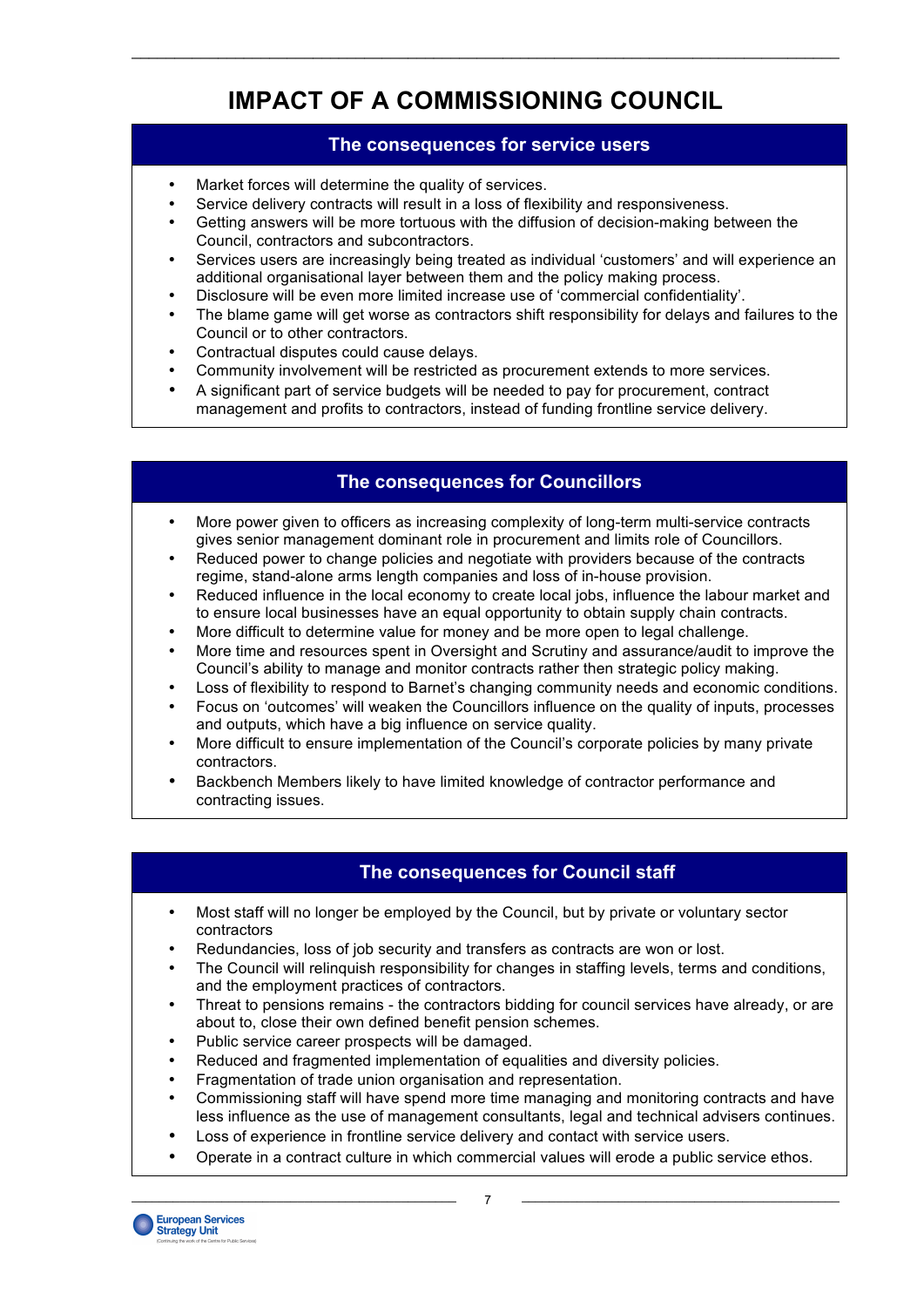# Part 1 **Privatising Barnet Council**

 $\_$  , and the state of the state of the state of the state of the state of the state of the state of the state of the state of the state of the state of the state of the state of the state of the state of the state of the

### **From Future Shape, easyCouncil, One Barnet to Commissioning Council**

The council embarked on a mass outsourcing strategy with the launch of the Future Shape project in autumn 2008, although the Council strenuously denied this. Future Shape consisted of a three-level structure with a strategic hub to commission services from a Joint Venture Company (JVC), which in turn would procure service delivery from several 'service delivery vehicles'.

In summer 2009, the 'easyCouncil' brand emerged, based on the approach of cheap airlines, although this branding was never formally adopted. It was a media concoction that had little substance. The idea that the Council would not automatically provide blanket coverage of services, users would pay extra for services once considered part of the standard service and pay extra for jumping the queue, was not based on economic or political reality.

In July 2009 the Cabinet approved a phased approach to delivering the Future Shape Programme based on three principles - a new relationship with citizens, a one public sector approach, and a relentless drive for efficiency.

The new relationship with citizens has never materialised, the one public sector approach included a Board consisting of representatives from the NHS, Police and Middlesex University, but this appeared to be tokenistic and had little substance. The major outsourcing projects involve only the Council – see Table 2, page 16.

Barnet UNISON has produced a series of reports since 2008 critically assessing the Council's options appraisals, business cases, procurement process and One Barnet programme. It also detailed alternative options and policies – see Appendix 1.

#### **No options and no consultation with the community**

There is no evidence that Barnet Council carried out an options appraisal for the future structure of the Council, nor did it believe that consultation was required under its 'new relationship with residents'. The reorganisation proposals were considered by General Functions Committee on 23 April 2012 and triggered an informal consultation process with trade unions.

We estimate the reorganisation implementation costs to be at least £800,000. This additional cost would eliminate the planned Medium Term Financial Strategy savings of £528,000 in 2012-13 and £263,000 in 2013-14.

At a time of deep and damaging cuts and closures of services in Barnet, it is a poor reflection on the Council that senior management sought approval for a costly radical reorganisation with no reference to its cost.

The London Borough of Barnet is Conservative-controlled Council with a large majority (37 Conservative, 22 Labour and 3 Liberal Democrat).

The Council's current outsourcing programme is centred on seven groups of services – see Table 1. A procurement timetable has not been disclosed for Environment and Operations but this is expected soon because the May Gurney recycling contract ends in 2013. The seven groups of services employ just over 1,200 staff and a similar number will be affected in Environment and Operations, leaving just 1,200 staff employed in the new commissioning structure.

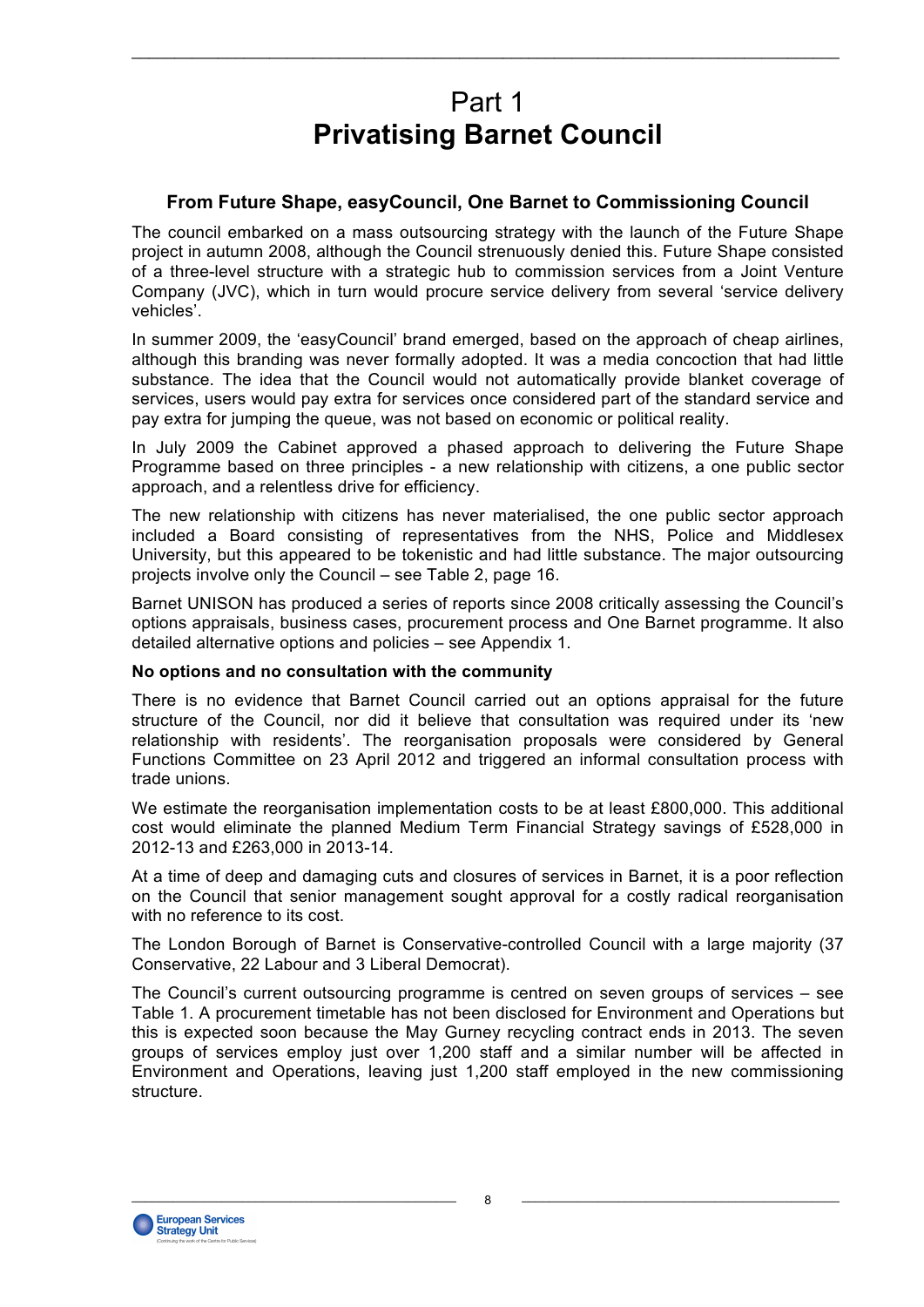| Table 1: Likely staff transfers as a result of One Barnet |
|-----------------------------------------------------------|
|-----------------------------------------------------------|

| <b>Service</b>                                                        | <b>Services in scope</b>                                                                                                                                                                                                                                                                                                                                                       | <b>Outsourcing or</b><br>transfer                                                         | No. of staff<br>affected |
|-----------------------------------------------------------------------|--------------------------------------------------------------------------------------------------------------------------------------------------------------------------------------------------------------------------------------------------------------------------------------------------------------------------------------------------------------------------------|-------------------------------------------------------------------------------------------|--------------------------|
| <b>Adult Social Care</b><br>In-House Provider<br><b>Services</b>      | Learning and physical disability services:<br>transferred 1 February 2012.                                                                                                                                                                                                                                                                                                     | <b>Transferred to Local</b><br><b>Authority Trading</b><br>Company - Barnet<br>Group Ltd. | 240                      |
| Housing                                                               | Housing Service: transferred 1 April 2012.                                                                                                                                                                                                                                                                                                                                     | Transferred to Barnet<br>Homes - Barnet<br>Group Ltd                                      | 85                       |
| Development and<br><b>Public Health</b><br>Services (DRS<br>contract) | Highway network management, regeneration,<br>transport planning, highway design, highway<br>development and highways planning and<br>safety: Building control and structures,<br>planning (development management), land<br>charges, environmental health, trading<br>standards and licensing, registration, Hendon<br>Cemetery and Crematoria: indicative date April<br>2013. | <b>Outsourcing: Capita</b><br>Symonds or EC<br>Harris                                     | 228                      |
| New Support<br>Organisation<br>(NSCSO contract)                       | Finance, human resources, IT, procurement,<br>revenues and benefits, property management,<br>communications: indicative date March 2013.                                                                                                                                                                                                                                       | <b>Outsourcing: Capita</b><br>or BT                                                       | 538-759                  |
| Customer<br><b>Services</b><br>Organisation<br>(NSCSO contract)       | All services that employ staff dealing with the<br>public via telephone/internet: indicative date<br>March 2013.                                                                                                                                                                                                                                                               | Outsourcing: Capita<br>or B <sub>T</sub>                                                  |                          |
| <b>Legal Services</b>                                                 | Shared services project with Harrow LBC from<br>1 July 2012                                                                                                                                                                                                                                                                                                                    | <b>Transferred to Harrow</b><br>LBC                                                       | 36                       |
| Parking                                                               | Car parks off-street, parking maintenance<br>enforcement and processing, from 1 May<br>2012.                                                                                                                                                                                                                                                                                   | Outsourced to NSL<br>and RR Donnelly                                                      | 83                       |
| <b>Total to date</b>                                                  |                                                                                                                                                                                                                                                                                                                                                                                |                                                                                           | 1,210-1,431              |
| <b>Likely future procurement</b>                                      |                                                                                                                                                                                                                                                                                                                                                                                |                                                                                           |                          |
| <b>Environment and</b><br>Operations                                  | Community protection, greenspaces, street<br>scene, waste and recycling: no date set.                                                                                                                                                                                                                                                                                          | n/a                                                                                       | est 1200                 |
| <b>Barnet staff at Sept 2011</b>                                      |                                                                                                                                                                                                                                                                                                                                                                                |                                                                                           | 3,652                    |

Source: Staff numbers compiled from EIA in Business Cases. Excludes school staff.

 Note: There is a discrepancy in the NSCSO staffing figures with three reports on the business case between February 2011 and February 2012, with the EIA identifying 538 employees. However, the June 2011 NSCSO business case report to Cabinet Resources Committee (para 1.2) refers to 622 FTE (which is 759 employees using a 1.22 ratio).

### **One Barnet programme**

All of the One Barnet contracts are focused exclusively on Barnet Council; there is no joint commissioning. Whilst the Council and bidders may claim they want to extend the Council contracts to other public bodies, there is no evidence that this will happen or that it will be successful. Furthermore, there is no evidence that joint commissioning through outsourced services will be as effective and sustainable as collaboration by public bodies via in-house service provision. The failure to assess the impact of outsourcing beyond the narrow interests of the Council's agenda is further proof of the very limited scope of the One Barnet programme.

#### **Strategic partnership contracts in a national context**

Strategic partnership contracts, such as Barnet's planned Development & Regulatory Services, New Support Services and Customer Services Organisation, have a poor performance record – see Table 2. Forty-eight contracts had been signed by the end of 2011, of which forty-four were operational. Most were ICT and related services contracts but the total included five planning and regeneration contracts, plus two police authority corporate services contracts.

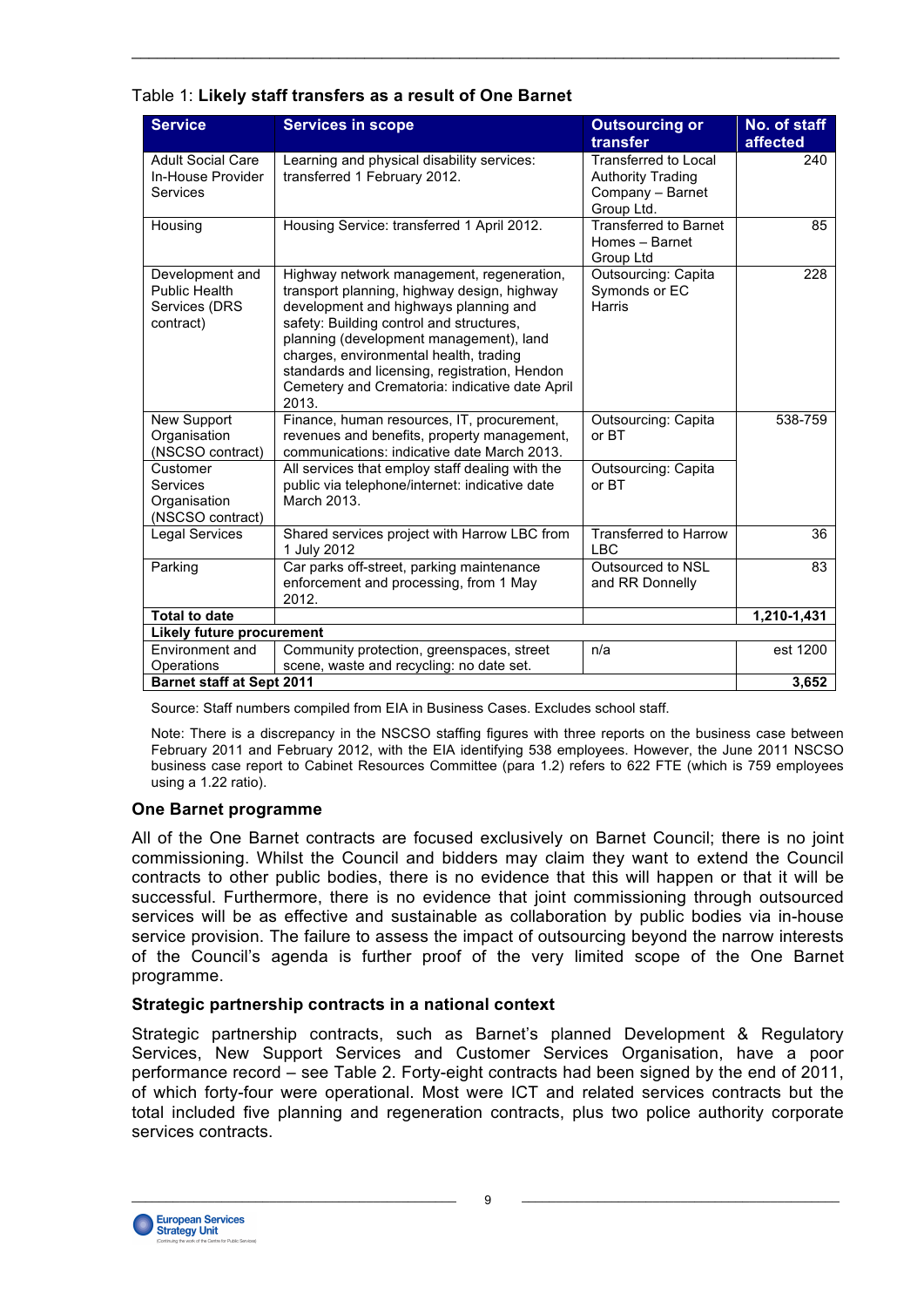Nationally, 25% of 44 contracts have either been terminated, reduced in scope with services and staff returned in-house, or experienced major problems (European Services Strategy Unit, 2011).

 $\_$  , and the state of the state of the state of the state of the state of the state of the state of the state of the state of the state of the state of the state of the state of the state of the state of the state of the

| Table 2: Strategic Partnership Performance Ratio |
|--------------------------------------------------|
|--------------------------------------------------|

| <b>Contract performance</b>                                                                                                                                                                                        | <b>Number</b> | Percentage (%)<br>of 44 contracts |
|--------------------------------------------------------------------------------------------------------------------------------------------------------------------------------------------------------------------|---------------|-----------------------------------|
| <b>Contract terminations - Bedfordshire CC (HBS), West</b><br>Berkshire Council (Amey), Sefton MBC (Capita), Essex CC<br>(BT)                                                                                      | 4             | 9.1                               |
| Major reductions in scope of contracts with some<br>services returned in-house - Redcar & Cleveland Council<br>(Liberata), Somerset CC (IBM), Rochdale MBC<br>(Mouchel/Agilisys), Swansea City Council (CapGemini) | 4             | 9.1                               |
| Significant problems in contracts - Liverpool City Council<br>(BT), Birmingham City Council (Capita), Oldham MBC<br>(Mouchel/Agilisys)                                                                             | 3             | 6.8                               |
| <b>Total contracts</b>                                                                                                                                                                                             | 11            | 25.0                              |

 Source: PPP Database 2011, European Services Strategy Unit. Note: Total 48 contracts but excludes 4 new contracts operational for less than a year.

#### **Commissioning and privatisation in local government**

Privatisation has mutated. It is no longer solely defined as the sale of state-owned corporations or nationalised industries but includes the transfer of services, outsourcing and the sale of assets. The shift in the financing services from the state to individuals, private finance, and the privatisation of public goods and the public domain are other dimensions.

Commissioning is a central theme running through the four main transformation processes in the financialisation, personalisation, marketisation and privatisation of public services. The commissioning process is designed to increase outsourcing accompanied by market mechanisms to support competition and contestability. The separation of client and contractor functions means that directorate/departmental structures are no longer required, which leads to the reorganisation of local government.

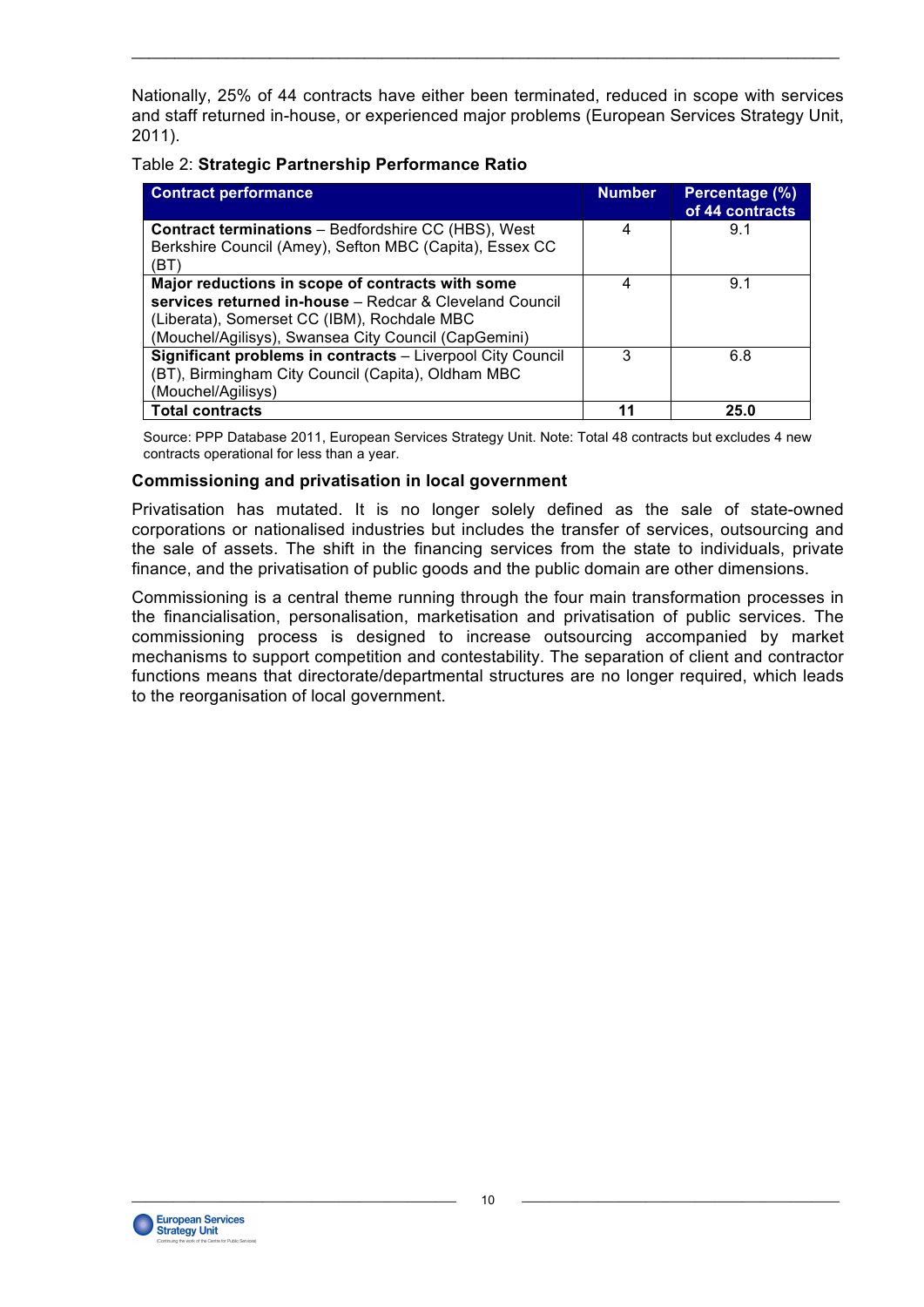# Part 2

 $\_$  , and the state of the state of the state of the state of the state of the state of the state of the state of the state of the state of the state of the state of the state of the state of the state of the state of the

# **The Commissioning Council model**

### **What is commissioning?**

A widely used definition of commissioning describes it as:

*"…the local authority seeks to secure the best outcomes for their local communities by making use of all available resources without regard for whether the services are provided in-house, externally or through various forms of partnership"*

(Creating Strong, Safe and Prosperous Communities, Statutory Guidance, Department for Communities and Local Government, 2008, p49)

Commissioning is contracting. Until fairly recently, support services were 'contracted out', but management consultants and professionals, such as architects, were 'commissioned'. Now, commissioning is applied to all services, because it is embraces both client and contractor functions. Statements referring to 'commissioning and procurement' are misleading, they are not two different processes, and procurement is one part of the commissioning process. The lack of clarity causes confusion, which successive governments have exploited.

Commissioning separates the client and service delivery functions of the Council. It is an old policy with a new name. Attempts were made to create 'enabling' councils alongside compulsory competitive tendering in the 1980s. Support services were then the target, now it is the whole council.

#### **Types of commissioning**

Different brands of commissioning have emerged such as 'world class commissioning' (the House of Commons Health Committee, 2010 described this a 'ridiculous' term), 'intelligent commissioning' and 'strategic commissioning'. However, there is little difference in content or approach. Joint commissioning describes how public bodies may collaborate to obtain shared services.

Advocates of commissioning claim it allows client officers to concentrate on a strategic approach to:

*Analysis:* needs assessment, gap analysis, resource mapping, establish priorities and identify longer-term service requirements.

*Planning:* review services, appraise options, prepare business cases, agree strategy, objectives and prepare specification and standards.

**Procurement:** determine market support mechanisms and carry out a procurement process if this is required.

*Managing:* contract management and monitoring with regular scrutiny review and evaluation.

Local authorities often develop their own commissioning models or cycles with between four and ten stages, but all have the same basic content. Some models attempt to differentiate between 'commissioning' and 'purchasing/contracting' implying they are two distinct processes. However, a service retained in-house will be subject to basically the same process, except for procurement.

#### **Key components of commissioning**

Commissioning affects all services and will have major consequences because the Council will:

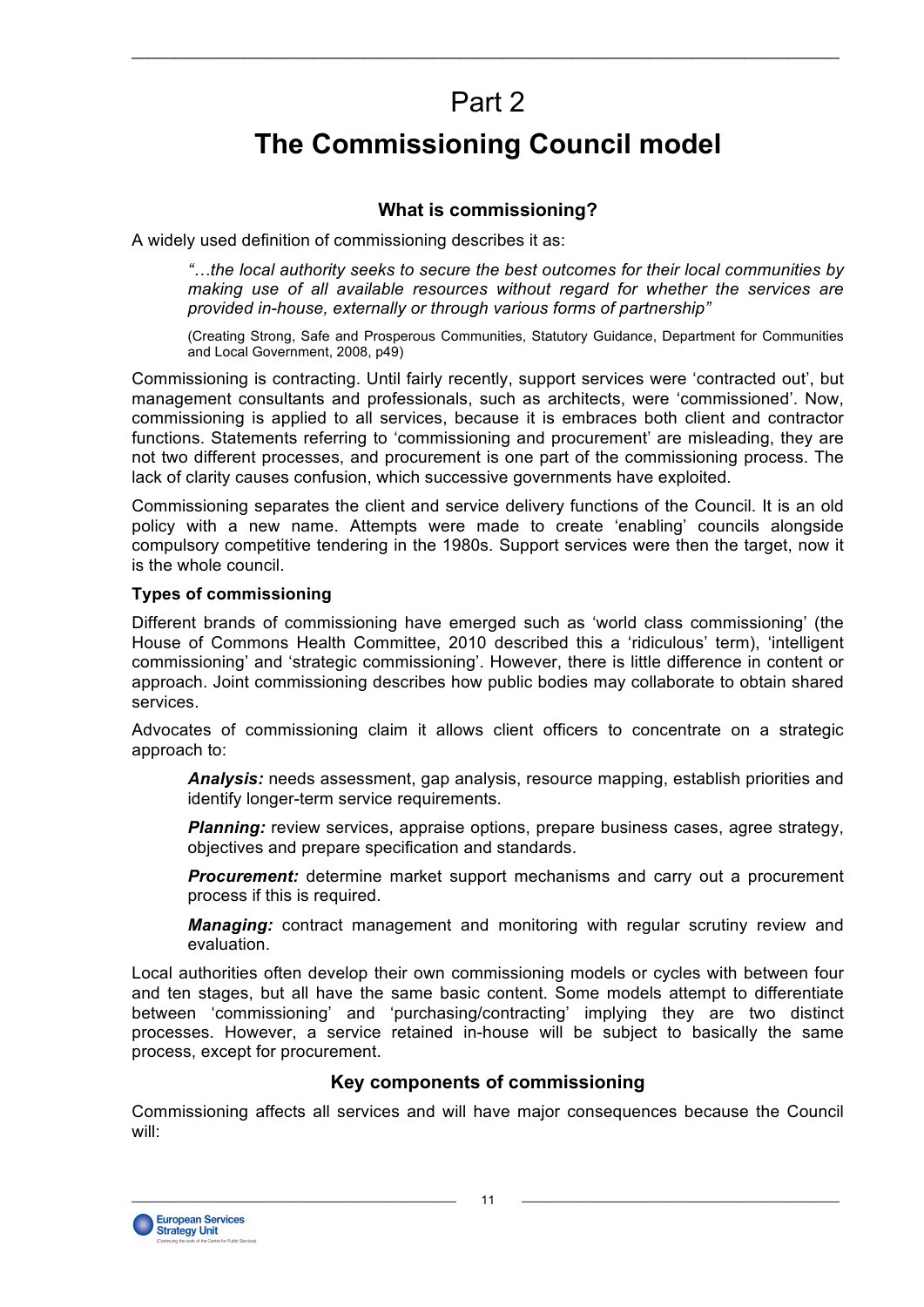• Separate client and contractor functions into a commissioning group with service delivery undertaken by largely outsourced delivery units.

 $\_$  , and the state of the state of the state of the state of the state of the state of the state of the state of the state of the state of the state of the state of the state of the state of the state of the state of the

- Replace service reviews and improvement plans with options appraisals, business cases and procurement.
- Mainstream procurement and contracting across the Council.
- Create and manage markets and drive competition between public, private and voluntary sectors.
- Use of public money to support markets.
- Manage increased risks in procurement and contracting.
- Commercialise in-house services, which increases likelihood of full privatisation.
- Transfer staff between public, private and voluntary sector companies as contracts are won or lost.
- Decommission (terminate or replace) services.

Commissioning adds three new stages to public service planning – understanding the market, managing and developing the market, and purchasing and procurement, all of which are unnecessary in good quality public service practice – see Table 3. There is no evidence that the commissioning model will provide more resources for assessing needs and developing strategies. Managing and developing markets and procurement are time consuming and resource intensive activities and thus reduce the resources available for assessing social needs and developing effective strategies.

| <b>Stages</b>  | <b>Good quality</b><br>public service practice | <b>Additional commissioning</b><br>functions                 |
|----------------|------------------------------------------------|--------------------------------------------------------------|
| 1              | <b>Needs assessment</b>                        |                                                              |
| $\overline{2}$ | <b>Resource analysis</b>                       |                                                              |
| 3              | <b>Best practice evidence</b>                  |                                                              |
| $\overline{4}$ |                                                | Understanding the market and<br>soft market testing          |
| 5              | <b>Establishing priorities</b>                 |                                                              |
| 6              | <b>Strategy development</b>                    |                                                              |
|                | <b>Consultation</b>                            |                                                              |
| 8              |                                                | Managing and developing the<br>market                        |
| 9              | Service design                                 |                                                              |
| 10             |                                                | Options appraisal, business cases<br>and procurement process |
| 11             | <b>Monitoring performance</b>                  |                                                              |
| 12             | <b>Review and Scrutiny</b>                     |                                                              |

#### Table 3: **Commissioning's role public service planning**

### **Commissioning – old wine in new bottle**

The 'enabling' concept of local government ('steering rather than providing') emerged in the late 1980s at about the same time as the idea of 'contract cities' (based on some small US towns that outsource most services on grounds of economy of scale). It followed the Conservative government's Local Government Planning and Land Act 1980 which required competitive tendering of building and highways services. A number of local authorities voluntarily tendered refuse services and ultimately to the expansion of Compulsory Competitive Tendering (CCT) in 1988 to cleaning, catering, grounds maintenance and other support services. CCT was later extended to sports and leisure management in 1991 and to technical and professional services the following year.

Meanwhile, the Department of Health issued a management letter to Health Authorities urging them to tender NHS support services such as cleaning, catering, laundry, portering and estate maintenance from 1983. The NHS and Community Care Act 1990 led to the growth of a social care market. A civil service market-testing programme began in 1992.

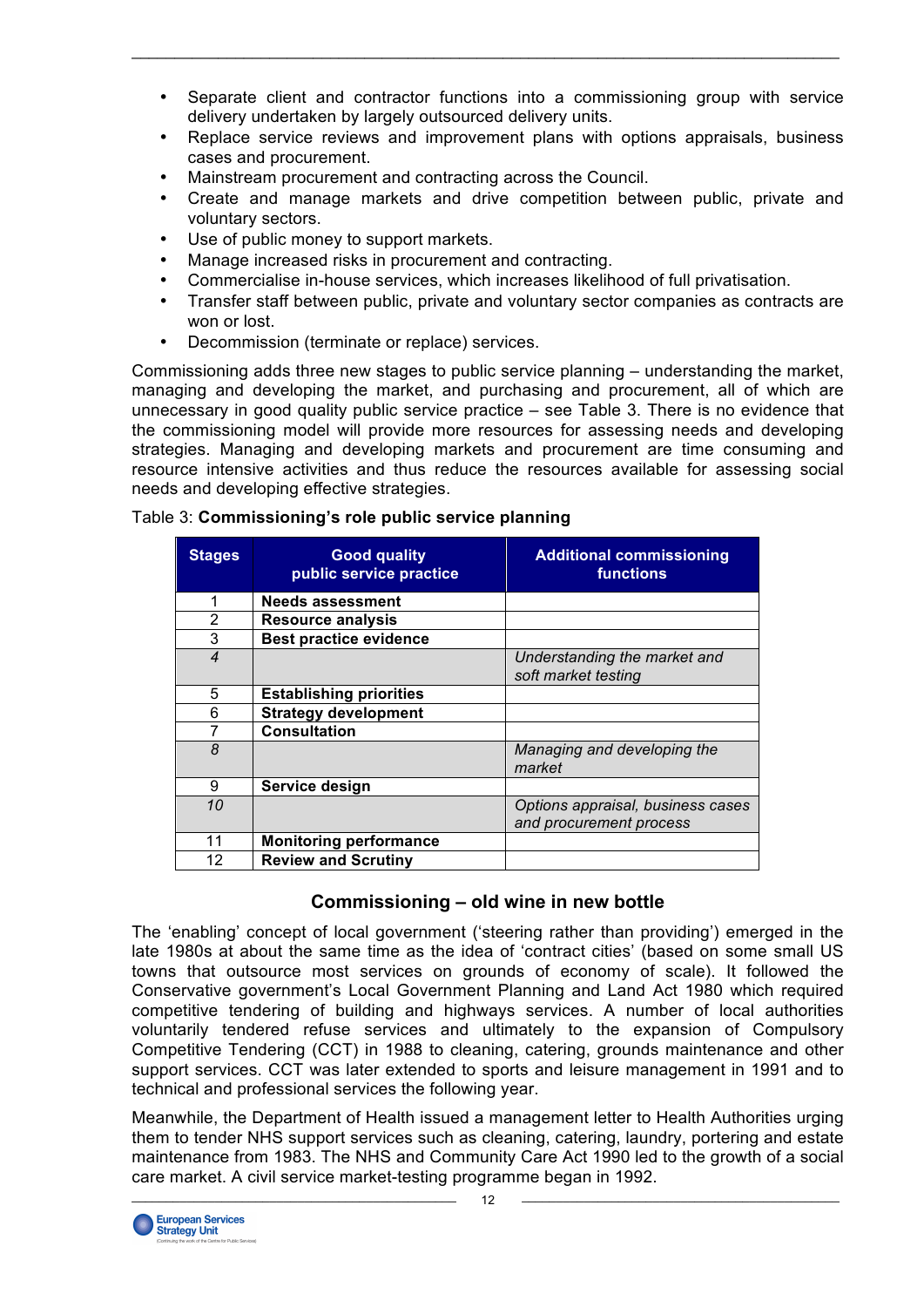The 'enabling' model did not gain much support in local government although a few local authorities extended competitive tendering and sought to create an internal market, trading units for in-house services and the externalisation of Direct Service Organisations. Enabling also featured in the quasi-market proposals for the NHS in the early 1990s.

 $\_$  , and the state of the state of the state of the state of the state of the state of the state of the state of the state of the state of the state of the state of the state of the state of the state of the state of the

CCT was abolished by the Labour government in 1998 and replaced by 'best value', which consisted of four 'C's - challenge, compare, consult and competition. The Labour government also established a Strategic Partnering Taskforce in 2000 to promote the outsourcing of ICT and corporate services in long-term multi-services strategic partnership contracts.

Proposals for 'Creating a Patient-led NHS' in 2005 extended commissioning throughout the whole NHS system were followed by the Department of Health's 'world class commissioning' programme from 2008. By 2010, the government had transformed its position in abolishing CCT to mainstreaming competition across all public services.

### **Decommissioning**

Decommissioning or disinvestment is the reverse of commissioning. Although 'creative decommissioning' can involve the redesign of services and replacement of an existing service by a more effective and innovative service (NESTA, 2012), the threat of non-replacement or a significantly reduced service is high in the prevailing circumstances. "Closing down older models of service provision" is discussed in the context of local authorities commissioning services rather than providing them and the likelihood of more aggressive decommissioning as budgets are squeezed (NESTA, 2012). Public spending cuts will continue until 2015-2016 and beyond.

Commissioning makes decommissioning much easier, because the conclusion or termination of a contract could mean that there is no longer a provider. Whilst decisions about provision would have to go through the normal political and statutory processes, local authorities and public bodies will have more flexibility and fewer responsibilities, for example, staff would be employed by the contractor, not the authority.

# **Flawed theory**

The theory behind the separation of client and contractor is that those who fund and purchase services (the commissioners) can concentrate on assessing needs, planning services and ensuring that an appropriate range of services is available for a specific population. Supporters of the commissioning model often claim that in-house service providers have a tendency to design services and set standards that are overly influenced by their own priorities and interests, with negative consequences for service users. Separating the client and contractor functions is said to allow each to focus exclusively on specific tasks. A mixed market of service providers is claimed to increase choice, improve efficiency, reduce costs and enhance innovation.

In theory, commissioning does not automatically lead to outsourcing. In practice, the separation of client and contractor functions, creation of a provider market, a contract culture and the ideology of free markets, inevitably leads to the run-down of in-house provision. Neoliberal public management, constructed on competition and market forces, pays lip service to democratic accountability, the quality of employment, equalities and social justice.

Barnet Council is at odds with Coalition Government policy. The Open Public Services White Paper stated:

*"We do not have an ideological presumption that only one sector should run services: highquality services can be provided by the public sector, the voluntary and community sector, or the private sector"* (Cabinet Office, 2010).

Commissioning and the Commissioning Council model raise important issues.

Firstly, commissioning covers **all services**, so procurement and contracts will be more complex as it extends to more technical services and pressure for more integrated services grows.

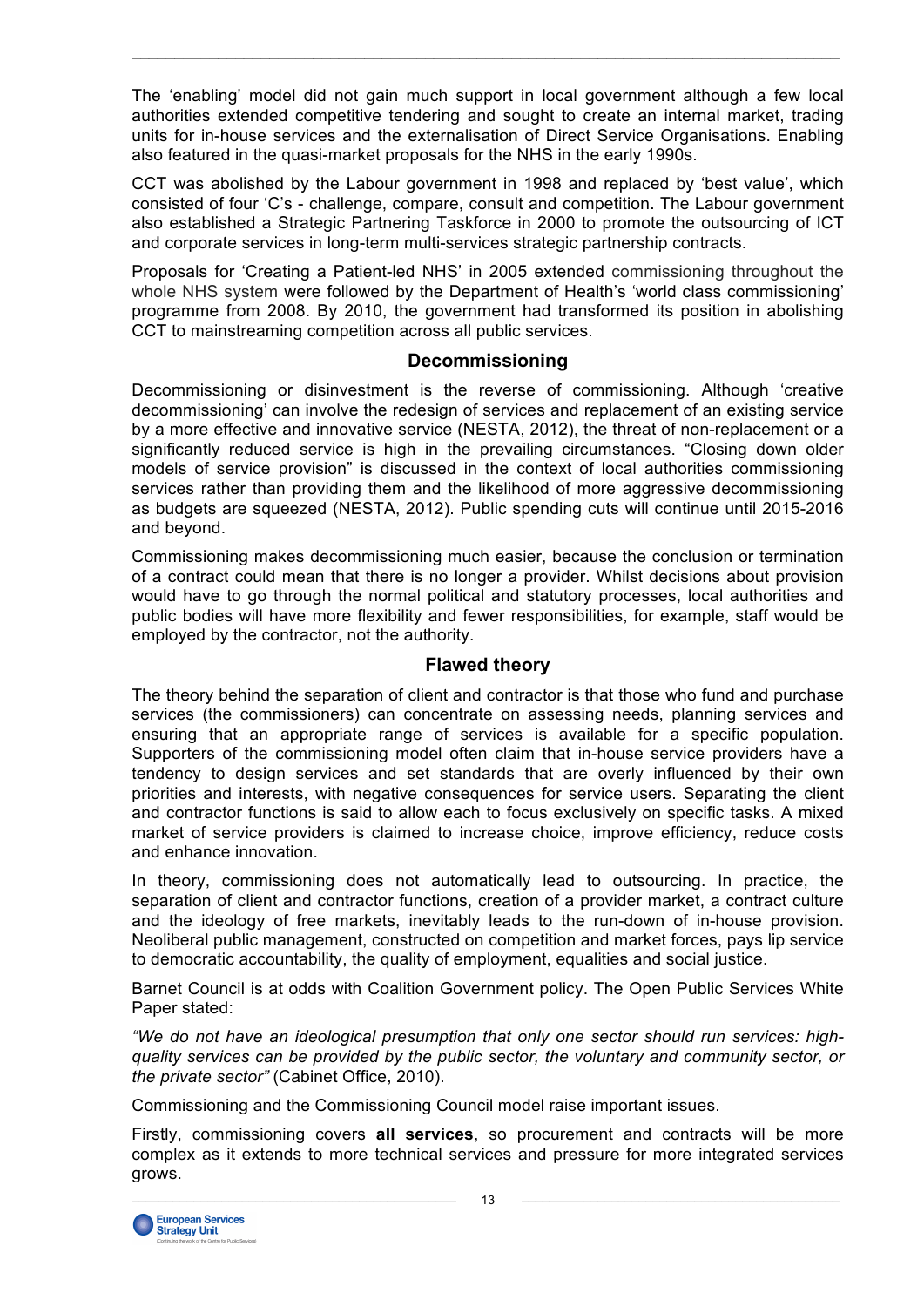Secondly, the demand for better integrated and coordinated services and projects will drive **the trend to larger multi-service long-term contracts**. More complex contracts increase commissioning and bidding costs. Large contracts are beyond the capability of voluntary organisations and small and medium enterprises.

 $\_$  , and the state of the state of the state of the state of the state of the state of the state of the state of the state of the state of the state of the state of the state of the state of the state of the state of the

Thirdly, **outcomes and payment-by-results are the new mantra**, but they are at an early stage of development. This creates uncertainties, ambiguities and potential conflicts because outcomes are rarely simply the result of the service delivery performance, irrespective of who provides the service (Whitfield, 2012). The idea that commissioners will determine what outcomes are required and then rely on the market and contractors to decide how they will be achieved is highly questionable. The focus on outcomes also marginalises the quality of jobs, employment conditions and equalities. Contractor-led changes to service delivery methods will make the alignment of contract monitoring by the client more difficult. Payment–by-results has been implemented in the Work Programme, rehabilitation, public health, drug and alcohol recovery, children's centres and some Supporting People services, and the government is exploring ways in which it will be extended to court and tribunal administration, customer contact services, immigration and visa administration and other services (Cabinet Office, 2010).

Fourthly, advocates of commissioning claim the separation of client and contractor functions allows the client or commissioner to ensure the contractor delivers the specification. But **the model watchdog role is rarely achieved in practice**. Commissioners usually 'protect' the contractor when they are criticised, because it also implies criticism of the authority, which is responsible outsourcing the service. Behind the scenes commissioners may be critical of the contractor, but this will usually only become public if there are systemic failures and the commissioners have to take action by reviewing the service, requiring the contractor to provide additional resources, or terminating the contract.

The attempt to have a 'thin' or slim-line client requires the Council to have the minimum level of staffing for all the client functions, including contract management and monitoring (see page 31). It usually includes a high degree of self-monitoring by the contractor. Given Barnet Council's poor track record in managing and monitoring relatively small contracts, this is a very high-risk strategy for large multi-service contracts. A 'thin' client could also lead to a lack of capability to carry out the analysis and planning stages of commissioning.

Finally, the concept of neighbourhood contracts may fulfil localism objectives, but they impose additional procurement and contract management costs and rarely demonstrate value for money. The trend towards larger multi-service contracts was evident before the financial crisis. Deep public spending cuts and the division of citywide services into neighbourhood contracts raises economic issues and **questions whether localism and value for money are compatible.** A marketised contractual system imposes severe constraints in meeting other public policy objectives.

# **Changing the role of the state**

Commissioning is changing the role of the state in several significant ways. Procurement and contract management are being mainstreamed as a primary task of public management. Local authorities have always used procurement for goods and services, but commissioning requires procurement on a much larger scale.

*"The Coalition Government has set out plans for a significant acceleration in the policy of commissioning public services with payments by results based on achieving defined outcomes. This shift has the potential to fundamentally realign the roles of central Government and Local Government, and to define more clearly the role of the state as a commissioner with civil society and the private sector as providers"* (Institute for Government, 2010)*.*

The drive to create new types of providers could include further financing of the formation of social enterprises and support for voluntary organisations to "…acquire current public sector

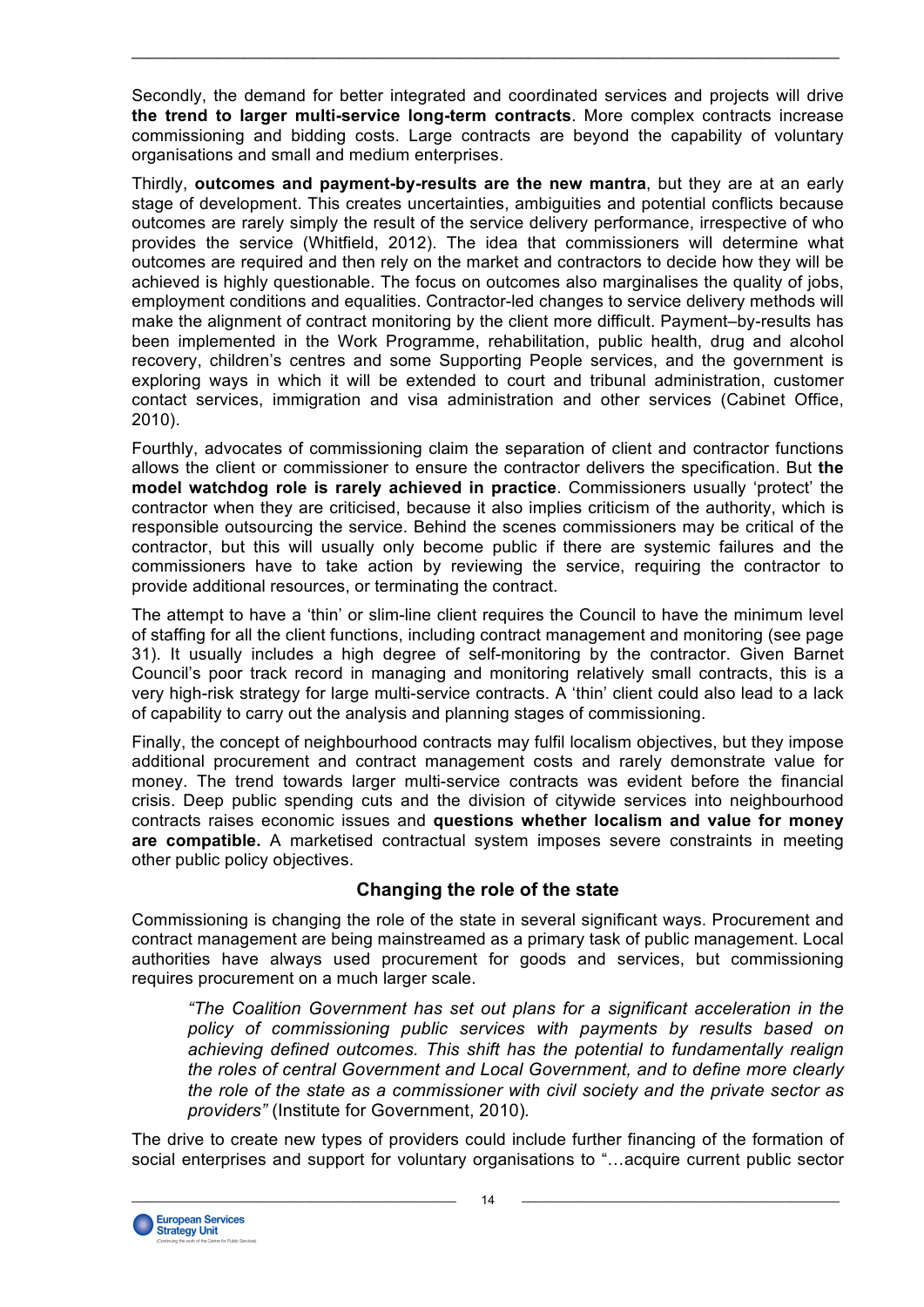providers that would benefit from being run as a specialised charity (for example, offender management or children's services" (Cabinet Office, 2010). The Community Right to Challenge will allow community and voluntary organisations and council staff to challenge and to bid to deliver public services. It has resource implications for local authorities that must consider and evaluate expressions of interest and, where applicable, commence a procurement process.

 $\_$  , and the state of the state of the state of the state of the state of the state of the state of the state of the state of the state of the state of the state of the state of the state of the state of the state of the

**The balance of power is likely change within local government with private companies having a more significant role in service delivery and in the public policy making process.** Local authorities will be dependent on national and transnational companies to act as agents to implement Council corporate policies. The degree to which they are implemented will depend on whether these policies are a condition of contract and on the quality of monitoring, audit and Oversight and Scrutiny. This may trigger challenges to Council policies and disputes and a watering down of policies and/or commitment to their implementation.

The **government plans to deregulate the public sector** will also change the role of the state. They include giving autonomous status to arms length companies, trusts and academies; reviewing statutory duties in local government; and reducing data requests (Cabinet office, 2010).

**Commissioning extends and embeds marketisation in the public sector**. 'Making markets' requires public funding of market mechanisms (these incurred £8.4bn one-off and £3.1bn annual costs nationally in the decade to 2005, Whitfield, 2006). They also require state intervention when markets and contracts fail. The mixed market and new forms of procurement in the commissioning model, such as payment by results and the extension of personal budgets within service delivery will extend the marketisation of council services.

**Contractors develop a dependency on government contracts**, which leads them to search for, and gain access to, insider information and intelligence in order to pursue their corporate objectives, influence the procurement process and to participate in government policy-making. It can lead to contract collusion and corruption. Contractors become major employers in localities and this, in turn, is used to lever further concessions.

In the longer term, the commissioning model sets an example to other European countries of the potential consequences of extending the scope of the European Union's Services Directive and organising local government on the extension of competition and markets.

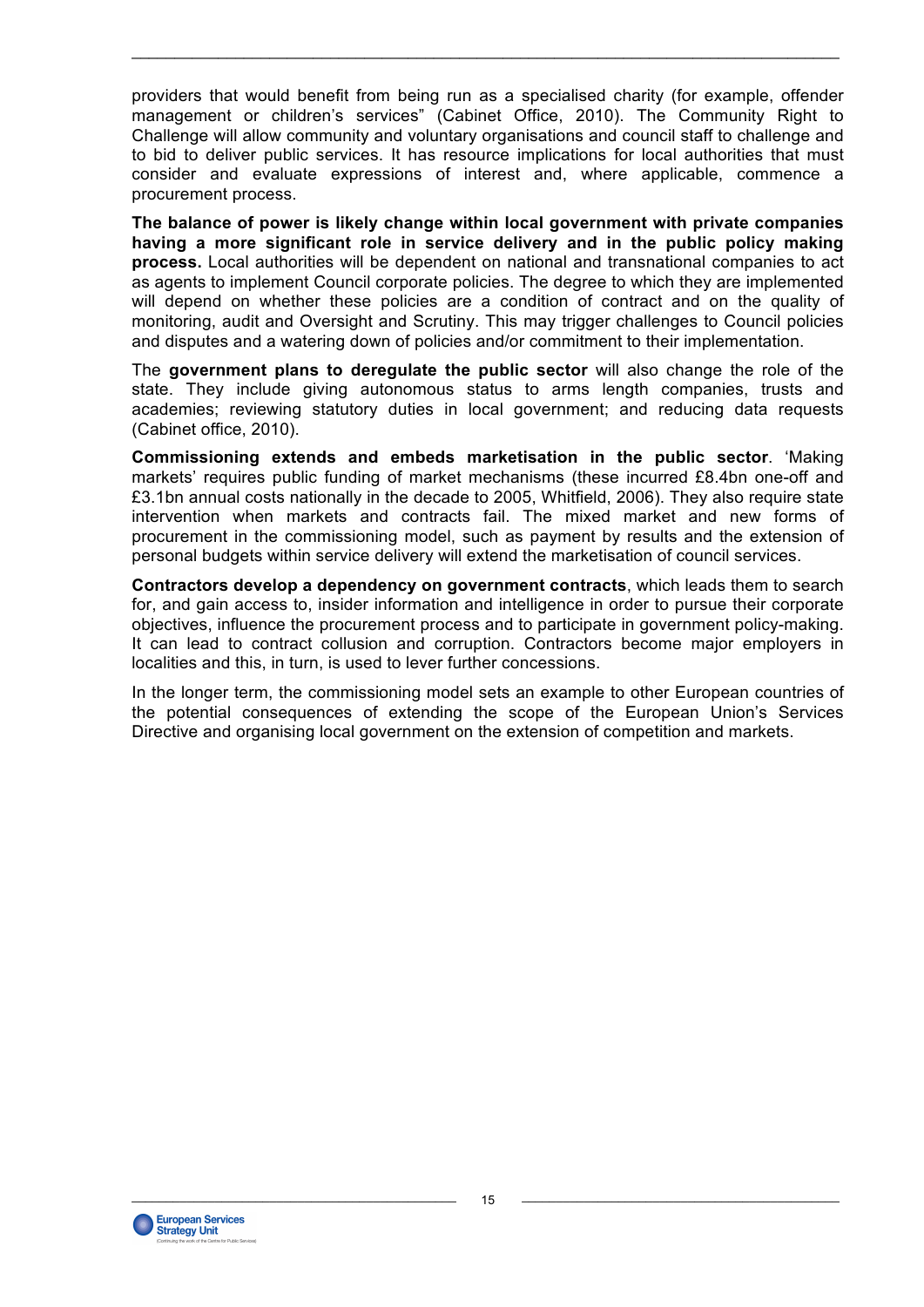# Part 3

 $\_$  , and the state of the state of the state of the state of the state of the state of the state of the state of the state of the state of the state of the state of the state of the state of the state of the state of the

# **Barnet Council's commissioning model**

### **How will the Council be reorganised?**

This section assesses the Council's reorganisation proposal - Re-organisation of the Senior Officer and Council Structures, Report of Chief Executive to General Functions Committee, 23 April. It includes a description by the Council of the main function of the five-part organisational structure.

#### **Flawed reasoning**

The following are key quotes from the Reorganisation report followed by comments:

*"The customer is at the centre of the council's business and the structure is formed around this principle"* (page 2, Reorganisation report)

**This statement is disingenuous because private contractors are at the centre of reorganisation.**

Potential conflicts of interest and disputes may arise between the Strategic Commissioning Board and Commissioning Group with one or more Delivery Units. Staff in Delivery Units may recognise that proposed changes in delivery plans or spending cuts would significantly disadvantage service users and 'align' with contractor and service user interests. The structure will make traditional client-contractor disputes more likely. Differences between treating citizens as service users or customers are likely to arise.

Criticism that departments and directorates in local and central government are silos that have often work in isolation and restrict the integration of services have some merit. But the Council is creating Contract Silos that will have most of the same attributes, plus a profit motive running through them.

*"…the focus remains on achieving the best outcome for residents, without any predetermined position on who should provide the services required"* (page 19, Reorganisation report).

**This is highly questionable. The Council has deliberately excluded in-house delivery by having 'status quo' in-house options designed to fail, refused to have in-house bids and made extensive use of management consultants and advisers committed to outsourcing. For example, Council investment and in-house operation of Hendon Cemetery and Crematorium was proven to be the best option, but this was summarily rejected.**

Firstly, there is nothing in the commissioning concept that provides residents with any assurance that Commissioning Group staff will be focused on 'achieving the best outcome for residents'. Secondly, residents can have no confidence that the Council will engage them in the commissioning process, given the systemic lack of involvement in Future Shape/One Barnet projects to date. Thirdly, the idea that there will be no predetermined position on who provides services is simply not the case. Having outsourced the bulk of services and the workforce in long-term contracts, are elected members and senior management are suddenly going to become neutral and lose their neoliberal ideology?

The Council plans to spend at least £9.2m in the three-year period between 2010/11 and 2012/13 on the transformation programme and Programme Management Office, the vast bulk on consultants and lawyers. Spending on consultants and advisers will continue to be a key feature of the commissioning council.



 $\overline{\phantom{a}}$   $\overline{\phantom{a}}$   $\overline{\phantom{a}}$   $\overline{\phantom{a}}$   $\overline{\phantom{a}}$   $\overline{\phantom{a}}$   $\overline{\phantom{a}}$   $\overline{\phantom{a}}$   $\overline{\phantom{a}}$   $\overline{\phantom{a}}$   $\overline{\phantom{a}}$   $\overline{\phantom{a}}$   $\overline{\phantom{a}}$   $\overline{\phantom{a}}$   $\overline{\phantom{a}}$   $\overline{\phantom{a}}$   $\overline{\phantom{a}}$   $\overline{\phantom{a}}$   $\overline{\$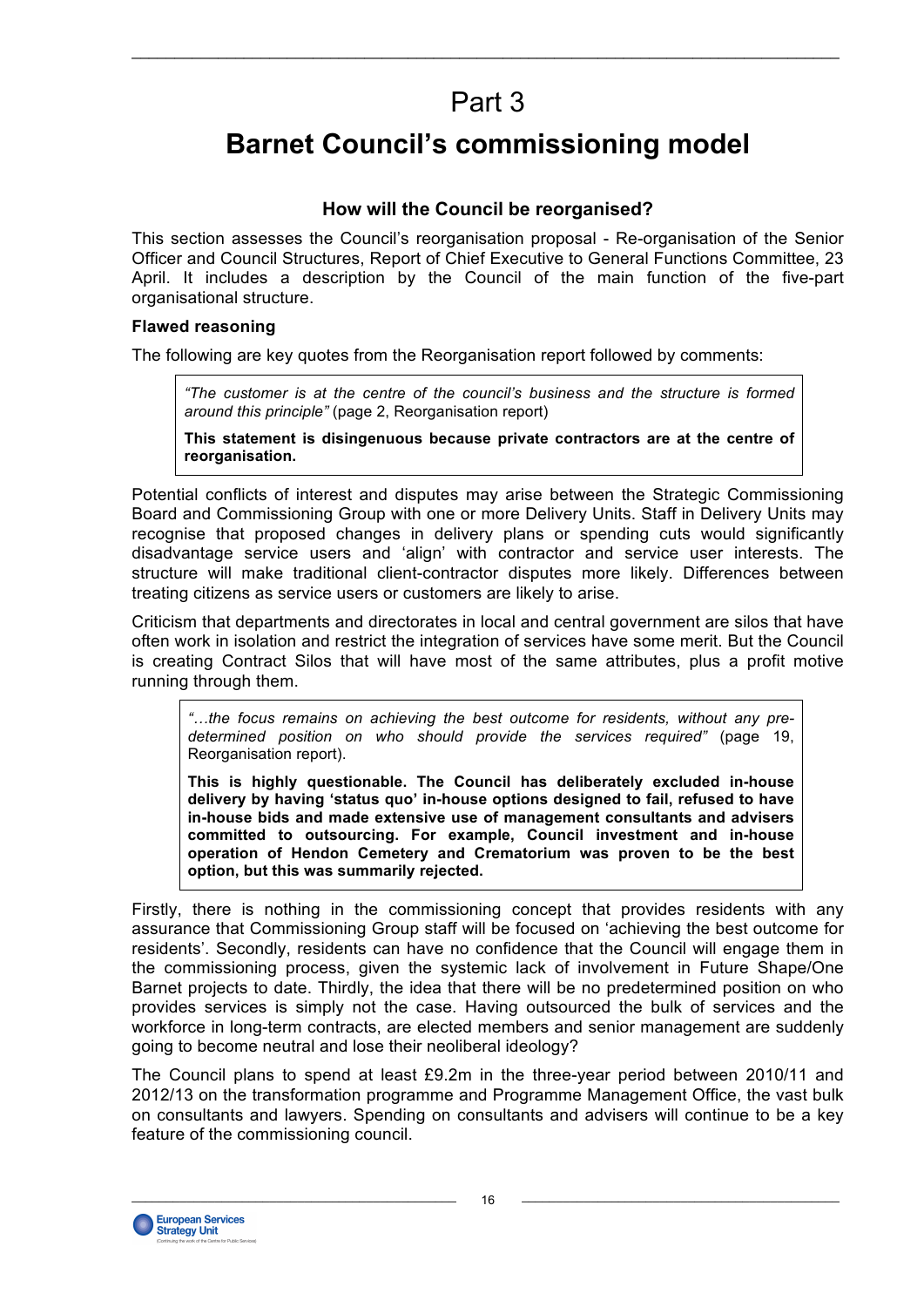*"Commissioning places greater emphasis on analysis and evaluation than traditional models of providing public sector services"* (page 19, Reorganisation report).

 $\_$  , and the state of the state of the state of the state of the state of the state of the state of the state of the state of the state of the state of the state of the state of the state of the state of the state of the

**Resources will be diverted to procurement, managing and monitoring contractors at the same time as large cuts in staffing levels.**

Commissioning is often described as a broader and deeper process than procurement because *"…of meeting needs for whole groups of service users and/or whole populations. It provides for a "whole system" approach to developing improved outcomes, which links strategic objectives, the intermediate outcomes required from individual services and specific outputs required from delivery arrangements. It involves developing policy directions, service models and delivery capability to meet those needs in the most appropriate and cost effective way; and then managing performance and seeking service improvement through parallel management of various relationships with providers and partners"* (Department for Communities and Local Government, 2008).

**The Council is already responsible for identifying the economic and social needs of their population, interest groups and businesses. It has a raft of statutory duties to fulfil including those on equalities. A commissioning model neither increases the ability of the council to undertake this research and analysis, nor does it provide additional resources to carry it out.** Further, a commissioning council is more likely to adopt a more commercial approach to this research and analysis, which will have a further negative impact for Barnet residents.

A neutral position is not economically sustainable or politically credible. It is not feasible for inhouse services to be effective and viable if they are subject to competitive tendering at the whim of elected members and commissioning officers if the service encounters problems. Further, how can commissioning offers maintain neutrality when the market is not neutral? Private contractors constantly want to increase the scope of their services and apply commercial pressures to achieve this.

*"Commissioning builds on the current methods for engaging residents and developing services with them. It places understanding residents and working with them at the heart of its core processes"* (page 19, Reorganisation report).

**Residents have had no role in options appraisals or the procurement process. Private contractors have been imposed on service users.**

The Future Shape, easyCouncil and One Barnet projects have repeatedly made statements about 'a new relationship with citizens', yet there is nothing that puts this into practice. The Reorganisation proposal makes no mention of how the structure will contribute to increased citizen engagement.

The report is silent on staff and trade union involvement in the planning and delivery of services. They may claim that they do not want to encroach on what will be the responsibility of each contractor. However, it is essential that the Council should establish clear employment principles and practices and those contracts include a requirement that contractors meaningfully involve staff and trade unions in service improvement and service delivery.

*"Delivery Units, whether internal or external to the council, will be supported and expected to lead, shape and re-design their services to best meet the needs of residents"* (page 21, Reorganisation report).

**Most Delivery Units will be outsourced, meaning that private contractors will have a large role in redesigning services.**

Delivery Units are, in effect, contract units. There are many references to partnerships in the Reorganisation proposals, however, they are not partnerships, but contracts primarily with private contractors. Private contractors will be dominant in the council structure and eventually employ about ten times the number of staff employed by the Council.

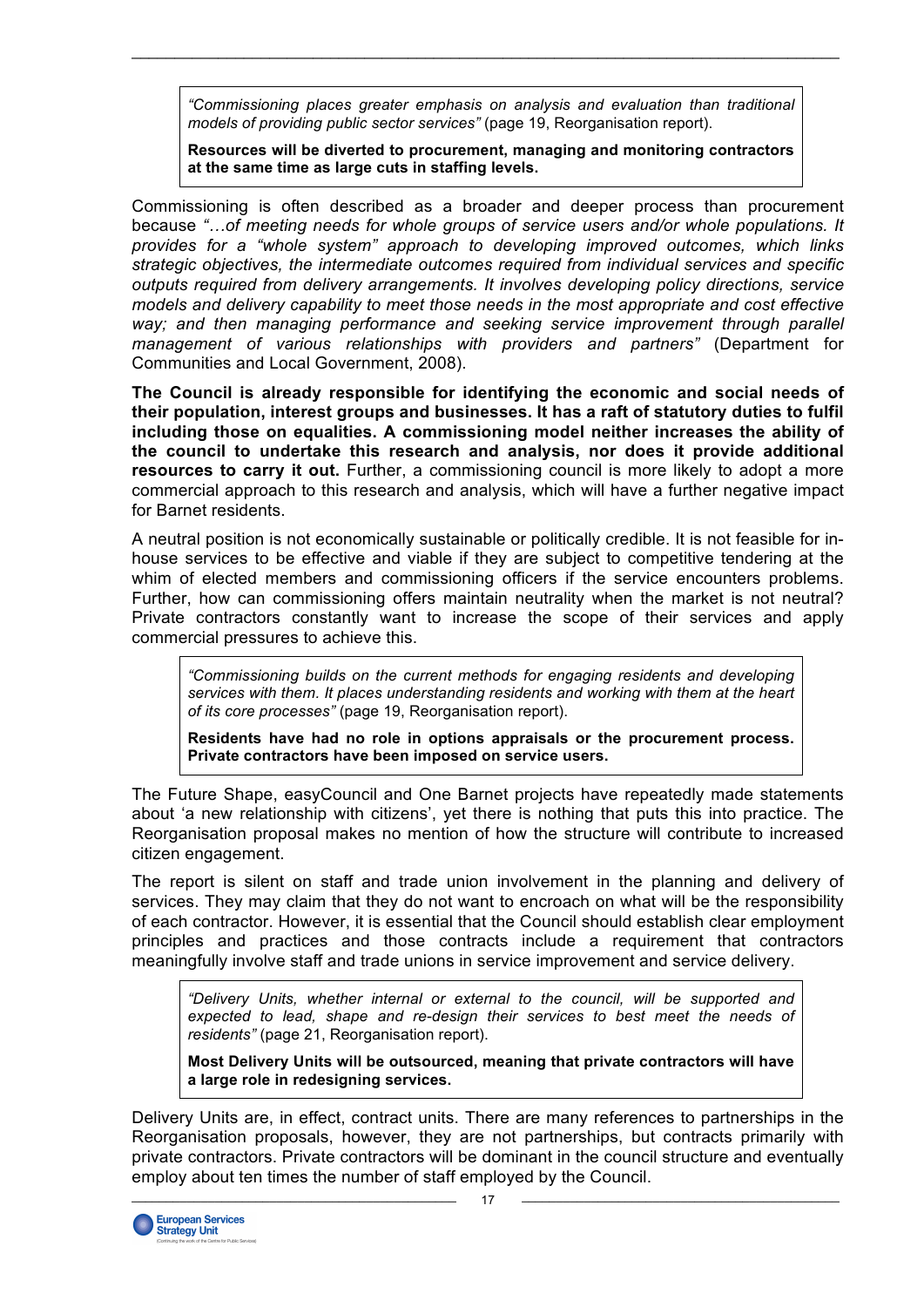# **Proposed Structure of Barnet Council**



 $\_$  , and the state of the state of the state of the state of the state of the state of the state of the state of the state of the state of the state of the state of the state of the state of the state of the state of the

Source: Reorganisation of the Senior Officer and Council Structures, 2012, amended to highlight scale of outsourcing. Timetable for options appraisal/procurement of Street Scene not available but planned.

Barnet Group Ltd is a trading company consisting of Barnet Homes and Adult Learning Services subsidiaries. The trade unions are concerned that the arms length company model is a pathway to privatisation.

The provision of services will eventually be dominated by three or four large PPP contracts. Outsourcing or transfer to arms length provision of Adults and Children's services will almost certainly continue, leading to a further decline of in-house provision.

#### **The Council's view: Main functions of the new organisational design**

*"1. Strategic Commissioning Board: Provides overall management of the council, working with Members to set the strategic outcomes for the borough. Sets and monitors the future direction of the council and ensures high performance against outcomes.*

*2. Assurance Group: Provides independent oversight and assurance to Members and the Board on governance procedures and business processes. Supports Members in carrying out their ward and scrutiny roles.*

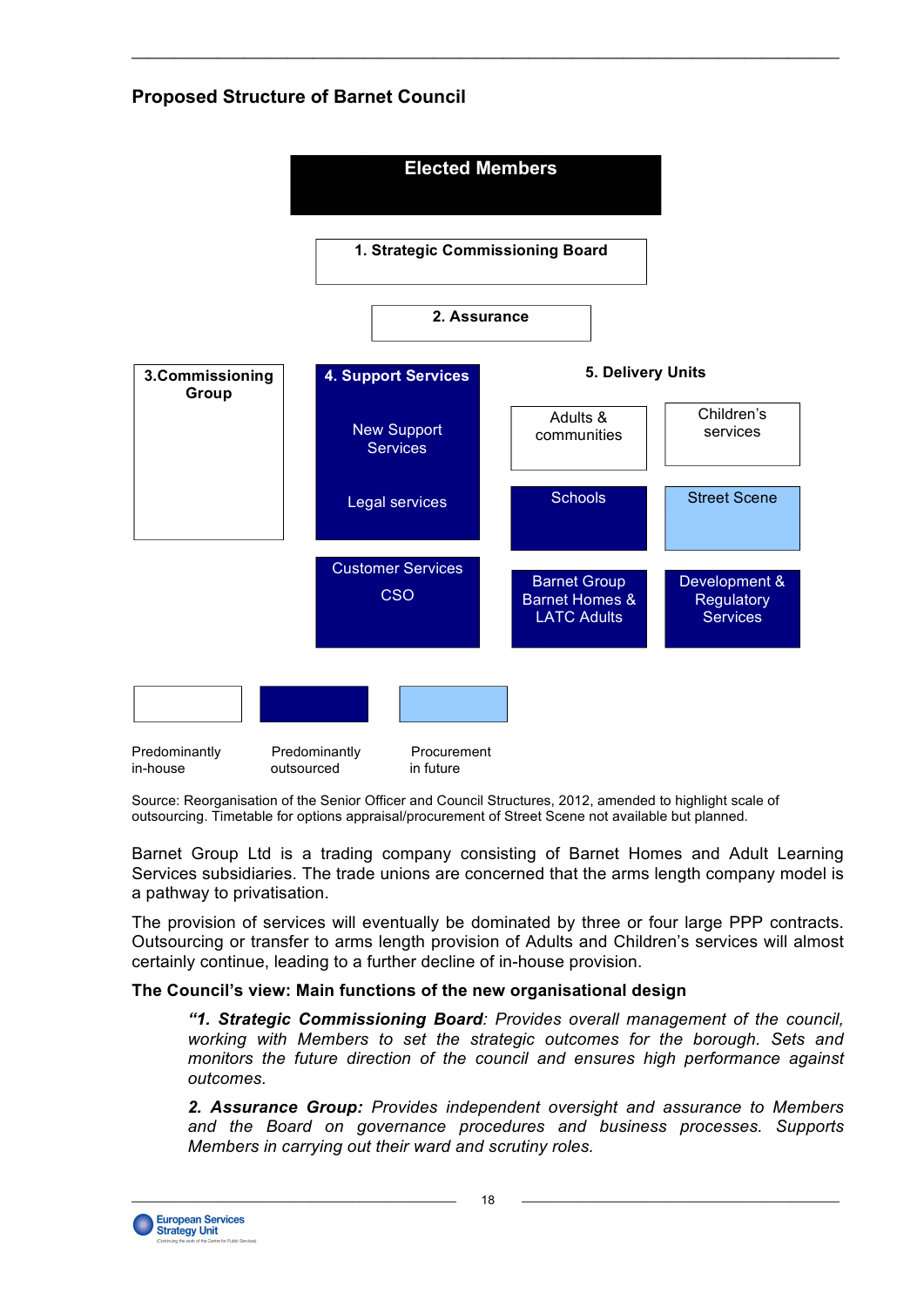*3. Commissioning Group: Translates outcomes set by Members and the Board into a range of delivery specifications or 'commissions' using specialist expertise from across the council and its partners. The Commissioning Group commissions services from a range of providers in line with the delivery specifications it develops. It engages Members, residents and partners to help it create commissions and in their review.*

 $\_$  , and the state of the state of the state of the state of the state of the state of the state of the state of the state of the state of the state of the state of the state of the state of the state of the state of the

*4. Support Services and Customer Services: Provides support services, such as finance and HR, to support the day to day operations of the council as well as the management of the council's interactions with customers. Customer Services help to ensure that residents and other customers remain a central focus of all units.*

*5. Delivery Units: A mixture of in-house, arms length, volunteer and private service providers. Delivery Units are primarily operational and focused on executing commissions set by the Commissioning Group. Delivery Units engage Members and residents in the creation of services. They have accountability for delivery of key services."*

(Extract from Reorganisation of the Senior Officer and Council Structures, London Borough of Barnet, 2012)

### **Barnet Council's Leadership Framework**

Reorganisation is guided by a Leadership Matrix which has role four types, four leadership levels (from 4 to 7 – Strategy Director, Director/Deputy Director, Assistant Director and Head of Service), four core accountabilities, four core accountability behaviours, four specific leadership behaviours and four people values (be human, be collaborative, value diversity and be trustworthy) – see Leadership Matrix below:

| 1                       | <b>4 x Role Types</b>                                  | Assurance                     | Commissioning                             | Delivery and<br>Commissioning | <b>Delivery</b>                                   |
|-------------------------|--------------------------------------------------------|-------------------------------|-------------------------------------------|-------------------------------|---------------------------------------------------|
| $\overline{\mathbf{c}}$ | 4 x Leadership<br>Levels                               | Level 7                       | Level 6                                   | Level 5                       | Level 4                                           |
| 3                       | 4 x Core<br><b>Accountabilities</b>                    | <b>Think</b><br>Customer      | Leadership<br>and<br>People<br>Management | Democratic<br>Spine           | <b>Financial and</b><br><b>Risk</b><br>Management |
| 4                       | 4 x Core<br>Leadership<br><b>Behaviours</b>            | Confident<br>and<br>resilient | <b>Influences</b>                         | <b>Drives</b><br>Innovation   | Entrepreneurial                                   |
| 5                       | <b>4 x Specific</b><br>Leadership<br><b>Behaviours</b> | Customer<br>focused           | <b>Engages</b><br>people                  | <b>Brings insight</b>         | <b>Drives continual</b><br>improvement            |
| 6                       | 4 x People<br><b>Values</b>                            | <b>Ba Human</b>               | llo Colisborstiv                          | 黠<br><b>Value Diversity</b>   |                                                   |

#### **Leadership Matrix**

Source: Barnet's Leadership Framework Summary, May 2012.

Barnet Council's reorganisation has two parts – one for senior management currently being implemented and another for other staff to follow later. The first stage of reorganisation will affect 95 posts, of which 48 are new posts, 24 are potential TUPE transfers with the DRS and NSO/CSO projects, leaving 23 posts at risk of redundancy, although the Council denies this arithmetic.

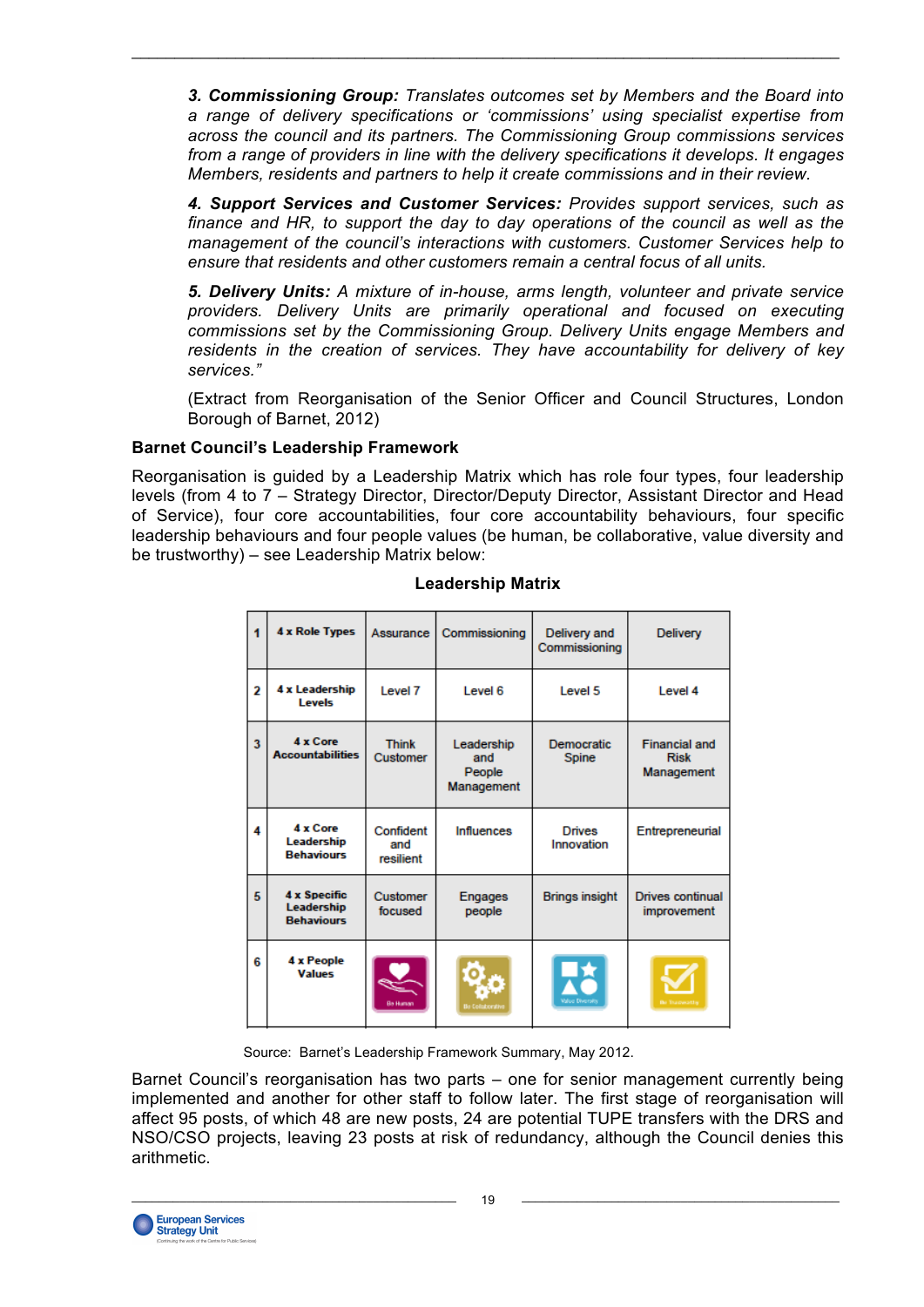There is a lack of clarity over the staffing levels in each of the five-part commissioning structure, which creates a great deal of uncertainty. Some staff may be forced to make a choice between applying for new jobs in contract management and monitoring, procurement and business development or leaving the Council.

 $\_$  , and the state of the state of the state of the state of the state of the state of the state of the state of the state of the state of the state of the state of the state of the state of the state of the state of the

The language of commissioning is deceptive. It is presented as an unbiased rational process of analysis, planning, delivering and reviewing, but it is driven by neoliberal ideology. The concept of a 'mixed market' in Barnet means the bulk of service delivery will be by private contractors with an ever-decreasing percentage of in-house or voluntary sector provision. The Council refused to resource a properly funded in-house service delivery option, which inevitably meant that the in-house option would not be selected. This 'justified' a ban on inhouse bids, and de facto a mixed market, in order to ensure outsourcing option was always chosen. A lack of openness and transparency runs through most commissioning documentation.

### **Commissioning in other local authorities**

Cornwall County Council is also planning to be a commissioning council, led by its chief executive who was previously chief executive of Agilisys, and a director BT, Enterprise and Serco. Cornwall has recently decided to separate commissioning and service delivery with a client arm, provider (service delivery vehicles) and a control arm (Cornwall County Council, 2011). The Council has agreed to establish two service delivery units for neighbourhood services and also for housing and leisure services. It is currently in procurement for a strategic partnership joint venture for support services.

Swindon Council, Shropshire County Council, Westminster City Council, London Borough of Sutton, Brighton and Hove City Council, Solihull MBC, and Essex County Council have also indicated their enthusiasm for the Commissioning Council model. Some other local authorities, such as Somerset County Council and Southampton City Council are undertaking major reviews of services and service delivery methods. Suffolk County Council embarked on a commissioning council model but abandoned this policy following a change in Council Leader and chief executive.

Several local authorities, such as Nottingham City Council, Solihull MBC, Birmingham City Council, Shropshire County Council and Bristol City Council have drawn up Commissioning Frameworks primarily for Adult Services and voluntary sector contracting.

**However, a clear distinction can be drawn between adopting the Commissioning Council model for all services and commissioning frameworks primarily for adult services.**

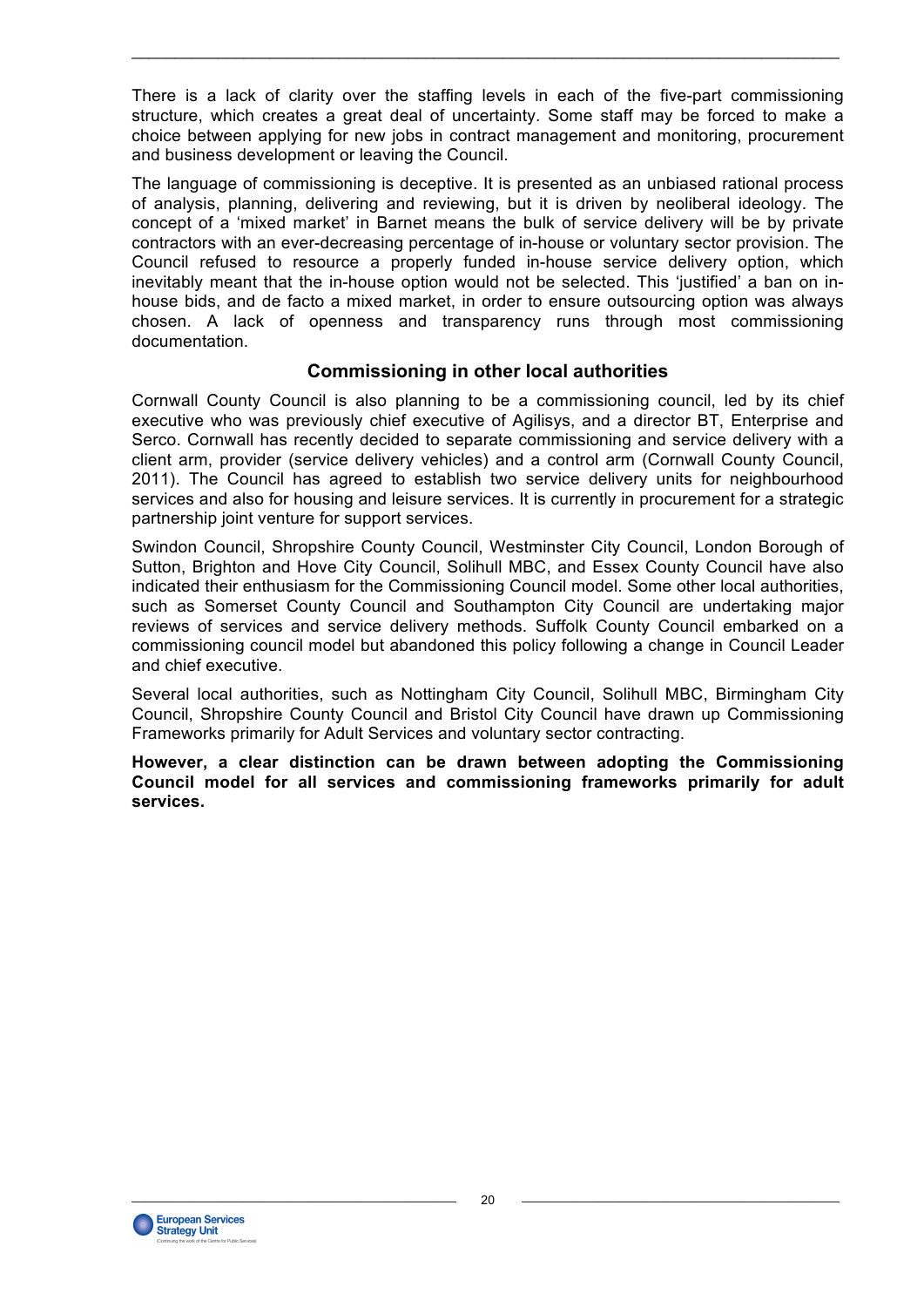# Part 4

 $\_$  , and the state of the state of the state of the state of the state of the state of the state of the state of the state of the state of the state of the state of the state of the state of the state of the state of the

# **Barnet's commissioning record**

### **Commissioning in Barnet**

Barnet Council's transformation and commissioning performance has been rigorously scrutinised by the European Services Strategy Unit over the last four years with more than 30 reports published by Barnet UNISON (see Appendix 1). This is one of the most systematic analyses of a local authority's practice – see chart on pages 21-23. **Each stage of the Council's commissioning process revealed fundamental weaknesses:**

**Transformation:** The Council failed to carry out new service reviews and improvement plans with service users, staff and trade unions. Community organisations and service users were not involved in options appraisals, business cases, procurement or the Council reorganisation proposals.

**Options appraisals:** The 'high level' options appraisals with 'business as usual' in-house options were designed to fail. The Council commenced business case and procurement without options appraisal for Parking Service. Housing Service options appraisal and business case merged making a mockery of the options process. Hendon Cemetery and Crematoria appraisal recommended in-house provision but was ignored. There was flawed evaluation criteria and scoring of options.

**Business cases:** They omitted strategic, economic, commercial and management case evidence. They failed to assess the future demand for services. The Council attempted to minimise risks by omitting financial, operational, democratic governance and employment risks from Business Cases. The cumulative cost savings over 10 years gives misleading impression. There was no market analysis to assess trends and developments. The Council imposed unsustainable and morally unacceptable profits on Adult Learning Disability Services.

**Value for money unproven:** Savings figures are over-stated because the cost of redundancies, full transaction costs, contract variations and operational and financial risks are excluded.

**Procurement:** There were no in-house bids and the Council did not examine the option of Barnet Homes returning to in-house provision**.** There is a lack of a Corporate Procurement Strategy and refusal to have Gateway Reviews (a peer review to draw on best practice in procurement process, mandatory in central government but recommended in local government). Non-financial benefits are unsubstantiated**,** 'thin' client and contract management and monitoring costs are under-estimated.

**Risks ignored or understated:** Key strategic and operational risks are either ignored or understated. Substantial risks for revenue and benefits are not included in the Risk Assessment

**Impact Assessment:** No assessment of economic, social and environmental impacts or cost benefit analysis of outsourcing. The Council failed to require contractors to deliver services in Barnet.

**Equalities Impact Assessments (EIA)**: There is no assessment of impact on service users. EIA did not examine loss of employment caused by the export of jobs from the Borough or job losses in the local economy.

**High cost of management consultants:** There is heavy reliance on costly management consultants committed to outsourcing.

**Employment policies:** There is a superficial concern for staff and the risks they face. The Council rejected staff secondment and TUPE Plus options. Outsourcing and reorganisation

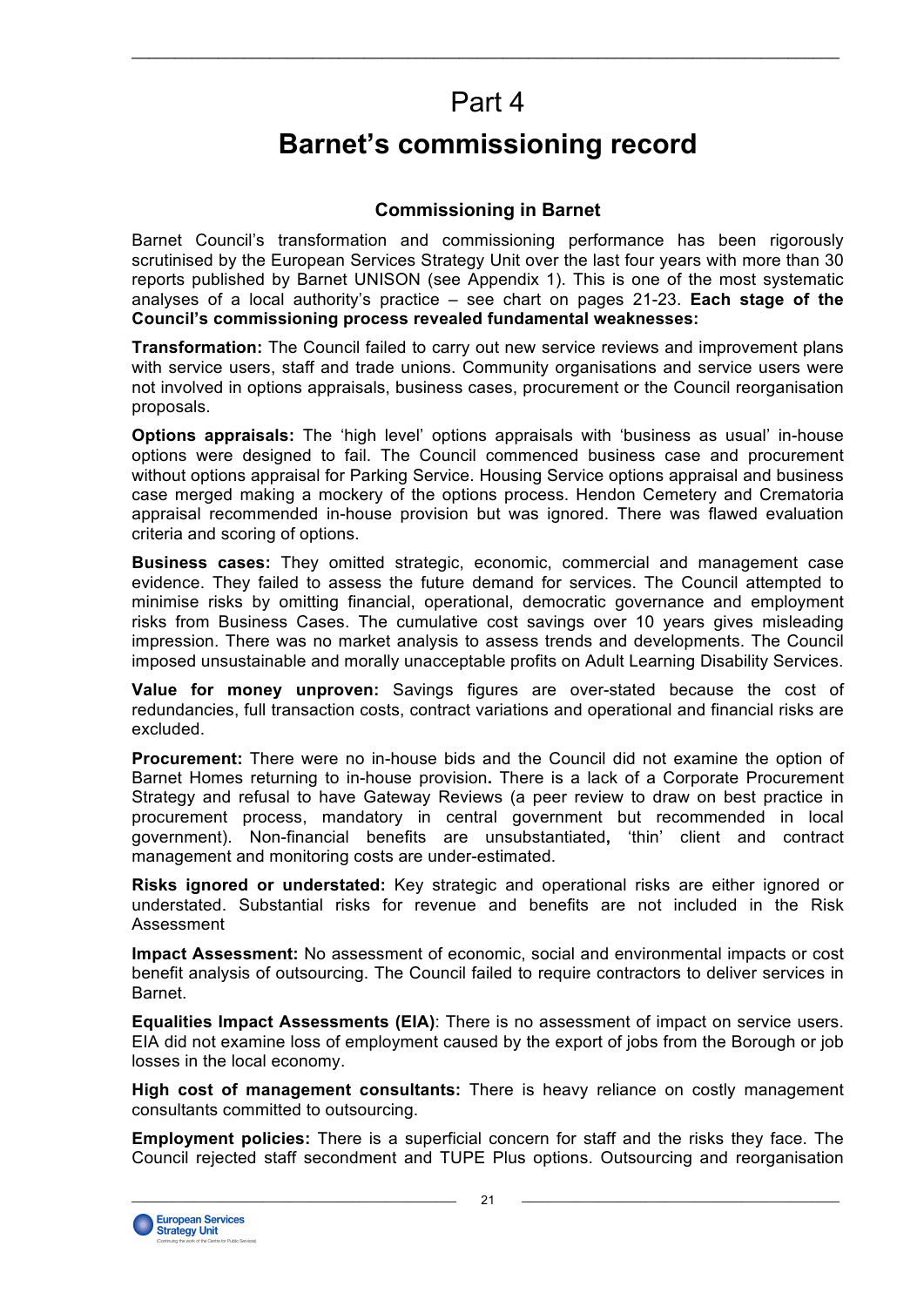could lead to potentially large staff redundancies, particularly since the Council has refused to requires contracted services to be delivered in Barnet.

 $\_$  , and the state of the state of the state of the state of the state of the state of the state of the state of the state of the state of the state of the state of the state of the state of the state of the state of the

Abbreviations in Table 4: CSO - Customer Services Organisation; DRS - Development and Regulatory Services; LATC - Local Authority Trading Company; NSO - New Support Organisation (see Table 1 for details of services included in scope).

| <b>Commissioning activity</b>                                                                                                                                           | <b>Services</b>                                                     | <b>Impact</b>                                                                                                                                                                                                                                                                                                                                            |
|-------------------------------------------------------------------------------------------------------------------------------------------------------------------------|---------------------------------------------------------------------|----------------------------------------------------------------------------------------------------------------------------------------------------------------------------------------------------------------------------------------------------------------------------------------------------------------------------------------------------------|
|                                                                                                                                                                         | <b>Transformation</b>                                               |                                                                                                                                                                                                                                                                                                                                                          |
| Failed to carry out new service<br>review and improvement plan<br>with staff and trade unions<br>before commencing options<br>appraisal.                                | DRS, NSO/CSO,<br>LATC/Barnet<br>Group and<br><b>Parking Service</b> | Ensures in-house option is not developed.<br>Ignored Good Practice Transformation<br>Toolkit that set out templates for service<br>reviews, improvements plans, options<br>appraisals and a Barnet Protocol for staff<br>and trade union involvement.                                                                                                    |
| Governance and transparency<br>issues treated superficially or<br>not all.                                                                                              | DRS, NSO/CSO,<br>LATC/Barnet<br>Group and<br><b>Parking Service</b> | Problems with accountability, scrutiny and<br>disclosure in contract management are<br>inevitable.                                                                                                                                                                                                                                                       |
| <b>Implementation of Council's</b><br>corporate policy of a 'new<br>relationship with citizens.'                                                                        | All services                                                        | Community organisations and service<br>users not involved in options appraisal,<br>business case, procurement or the<br>Council reorganisation proposals. Could<br>lead to major problems and conflicts as<br>contracts are implemented.                                                                                                                 |
|                                                                                                                                                                         | <b>Options appraisals</b>                                           |                                                                                                                                                                                                                                                                                                                                                          |
| 'High level' options appraisals<br>with 'business as usual' in-<br>house option. Flawed<br>methodology.                                                                 | DRS, NSO/CSO,<br>LATC/Barnet<br>group                               | In-house designed to fail and therefore<br>Council's proceeds to business case and<br>procurement.                                                                                                                                                                                                                                                       |
| Commenced business case and<br>procurement without options<br>appraisal.                                                                                                | <b>Parking Service</b>                                              | The evidence of this omission is in<br>Parking Service Business Case, Budget &<br>Performance Overview Scrutiny<br>Committee, 21 June 2011.                                                                                                                                                                                                              |
| Options appraisal and soft<br>market test recommended in-<br>house provision (following<br>rejection of options appraisal by<br>Capita) but included in<br>procurement. | <b>Hendon Cemetery</b><br>and Crematorium                           | Dogmatic approach led to in-house option<br>being ignored and included in<br>Development and Regulatory Services<br>procurement. Private finance abandoned<br>because of procurement timetable but<br>Council agreed to finance £2m investment<br>in HCC, yet kept in scope in the<br>knowledge that it would be subcontracted<br>by the DRS contractor. |
| Flawed evaluation criteria and<br>scoring of options.                                                                                                                   | All services                                                        | Options appraisal and business cases<br>were not supported by facts, empirical<br>evidence or case study experience.                                                                                                                                                                                                                                     |
| <b>Project Initiation Documents</b><br>(PID) have limited reference to<br>risks.                                                                                        | DRS, NSO/CSO                                                        | For example, CSO Project Initiation<br>Document identified five risks in an<br>Appendix and indicates low priority given<br>to major risks encountered for users, staff<br>and council taxpayers.                                                                                                                                                        |
| Merger of options appraisal and<br>business case into one<br>document for approval.                                                                                     | <b>Housing Service</b>                                              | Appraisal of options with simultaneous<br>preparation of business case for preferred<br>option pre-determines option, invalidates<br>options appraisal process and value for<br>money assessment.                                                                                                                                                        |

#### Table 4: **Barnet Council's commissioning record**

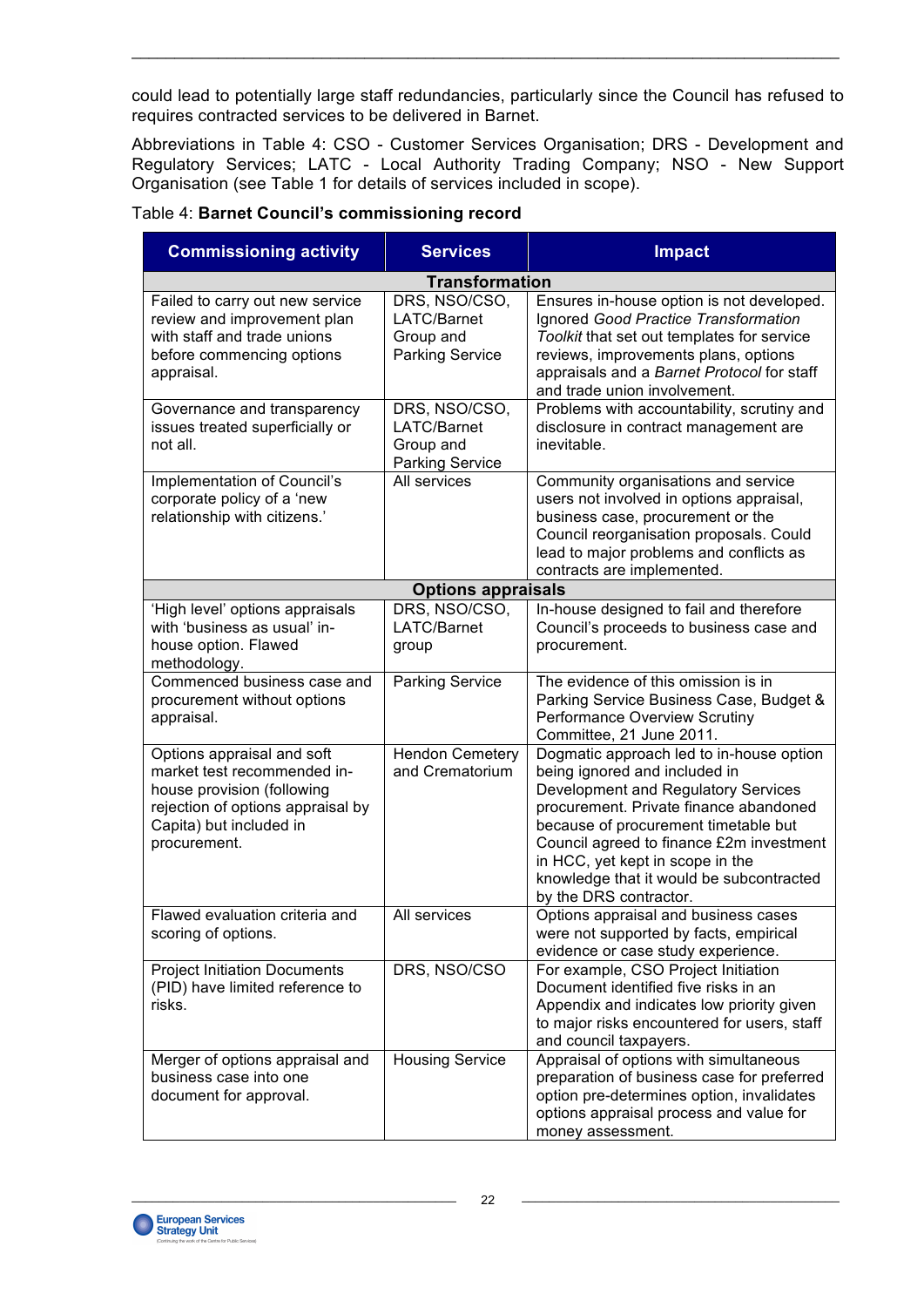| <b>Business cases</b>                                                                                                                                                                       |                                                                     |                                                                                                                                                                                                                                                                                                                                                                                          |  |
|---------------------------------------------------------------------------------------------------------------------------------------------------------------------------------------------|---------------------------------------------------------------------|------------------------------------------------------------------------------------------------------------------------------------------------------------------------------------------------------------------------------------------------------------------------------------------------------------------------------------------------------------------------------------------|--|
| Cumulative cost savings over 10<br>years give misleading<br>impression.                                                                                                                     | All services                                                        | Rolling up cost reductions is purely for<br>political purposes to try to claim a benefit<br>of outsourcing. They assume that savings<br>achieved in the early years of a contract<br>are available for every successive year<br>and do not take account of increased<br>demand and/or higher costs. The impact<br>of inter-dependencies are not fully<br>explored in all business cases. |  |
| Strategic, economic, commercial<br>and management case<br>omissions. Lack of sensitivity<br>analysis.                                                                                       | DRS, NSO/CSO,<br>LATC/Barnet<br>Group and<br><b>Parking Service</b> | Failed to address key elements of Office<br>for Government Commerce, Local<br>Partnerships and HM Treasury Green<br>Book best practice guidance on the<br>preparation of Business Cases.                                                                                                                                                                                                 |  |
| Failure to assess the future<br>demand for services.                                                                                                                                        | <b>DRS</b>                                                          | Increased demand could lead to higher<br>costs and reduce savings.                                                                                                                                                                                                                                                                                                                       |  |
| Council attempting to minimise<br>risks by omitting financial,<br>operational, democratic<br>governance and employment<br>risks from Business Case.                                         | NSO/CSO                                                             | Superficial risk assessment means<br>exposing Council, service users and staff<br>to additional potential risks and costs<br>once the contract commences.                                                                                                                                                                                                                                |  |
| Imposed unsustainable and<br>morally unacceptable profits.                                                                                                                                  | LATC/Barnet<br>Group                                                | Adult Learning Disability services required<br>to make £2m profit over 4 years, 90% of<br>Barnet Group profits.                                                                                                                                                                                                                                                                          |  |
| Lack of market analysis to<br>assess trends and<br>developments.                                                                                                                            | LATC/Barnet<br>Group                                                | Lack of understanding of sector in which<br>company has to operate could lead to<br>service cuts and threaten financial<br>viability.                                                                                                                                                                                                                                                    |  |
|                                                                                                                                                                                             | Value for money unproven                                            |                                                                                                                                                                                                                                                                                                                                                                                          |  |
| Savings figures are over-<br>estimated because cost of<br>redundancies, real level of<br>transaction costs, contract<br>variations and operational and<br>financial risks are not included. | DRS, NSO/CSO,<br>LATC/Barnet<br>Group and<br><b>Parking Service</b> | Savings could be significantly smaller<br>over the contract period and invalidate<br>value for money.                                                                                                                                                                                                                                                                                    |  |
| Flawed options appraisals and<br>business cases.                                                                                                                                            | DRS, NSO/CSO,<br>LATC/Barnet<br>Group and<br><b>Parking Service</b> | Council unable to verify that decisions to<br>start procurement were made on value for<br>money criteria.                                                                                                                                                                                                                                                                                |  |
| Critical review by auditors Grant<br>Thornton: Review of the<br>Governance Arrangements of<br>the One Barnet Programme,<br>September, 2010.                                                 | One Barnet<br>programme                                             | One Barnet programme required<br>identification of quantitative and<br>qualitative costs and benefits, "the<br>Council needs to embed more deeply a<br>wider understanding of the identification,<br>mitigation and management of risks".                                                                                                                                                |  |
| <b>Procurement</b>                                                                                                                                                                          |                                                                     |                                                                                                                                                                                                                                                                                                                                                                                          |  |
| No in-house bids and did not<br>examine option of Barnet<br>Homes return to in-house<br>provision.                                                                                          | DRS, NSO/CSO,<br>LATC/Barnet<br>Group and<br><b>Parking Service</b> | No mixed market in Barnet! Council<br>ignored economic case for in-house bids.                                                                                                                                                                                                                                                                                                           |  |
| Lack of a Corporate<br>Procurement Strategy.                                                                                                                                                | All services                                                        | Lack of overall strategy. UNISON<br>submitted comprehensive draft developed<br>from a best practice strategy prepared by<br>another local authority and Barnet's local<br>circumstances. No response from<br>Council.                                                                                                                                                                    |  |

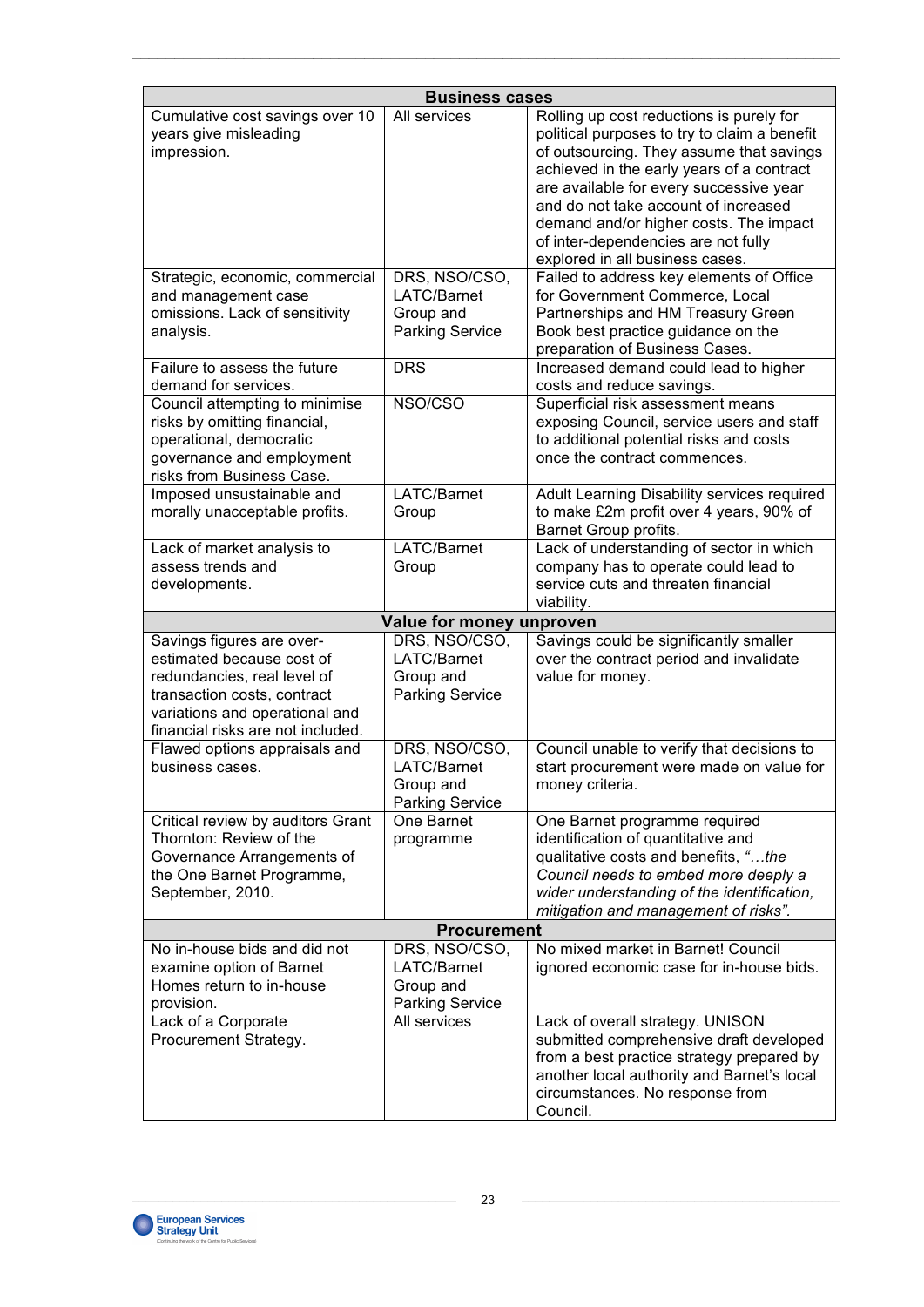| Refusal to have Gateway<br>Reviews. Peer review to draw<br>on best practice in procurement<br>process, mandatory in central<br>government but recommended<br>in local government (Office for<br>Government Commerce). | All services                                                        | Loss of opportunity to draw on best<br>practice. Refusal implies a degree of<br>arrogance that they can learn nothing<br>from other local authorities, or are afraid<br>of exposing their practice to peer review. |  |
|-----------------------------------------------------------------------------------------------------------------------------------------------------------------------------------------------------------------------|---------------------------------------------------------------------|--------------------------------------------------------------------------------------------------------------------------------------------------------------------------------------------------------------------|--|
| Non-financial benefits<br>unsubstantiated.                                                                                                                                                                            | All services                                                        | Win-win scenarios claimed for the<br>Council, service users and staff that are<br>unrealistic and implausible. No evidence<br>supplied to support statements.                                                      |  |
| 'Thin' client and contract<br>management and monitoring<br>costs under-estimated.                                                                                                                                     | DRS, NSO/CSO,<br>LATC/Barnet<br>Group and<br><b>Parking Service</b> | Increase in client costs over contract<br>period will reduce level of savings and/or<br>divert staff from needs assessment and<br>service planning.                                                                |  |
|                                                                                                                                                                                                                       | <b>Risks ignored or understated</b>                                 |                                                                                                                                                                                                                    |  |
| Limited risk assessments that<br>ignored strategic and<br>operational risks.                                                                                                                                          | DRS, NSO/CSO,<br>LATC/Barnet<br>Group                               | Flawed business cases and potential<br>procurement failures by ignoring high<br>level of performance failures and<br>problems in strategic partnerships in other<br>local authorities.                             |  |
| Substantial risks for revenue<br>and benefits are not included in<br>the Risk Assessment.                                                                                                                             | <b>NSO</b>                                                          | Potential significant loss of revenue for<br>the Council if Revenue does not maintain<br>current performance.                                                                                                      |  |
|                                                                                                                                                                                                                       | <b>Impact Assessment</b>                                            |                                                                                                                                                                                                                    |  |
| No impact assessments or cost<br>benefit analysis of outsourcing.                                                                                                                                                     | All services                                                        | Failure to identify effect of policies on<br>local economy and social, environmental,<br>health impacts as recommended HM<br>Treasury Green Book.                                                                  |  |
| Failure to require contractors to<br>deliver services in Barnet.                                                                                                                                                      | DRS, NSO/CSO,<br>LATC/Barnet<br>Group and<br><b>Parking Service</b> | Several Parking staff made redundant<br>immediately after TUPE transfer.<br>Relocation of services and staff brings<br>new risks, additional monitoring costs and<br>further job losses in local economy.          |  |
|                                                                                                                                                                                                                       | <b>Equalities Impact Assessments (EIA)</b>                          |                                                                                                                                                                                                                    |  |
| EIA is treated mainly as a data<br>or statistical assessment of staff.                                                                                                                                                | DRS, NSO/CSO,<br>and Parking<br>Service                             | Superficial equalities assessment that<br>does not take full account of impact on<br>staff.                                                                                                                        |  |
| No assessment of impact on<br>service users.                                                                                                                                                                          | DRS, NSO/CSO,<br>and Parking<br>Service                             | The impact of major changes in the<br>delivery of services on users and potential<br>users has not been assessed so no plan<br>to eliminate or mitigate negative impacts.                                          |  |
| EIA do not examine loss of<br>employment caused by the<br>export of jobs from the Borough<br>or loss of job opportunities in the<br>local economy.                                                                    | All services                                                        | Council ignorant of the wider equalities<br>impact of commissioning and outsourcing.                                                                                                                               |  |
| <b>High cost of management consultants</b>                                                                                                                                                                            |                                                                     |                                                                                                                                                                                                                    |  |
| Heavy reliance on management<br>consultants.                                                                                                                                                                          | All services                                                        | Council plans to spend at least £9.2m in<br>the three-year period between 2010/11<br>and 2012/13, mainly on consultants.                                                                                           |  |
| Selection of consultants and<br>lawyers committed to<br>outsourcing.                                                                                                                                                  | All services                                                        | Failure to consider sustainable in-house<br>option, failed to identify operational<br>performance and risks of strategic<br>partnership contracts for Council.                                                     |  |

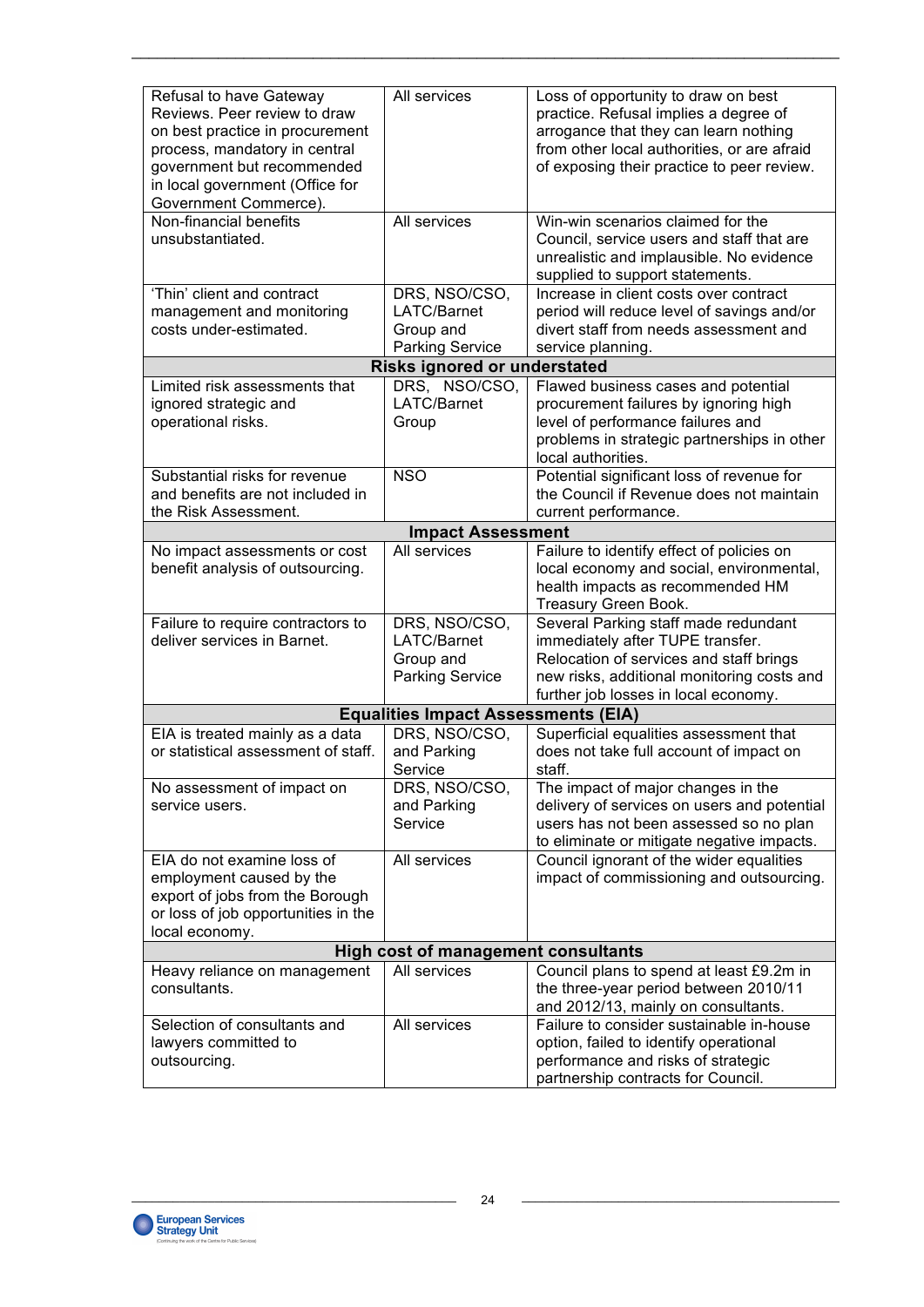| <b>Employment policies</b>                                |                                                                     |                                                                                                                                                                                                                                                                                                                                |  |
|-----------------------------------------------------------|---------------------------------------------------------------------|--------------------------------------------------------------------------------------------------------------------------------------------------------------------------------------------------------------------------------------------------------------------------------------------------------------------------------|--|
| Superficial concern for staff and<br>the risks they face. | All services                                                        | Council's TUPE Plus policy was a sham<br>because it does not prevent redundancies<br>in the first year and one year protection of<br>terms and conditions is no better than<br>most contractors. Business cases<br>provided limited information and analysis<br>and showed disregard for well-being and<br>interests of staff. |  |
| Rejected outright staff<br>secondment option.             | DRS, NSO/CSO,<br>LATC/Barnet<br>Group and<br><b>Parking Service</b> | Secondment option could retain terms<br>and conditions for staff and does not<br>involve transfer to another employer.<br>Helps to retain Council capability.                                                                                                                                                                  |  |
| Trade union involvement in<br>planning and procurement.   | All services                                                        | Submitted questions, comments and<br>detailed analysis: replies ignore evidence<br>and recommendations.                                                                                                                                                                                                                        |  |

# **Barnet Council's poor track record managing contracts**

The Council has a poor procurement and contract track record, which raises key questions over its ability to manage contracts that are up to 50 times the size of previous contracts.

The Council's track record includes:

- The £10.3m additional cost of the **Catalyst care home contract** plus £100,000 legal and management costs incurred in the renegotiation of the contract (London Borough of Barnet, 2011a);
- **Fremantle Trust** drastically reduced the terms and conditions of staff in care homes; legionella in three care homes in 2011;
- The £12m **Aerodrome Road Bridge replacement contract** almost doubled to £23m;
- The Council spent £1.36m without a contract with **MetPro Rapid Response**, which *"…failed to comply with…Financial Regulations, exposing the Council to significant reputational and financial risks"* (London Borough of Barnet, 2011b). The report
- The **SAP (Systems, Applications and Products) project** to modernise the control of payments and purchasing was initially estimated to cost £8m in 2006, but costs spiraled to £25m and many of the promised benefits of automation have not materialized;
- A loss of £1.4m to the Council's pension fund because it failed to notice that the bond for **Connaught Partnership** had expired before it went into liquidation. The Receivers, KPMG, confirmed that unsecured creditors would receive less than one penny in the pound (London Borough of Barnet, 2011c).
- The council is considering terminating the **Greenwich Leisure Ltd** (GLL) contract because the *"…planned reductions* [£1.2m] *to the revenue budgets for 2011/12 and 2012/13 are not achievable due to the contract management fees payable to GLL"*  (London Borough of Barnet, 2011d). The council admits it has *"…an ageing stock of leisure facilities and no long term investment plan"* so the cost of repairs to the council could increase year on year (ibid).

These failures were a result of weak client side and poor contract management and failure to monitor contracts; inadequately resourced internal audit and assurance; a lack of recognition of the risks of outsourcing; and ineffective Oversight and Scrutiny and ability to challenge.

### **Management's failure to implement Audit recommendations**

An audit of 20 Barnet internal audit reports for Adult Services reported to the Audit Committee between October 2005 and June 2011 reveal a catalogue of failures in implementing auditing recommendations on procurement, contract management and contract monitoring – see Appendix 2.

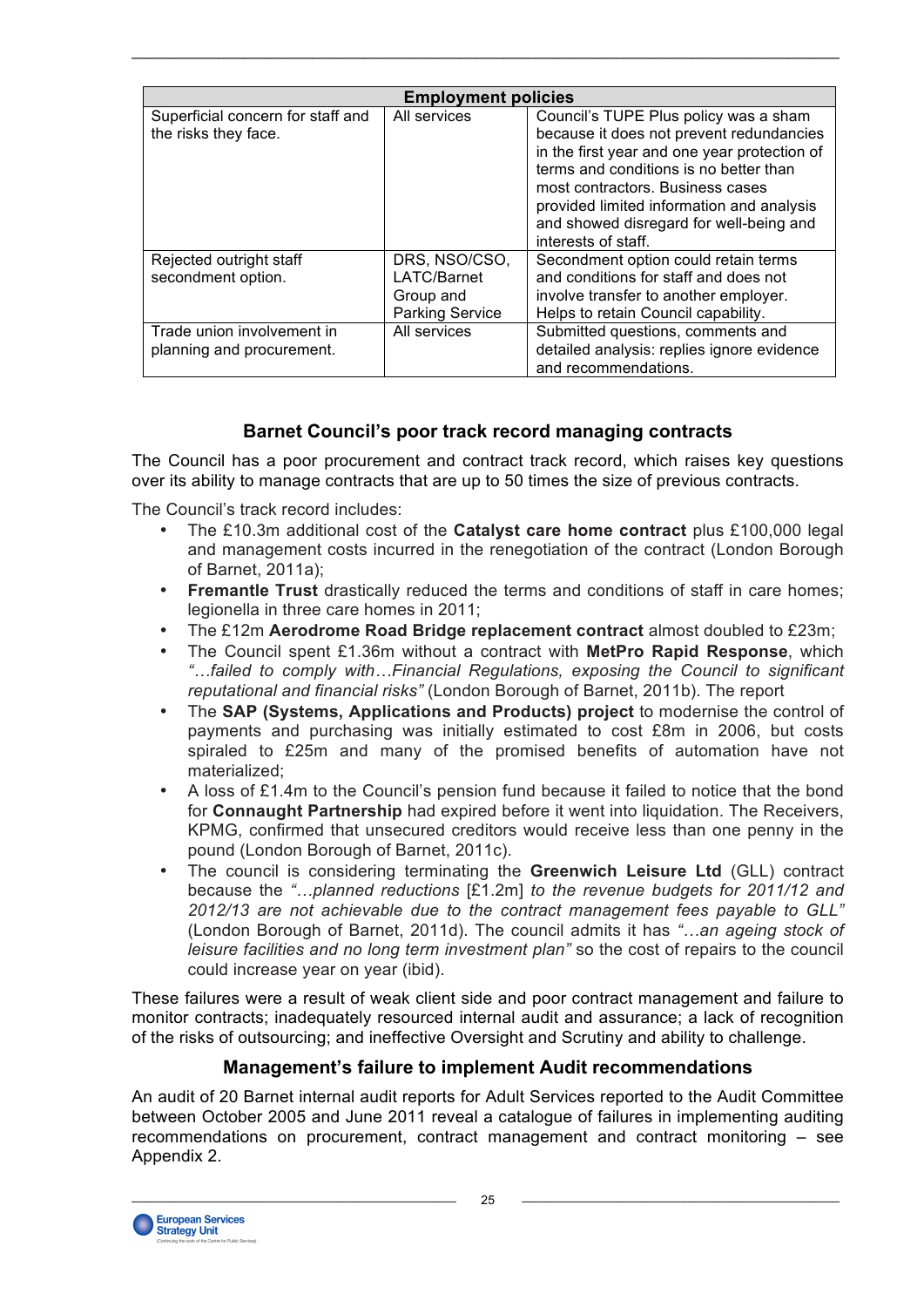They include:

- Failure to implement the recommendations of earlier audits.
- Deferral of follow-up audits.
- Important audits not commenced or the cancellation of audits.
- Failure to address priority recommendations.
- Failure to make assurance opinions.

**This is evidence of a systemic failure in Adult Services to fully audit and disclose its contract management and monitoring responsibilities. Furthermore, Adult Services has been commissioning services for many years. Consequently, Barnet Council does not know which contracts are compliant and cannot verify whether they are value for money. Since the Commissioning Council model will increase the number and scope of contracts, these problems could get worse unless there are radical changes in contract management.**

 $\_$  , and the state of the state of the state of the state of the state of the state of the state of the state of the state of the state of the state of the state of the state of the state of the state of the state of the

The Contract Monitoring and Community Benefit Task and Finish Group recommended that a 'culture of compliance' be developed within the Council and devolved procurement in Adults Social Care and Health, Children's Services and Environment, Planning and Regeneration be centralised (London Borough of Barnet, 2012a).

The report also recommended Delivery & Performance Officers should be in post before the start of a contract and a Performance Advisory Group of six Barnet residents meet quarterly to coordinate and articulate feedback with Procurement Officers. The Group also received evidence on how local economic, social and environmental benefits can be built into contracts, but the social and environmental benefits were omitted from the recommendations.

A Review of the effectiveness of the Audit Committee was reported to the Audit Committee in April 2012 using the Delivering Good Governance in Local Government: Framework, published by the Chartered Institute for Public Finance and Accountancy. The assessment included Internal Audit Process, External Audit Process, Fraud and Internal Control, Financial Reporting and Risk Management (London Borough of Barnet, 2012b).

The review included a self-assessment checklist, and apart from a couple of comments about training and the conduct of meetings, they passed without reference to the key issues raised above or to further failures raised in other reports submitted to the same Audit Committee meeting.

A report on the Contract Procedure Rules concluded:

- 20% of a sample of new contracts entered into since September 2011 either could not be found or had been sent to the provider so compliance could not be verified.
- 10% of a sample contracts recorded as compliant, were found to still be noncompliant. 80% of the sample was regarded as compliant because they *"…had received a waiver"* (London Borough of Barnet, 2012c)

Another report on contract management in Environment, Planning and Regeneration found:

*"…a contract with an annual contract value £30m where progress meetings had ceased since March 2010."*

Two contracts with an annual value of under £1.0m that were *"…non-compliantly procured contracts….no evidence of quotes being obtained or benchmarking process for comparing prices, ….no activity (volume) based performance metrics for assessing the efficiency of service delivery…. no formal periodic meeting structures to address overall delivery….both officers responsible for contract management confirmed that they had not been challenged as to contract management arrangements in place either by management or corporate procurement centrally."*

*"Officers interviewed for 5 of 6 contracts confirmed the lack of a formal contract risk log, documenting risks relating to contractor delivery and performance."* Many other serious shortcomings were identified (London Borough of Barnet, 2012d).

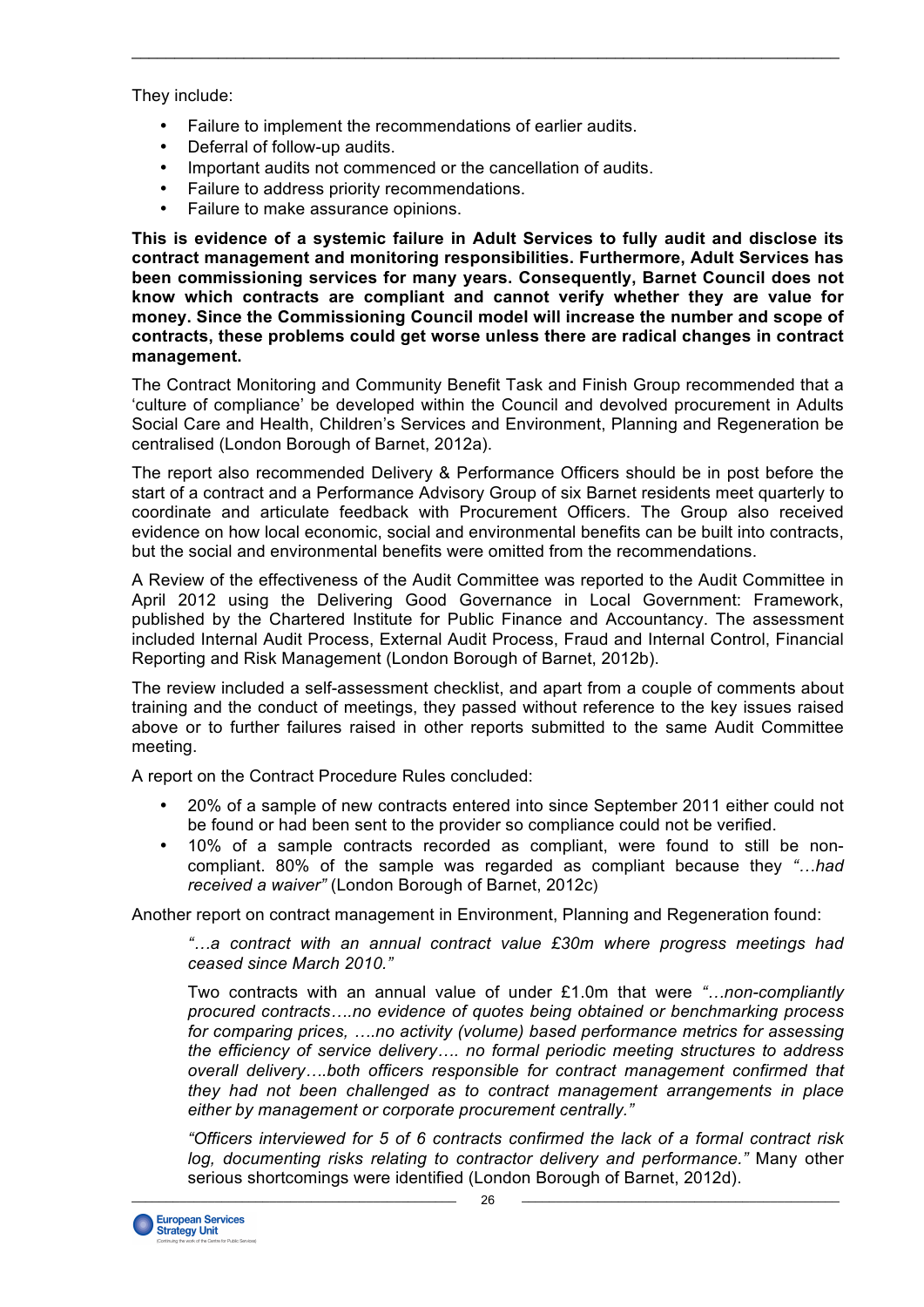It is evident that contract management and monitoring and internal audit and risk management in Barnet Council are fundamentally weak.

 $\_$  , and the state of the state of the state of the state of the state of the state of the state of the state of the state of the state of the state of the state of the state of the state of the state of the state of the

#### **Commissioning scorecard**

We have assessed the Council's commissioning performance against fourteen criteria that are considered essential to implement commissioning in an effective and sustainable manner – see Table 5. It failed on all the criteria.

#### Table 5: **Barnet Council's Commissioning Scorecard**

| <b>Essential criteria for the implementation of commissioning</b>            | <b>Score</b><br>(X negative,<br>O positive) |
|------------------------------------------------------------------------------|---------------------------------------------|
| Service reviews and improvement plans                                        | X                                           |
| Rigorous options appraisals with sustainable in-house options                | X                                           |
| Service user and community engagement in service planning & delivery         | X                                           |
| Staff and trade union engagement in service planning and delivery            | X                                           |
| Comprehensive assessment of risks                                            | X                                           |
| Full economic, social, equalities and environmental impact assessments       | X                                           |
| Evidence based approach including outsourcing performance                    | X                                           |
| Sustainable in-house bids                                                    | X                                           |
| Secondment or TUPE Plus for staff                                            | X                                           |
| Wide ranging evaluation criteria                                             | X                                           |
| Rigorous contract monitoring and regular contract review                     | X                                           |
| Regular audit and implementation of recommendations                          | X                                           |
| Staff training in implementation of public service principles and values     | x                                           |
| Selective use of consultants committed to public services and skill transfer | X                                           |

**These weaknesses and flaws could lead to the breakdown and failure of local government in Barnet.** 

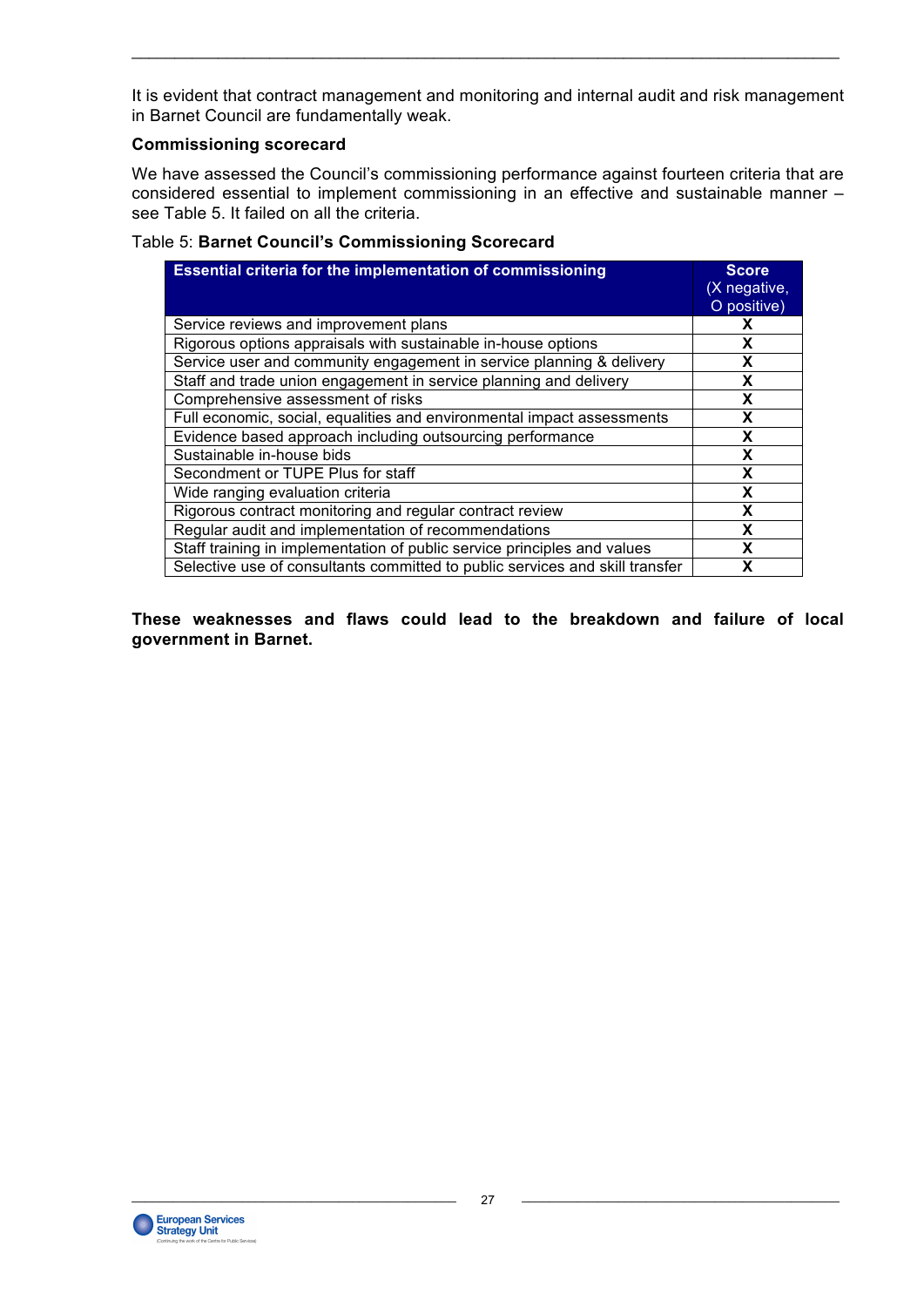# Part 5

 $\_$  , and the state of the state of the state of the state of the state of the state of the state of the state of the state of the state of the state of the state of the state of the state of the state of the state of the

# **The impact of commissioning**

The Commissioning Council model will have a profound impact on local government in Barnet and the Council's ability to meet community needs. The impact of commissioning is examined under ten headings:

- Service users
- Democratic accountability and participation
- Public service planning and management culture
- Council taxpayers and value for money
- Local economy
- Equalities and social justice
- High-risk strategy
- Impact on voluntary sector
- Radical change for Council staff
- Longer-term impact of commissioning

#### **Service users**

*Market forces will increasingly determine the quality of services*: A contract culture and contractual relations will result in a loss of flexibility and responsiveness. An increasing proportion of council services will be bound by contractual agreements that limit both client and contractor scope for action. The 'perfect contract' does not exist, because it is impossible to fully specify service needs and requirements and/or to predict all operational conditions. Thus, most operational changes provide an opportunity for the contractor to legally require additional payment, whilst the client is reluctant to issue variation orders that increase costs and reduce savings.

*Getting answers will be more tortuous with the diffusion of decision-making between the Council, contractors and subcontractors:* Full and rigorous monitoring could be compromised or overridden by market management objectives. *"Monitoring the cost of managing commissioning is extremely important but at the moment is extremely opaque. The less specificity in contracts, the lower the bidding and transaction costs will be. That can only,*  in the long term, be good for attracting entrants in particular from small or not-for profit *enterprises"* (Institute for Government, 2010). The blame game will get worse as contractors shift responsibility for delays and failures to the Council or to other contractors.

*Services users increasingly treated as individual 'customers':* Emphasis on complaints systems will make the task of collective responses by community organisations more difficult. Local authorities and contractors will tend to claim the 'superiority' of their 'customer data'. Contractors will, in effect, be an additional organisational layer between service users and community organisations and the policy making process.

*Less disclosure:* As the procurement process extends to more services, 'commercial confidentiality' will reduce the information and basis of public policy decisions available to citizens and community organisations. Community involvement in procurement will be restricted.

*Reduced spending on frontline service delivery:* A significant part of service budgets will be needed to pay for procurement, contract management and profits to contractors, which could be at the expense of frontline service delivery.

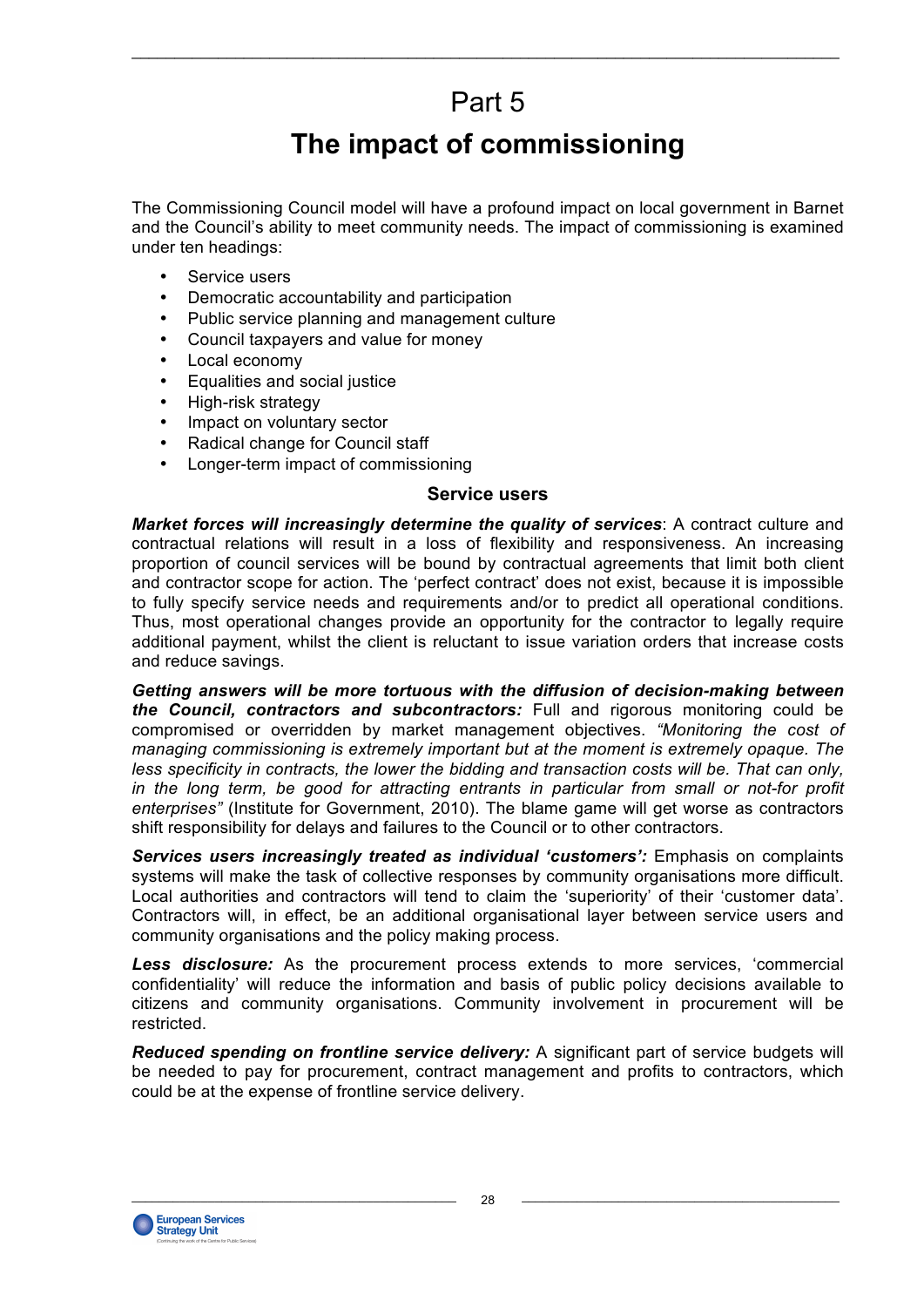# **Democratic accountability and participation**

 $\_$  , and the state of the state of the state of the state of the state of the state of the state of the state of the state of the state of the state of the state of the state of the state of the state of the state of the

*Reduced accountability:* There are no proposals to improve democratic accountability. With service planning and service delivery carried out by different organisations, the current difficulties managing contracts are almost certain to be exacerbated.

*'New relationship with citizens':* There is no indication that a Commissioning Council will increase or improve citizen participation in Barnet. It appears that senior management believe, wrongly, that they only have to claim that outsourcing benefits citizens in order to fulfil the objective. The Council has again failed to detail how this objective will be implemented and to explain how outsourcing will improve participation and citizen-councillor and citizen-clientcontractor relations.

In practice, citizens and services users are unlikely to witness any change in their level of involvement in the public policy making process. User interests will be 'at the centre' only in so far as local authority managers and private contractors interpret the needs and priorities of service users.

*Less disclosure and extensive commercial confidentiality:* There is no recognition that transparency and access to information will be more opaque, or how the level of disclosure the procurement process can be improved. Furthermore, the Council and private contractors are likely to be unwilling to commit to full disclosure of performance to protect political and commercial interests. Commercialising and outsourcing services only makes access more problematic. Backbench Members are likely to have limited knowledge of contractor performance and contracting issues.

*More power to officers:* The increasing complexity of long-term multi-service contracts gives senior management a dominant role in procurement and is likely to limit the role of Councillors.

*Reduced power to influence the local economy:* Commissioning is likely to reduce the ability of the Council to create local jobs, influence the labour market, and to ensure local businesses have an equal opportunity to obtain supply chain contracts.

*Elected Members are likely to face four key constraints:* Firstly, determining value for money will be more difficult, which will be more open to legal challenge. Secondly, have reduced power to change policies and negotiate with providers because of the contracts regime, stand-alone arms length companies and loss of in-house provision. Thirdly, lose a degree of flexibility to respond to Barnet's changing economic conditions and community needs. Finally, they will have to rely on private contractors to implement the Council's corporate policies.

*Strategic role will be squeezed:* Further pressures to reduce costs coupled with increased demands to manage and monitor contracts, manage market mechanisms and undertake assurance and audit functions will reduce resources for strategic policy making.

### **Public service planning and management culture**

*Mixed market:* The mixed market is a delusion, because large multi-service, long-term contracts can only be delivered by large organisations. Some companies or organisations, which succeed in winning a contract then become vulnerable to takeover or merger as part of the continuing market consolidation process. Barnet Council has deliberately excluded inhouse options and bids (or unacceptable status quo in-house options) and is outsourcing on a mass scale.

*Contract culture:* A contract culture will dominate Barnet Council. Public service principles and values will be eroded and replaced by commercial values and business practices.

*Procurement and contracting mainstreamed:* Virtually all services will have to go through a costly procurement process and operate within the terms of a contract.

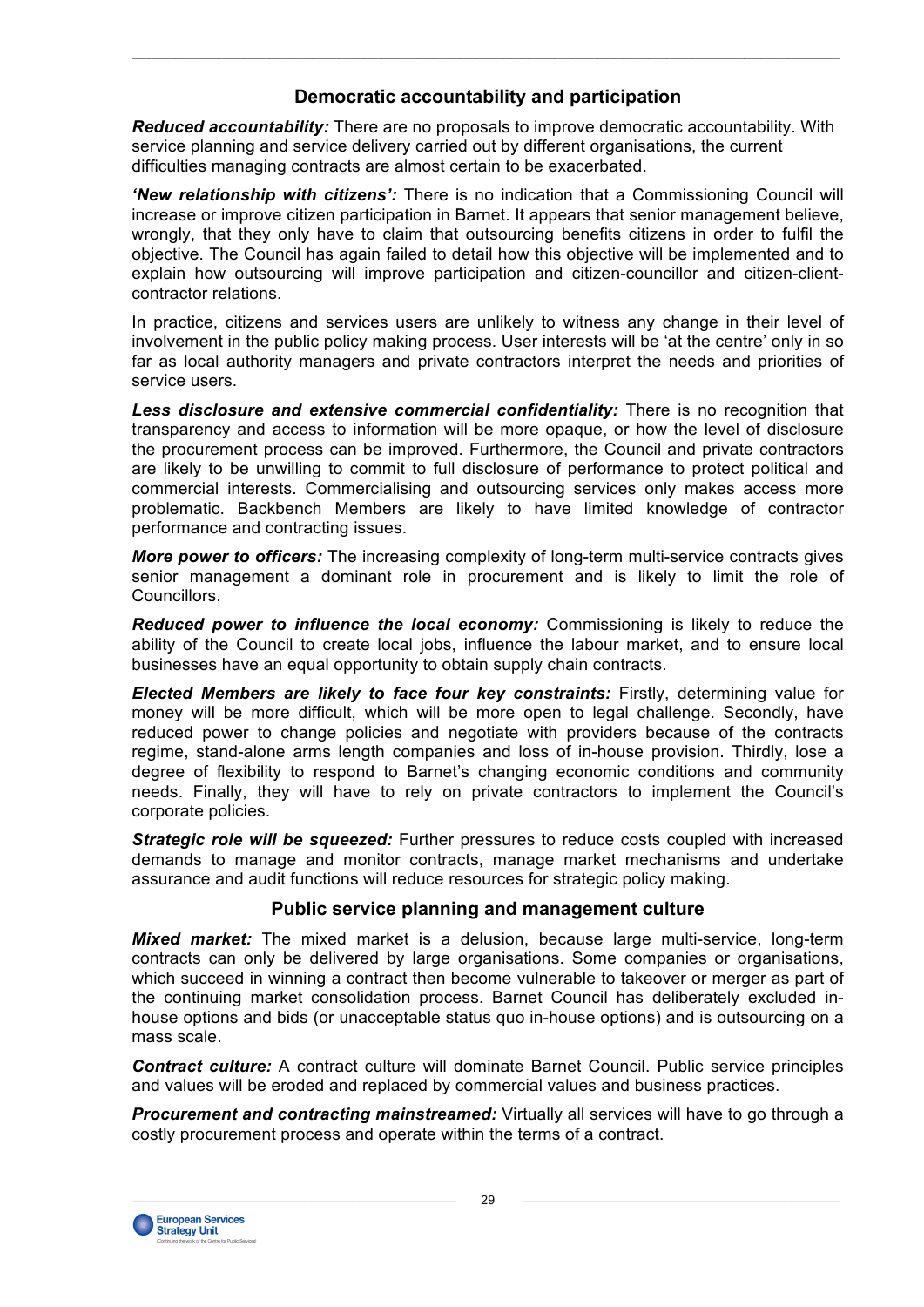*Run-down of in-house services:* In-house services are likely to be run down or sold off. When contracts inevitably fail, the Council will claim that they do not have the capacity to return them to in-house delivery and thus the procurement cycle will be repeated.

 $\_$  , and the state of the state of the state of the state of the state of the state of the state of the state of the state of the state of the state of the state of the state of the state of the state of the state of the

**Divide client and contractor:** The separation of client and contractor functions means that the Council will directly employ only a small core of strategy officers and contract managers. They will plan services, assess options, procure and manage contractors. Commissioning severs the link between those responsible for planning services and those delivering frontline services. It creates a 'them' (contractors) and 'us' (client and strategy managers) division in the management of local government.

*Public or private assessment of needs:* The commissioning model is designed with a separation between the client's activity of needs assessment/service planning and the contractor's role in delivering services. Needs assessment and service planning is presented as a rationale process which is separate from the competition and market driven provision of services. But needs assessment and service planning has always been restricted by limited staffing resources, which will continue because the client will also be confronted by increased demands for contract management and monitoring.

Furthermore, private contractors delivering services are likely to have an increasing influence in determining needs assessment and service planning. The idea that the two processes are separate and the former will not be shaped by competition and market forces is naive. In addition, private and voluntary contractors, and their consultants, will have a larger role in the 'transformation' of services that will inevitably lead to their imprint on which needs are addressed and how.

**Public interest replaced by corporate interest:** Mass outsourcing leads to private corporate interests having an increasing influence in public policy making at the expense of public interest. Continued outsourcing leads to the localism agenda being dominated by national and transnational companies.

**Commissioning could be outsourced too:** The commissioning or client functions could eventually be outsourced to management consultants. Some Primary Care Trusts outsourced commissioning to private companies under the Framework for procuring External Support for Commissioners (FESC) in 2008.

*Outcome based commissioning:* Although much of the targets and other parts of the performance management regime have changed, the singular focus on outcomes continues. The public sector has always considered inputs, processes, outputs and outcomes to be important, although the emphasis varies from service to service. The quality of inputs, such as trained and experienced staff and the method of service delivery have a significant impact on the quality of service and service user experience and cannot be ignored (see section below on voluntary sector impact). Outcomes are important but measuring public service outcome is difficult, because of the economic, social and other factors that influence outcomes beyond the control of the client or the contractor.

*Commissioning skills in short supply:* The poor quality of procurement was highlighted in Part 4. There is little evidence that reorganisation of the Council will result in a step change in the skills and experience required to commission services, manage contracts and undertake all the related functions.

# **Council taxpayers and value for money**

*Value for money:* Value for money and the achievement of savings targets can only be determined if all the costs of commissioning are identified and quantified. Transaction costs such as the cost of options appraisals, business cases, management of the procurement process and use of and advisers must be quantified. The Council has already spent a large part of the £9.2m allocated for One Barnet management consultants and advisers.

Value for money must take account of the significant cost of contract management and monitoring, the cost of market intervention or market support initiatives associated with the

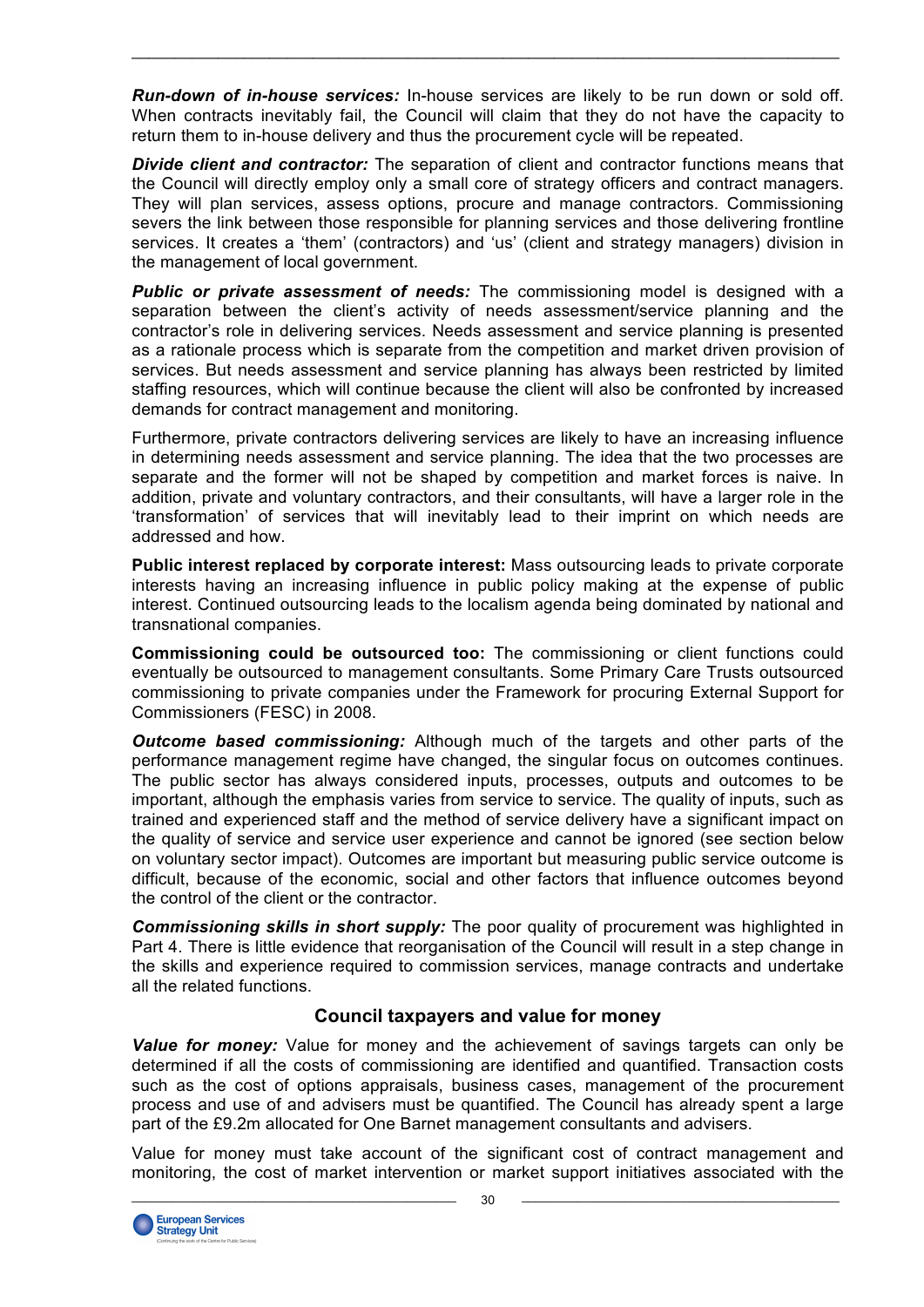service, the cost of knock-on impacts on other Council services, and changes in the cost of a contract as a result of agreed contract variations over the length of the contract.

 $\_$  , and the state of the state of the state of the state of the state of the state of the state of the state of the state of the state of the state of the state of the state of the state of the state of the state of the

*Under-estimating client resources:* The Council appears to be adopting a 'thin' client strategy. Client costs for the CSO/NSO contract are forecast to be 7.7% in year one falling to 6.5% from year three onwards. The Council maintains the 6.5% *"...is in line with market norms*" and advice from its consultants (London Borough of Barnet, 2012e).

Contract management is already poor. A 'thin' or slim-line client side will have a significant impact on the quality of contract monitoring where the contracts are much larger and more complex.

Client costs are usually between 7.0% and 13.0% of a contract value with contract management and monitoring costs account for between 1.0% and 3.0% of contract value (Audit Commission, 2008). Other local authorities have significantly under-estimated these costs in similar projects and had to increase monitoring staff and costs and thus reduce the level of savings.

Under the Coalition Governments NHS reforms, Clinical Commissioning Groups in the South West, North East and London will be larger on average than the Primary Care Trusts (PCTs) from which they take over in April 2013. This is despite the fact that PCTs in the North East and London have been clustered for several years (Local Government Chronicle, 2012).

#### **Commissioning in the NHS**

**There are significant difference between local government and the NHS, but there are important parallels and lessons to be learnt.**

The House of Commons Health Committee investigated the purchaser/provider split in the NHS in 2010:

 *"Commissioners do not have adequate levers to enable them to motivate providers of hospital and other services."*

 Further study is needed *"…to motivate providers of services better and a review of contracts to ensure that rigid, enforceable quality and efficiency measures are written into all contracts with providers of health care."*

 *"…the NHS remains characterised by tensions between purchasers and providers."* 

 The NHS *"…has traditionally scored highly on account of its low cost of administration, which until the 1980s amounted to about 5% of health-service expenditure. After 1981* administrative costs soared; in 1997 they stood at about 12%" By 2005 they were estimated to be *"…around 13.5% of overall NHS expenditure*" (study by University of York).

 *"If reliable figures for the costs of commissioning prove that it is uneconomic and if it does not begin to improve soon, after 20 years of costly failure, the purchaser/provider split may need to be abolished."*

(House of Commons Health Committee (2010) Commissioning, Fourth Report of Sessions 2009-10, Vol. 1,  $HC 268-1$ ).

*Reduced capability to return services to in-house provision:* The 'thin' client strategy could mean that the Council does not have the required capability to return to in-house provision, either by choice or if contracts are terminated. Staff and managers with service delivery skills and experience will be transferred to private contractors and in-house organisational structures will be abolished because they will be no longer required.

*Savings overstated:* Savings are regularly over-stated. UK research over last twenty years has consistently found average savings to be 6%-8% (studies by Department of the Environment 1993 and 1997, Equal Opportunities Commission 1995, Cabinet Office 1996,

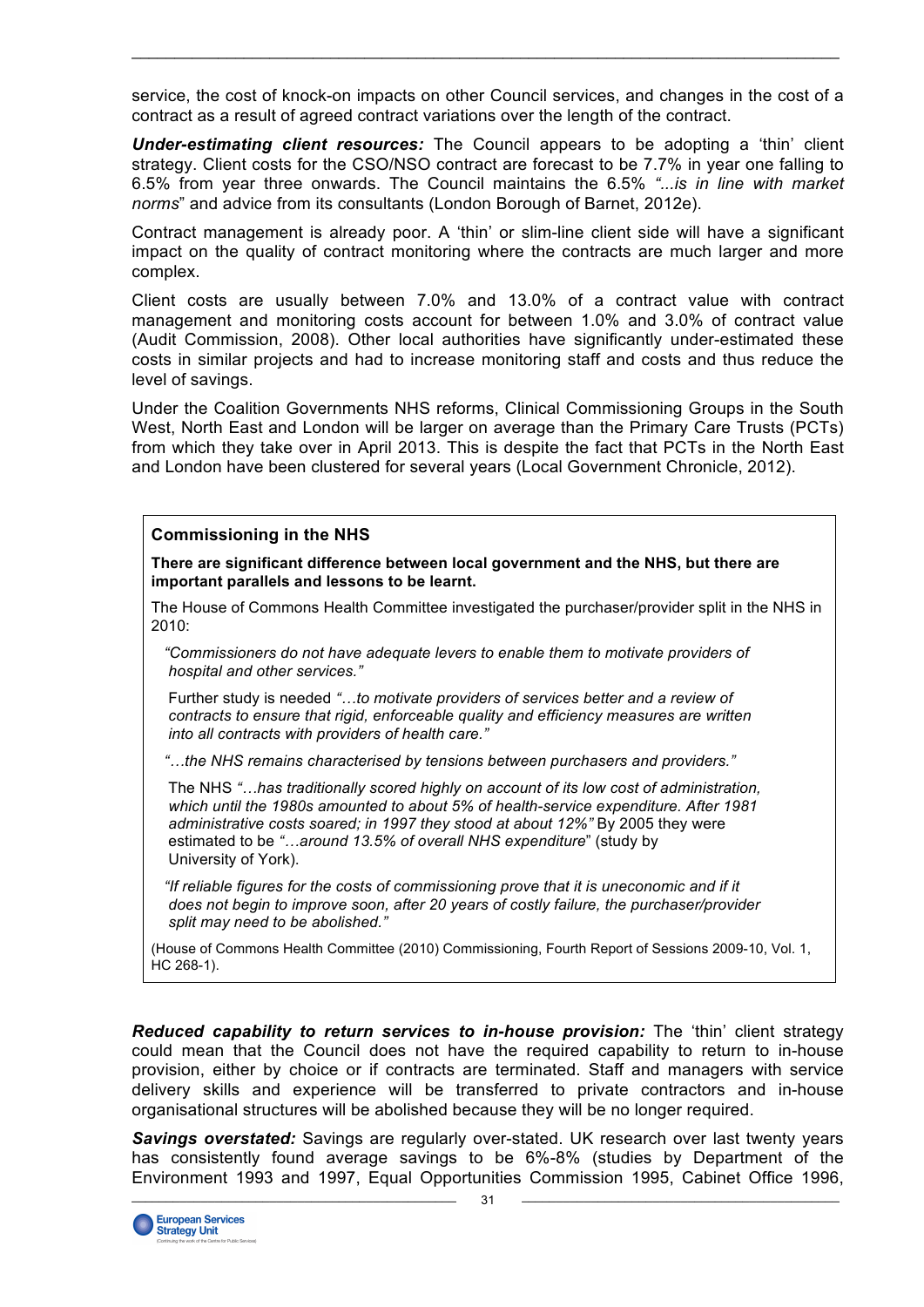Audit Commission, 2008) with ICT contracts having average 30% cost overruns and contract terminations (European Services Strategy Unit, 2007). Private Finance Initiative contracts are also more costly (House of Commons Public Accounts Committee, 2011). Savings are primarily obtained by reducing labour costs and/or cuts in services rather than innovative ways of delivering services.

 $\_$  , and the state of the state of the state of the state of the state of the state of the state of the state of the state of the state of the state of the state of the state of the state of the state of the state of the

### **Local economy**

*Commissioning will accelerate job losses:* The Council refused to require bidders to make a commitment to deliver services from within the Borough. Some of the Parking Service will operate from Croydon and Legal Services staff are transferring to Harrow. Barnet's claim to be a 'successful suburb' could turn into being the first 'virtual suburb' as Council services are delivered from other parts of Britain or offshore.

*Loss of local supply chain contracts:* Outsourcing usually results in the severing of local supply chains in the provision of goods and services required in service delivery. Transnational and national companies have their supply chains, and although they might be persuaded to adopt a policy of engaging local suppliers, there is no evidence this approach has been adopted by Barnet Council. Furthermore, outsourcing via large multi-service contracts increases subcontracting and are likely to be established part of the main contractor's supply chain.

*'Successful suburb' strategy becomes the first 'contract suburb':* The combination of outsourcing, further deep cuts in public spending, continuing job losses and the Council's reduced ability to effect change because of large, long-term contracts, will reduce its ability to improve the local economy and help to generate growth. The Council will cease to be a major employer in Barnet and thus have less ability to influence employment policies via the labour market. Job losses and cuts in terms and conditions have a knock-on effect in the local economy by reducing take-home pay and household spending in shops and local services in Barnet. Research has shown that for every four local authority jobs lost, an additional job is lost in the local economy (Centre for Public Services, 1995).

### **Equalities and social justice**

*Fragmented approach:* The Council will be dependent on a variety of contractors to implement equalities and diversity policies with consequences for both service users and staff. Equalities and other corporate policies are likely to be differentially depending on the contractor's interpretation of relevance, severity and timing. The full implementation of equality policies requires rigorous and consistent monitoring, but there has been little evidence of this in earlier, smaller contracts. The Council failed to implement the London Living Wage and failed to adequately monitor contracts to comply with the government's Best Value Code of Practice on Workforce Matters between 2003-2011 to prevent a two-tier workforce.

*Minimalist approach:* Barnet Council has adopted a minimalist approach to Equality Impact Assessment in the Future Shape/One Barnet programme paying little regard to the equalities impact on service users. Matters of equity and social justice do not appear to be regarded as relevant. There is no evidence that the Commissioning Council model will change the councils approach and/or increase its leverage over private contractors in implementing equality policies and practices.

# **High-risk strategy**

*Lack of a Risk Register:* The reorganisation report should have contained a Risk Register given that it is embarking on significant changes in the structure of the Council, new roles and responsibilities for staff and incurring costs of at least £750,000. The Risk Register should have identified key risks and impacts, proposed mitigating action and risk scores based on probability and impact.

The Council has adopted a high-risk outsourcing strategy. It routinely refused to disclose the operational risks in options appraisals and business cases, either because it had not considered them, or believed that their predetermined option would have been untenable had

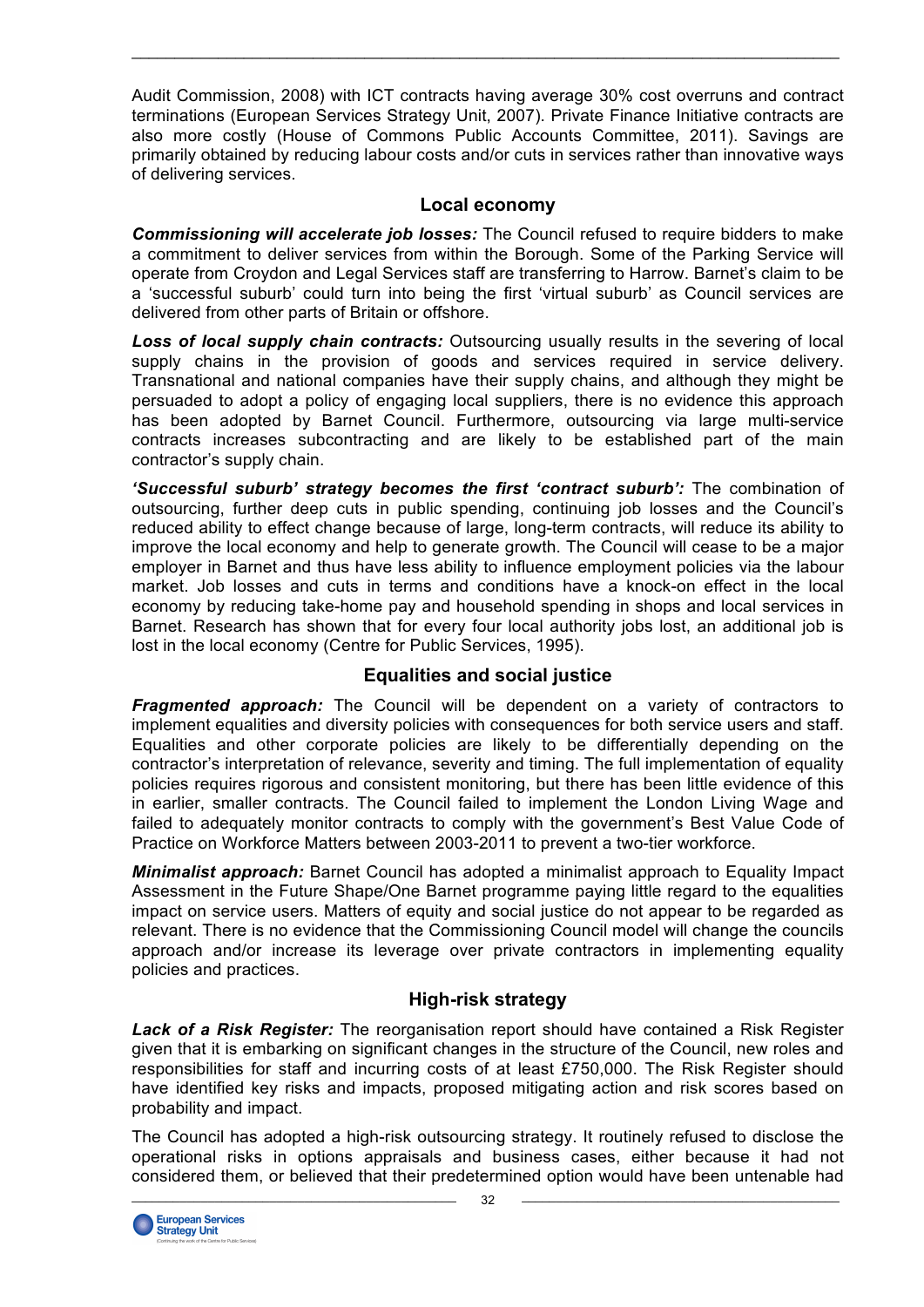they been disclosed. The Council will need to take a much more comprehensive and rigorous approach to assess the impact of outsourcing on service users, staff, other Council services and the local economy, because these impacts often incur additional costs for the Council.

 $\_$  , and the state of the state of the state of the state of the state of the state of the state of the state of the state of the state of the state of the state of the state of the state of the state of the state of the

### **Radical change for Council staff**

*Most staff will no longer be employed by the Council, but by private or voluntary sector contractors:* They face the threat of redundancy, will suffer a loss of job security and transfer between contractors as contracts are won or lost.

*The Council will relinquish responsibility for changes in staffing levels, terms and conditions, and the employment practices of contractors:* Barnet UNISON has consistently pressed the Council to adopt progressive in-house options, in-house bids, secondment of staff and a TUPE Plus policy to give staff added security. The Council refused all four. It produced its own slightly enhanced version of TUPE, but this only maintained terms and conditions for the first year (which most major outsourcing contractors do anyway) and did not protect against redundancy in the first year of the contract.

*Threat to pensions remains:* Although the Admitted Body Status pension arrangements will continue under the proposed terms of LGPS2014, private contractors bidding for council services are closing their own defined benefit pension schemes.

*Reduced and more fragmented implementation of equalities and diversity policies:* Equalities and diversity policies are likely to be implemented at different levels and speeds given the number of outsourced contracts.

*Loss of experience in frontline service delivery and contact with service users:* Commissioning staff are likely to lose knowledge of frontline service delivery and contact with service users, spend more time managing and monitoring contracts and have less influence as the use of management consultants, legal and technical advisers increases.

*Contract culture imposed:* Staff will have to work in a contract culture in which public service principles and values are eroded as business practice and commercial values dominate service delivery. The language of the marketplace will replace public service terms, which are intended to change attitudes, priorities and imbed marketisation in the public sector. In addition, public sector resources will be diverted into 'making markets' by shaping contracts to suit business, consult with business interests and be required to design business-friendly regulatory frameworks.

*Fragmentation of trade union organisation and representation:* The commissioning council model has potentially drastic consequences for trade union branches. Private contractors will employ staff engaged in frontline service delivery, each with their own industrial relations frameworks, leading to fragmented trade union representation. Coordinated collective action will be very difficult to organise and could face legal challenge from contractors. Increasing differences in terms and conditions between contracts is likely to impose more work on Branch Officers, potentially resulting in fewer resources to address wider policy issues.

# **Impact on voluntary sector**

*Commercialising voluntary organisations:* The commissioning model has a significant impact on voluntary organisations, because it imposes commercial relationships and values and requires them to compete in a market against other organisations and companies. It is speeding up the switch from grant funding to contracting. Meanwhile voluntary and community organisations are being encouraged to compete for public sector contracts, but this is primarily a diversion intended to give commissioning more credibility rather than to strengthen or add value to voluntary and community organisations.

Commissioning is creating divisions between large/national and small/local voluntary organisations in their ability to compete for contracts. Voluntary organisations usually have to establish company structures in order to be 'accredited' to enable them to be shortlisted,

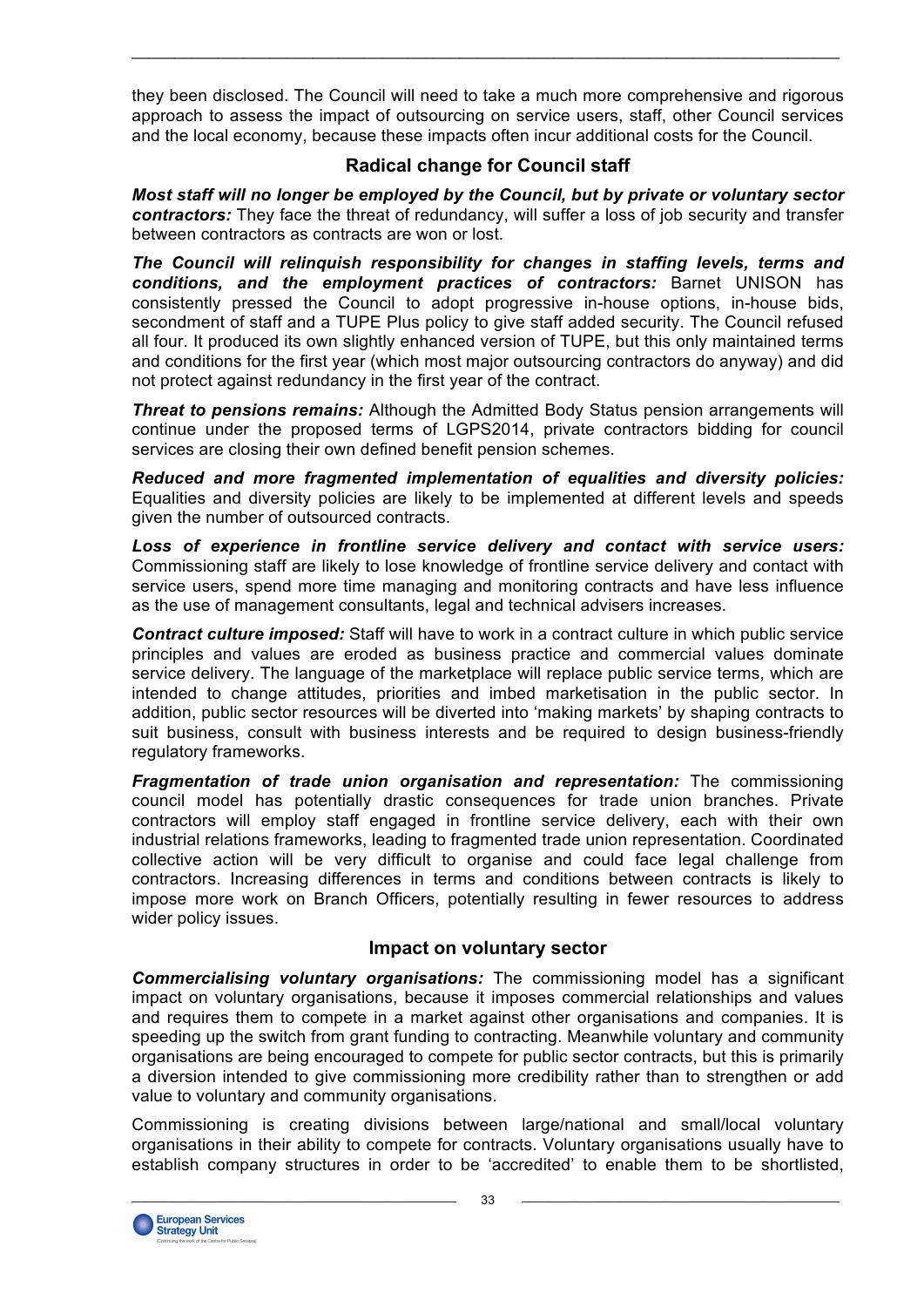which is increasing their administrative costs. Competition is forcing larger voluntary organisations to engage in 'partnerships' with national and transnational companies. They, in turn, are eager to promote their corporate social responsibility and improve their position in the procurement process.

 $\_$  , and the state of the state of the state of the state of the state of the state of the state of the state of the state of the state of the state of the state of the state of the state of the state of the state of the

*Threatened loss of independence:* Many voluntary organisations believe their independence is in jeopardy, because it will be difficult to be both a contractor for the Council delivering public services and simultaneously organise community action and advocate on behalf of the community. Organising for contracting could lead to a change in an organisation's objectives. In this context, the concept of 'partnership' with the Council is flawed.

*Involvement in service design and planning:* Voluntary organisations that wish to have a role in influencing the assessment of needs and the design and planning of services whilst also being a contractor, will find this dual role difficult. It will be difficult to have a dual role, in effect being both client and contractor. A contractor lobbying for changes in public policy is usually regarded as operating as a vested interest.

*Financialisation of commissioning and contracting:* The financialisation (introducing tariffs, charges, tolls and converting income streams such as rents to a lump sum capital value) of public services is extending to the commissioning and procurement process via the increasing focus on payment-by-results and social impact bonds (see planned extension of payment-by-results in Part 2). The ability to defer payment, have a higher proportion of contract payments dependent on the quality of outcomes (over which contractors may only have partial control or influence) and accept higher levels of risk imposes severe constraints on voluntary organisations. Bids will require careful preparation to ensure voluntary organisations do not sign up to contracts that are a financial burden.

The government is extending the setting of tariffs (now extensive in acute treatment in NHS hospitals) to mental health and community services, important areas of voluntary sector activity (Cabinet Office, 2010, p16). This could impose further constraints on voluntary sector contracts.

*High transaction costs:* The objective of a mixed economy or provider market is to increase competition between public, private and voluntary sector providers. However, all contractors win only a percentage of contracts, thus voluntary organisations will have to incorporate the transaction costs incurred in competitive tendering into bids and/or subside them from other activities.

*Inputs, processes, outputs and outcomes are important to the voluntary sector:* Voluntary organisations are being pushed into the 'outcomes only' agenda despite the fact that the quality of inputs and the method or process of service delivery are equally important in services provided by the voluntary sector.

*Employer responsibilities:* Becoming a contractor of public services also means taking on employment responsibilities for the health and welfare of staff and negotiating with trade unions. Taking over contracts where TUPE applies also has additional legal responsibilities.

*Squeezed by market forces:* The combination of the above factors is likely to cause divisions and conflicts of interest between national and local voluntary organisations. Small organisations are likely to be squeezed by market forces. Meanwhile, commissioners will be focused on managing markets, value for money and budget cuts. The £5bn Work Programme resulted in low level of involvement of subcontractors by the prime bidders in the procurement process, a lack of clarity over expected role and payment, low level of referrals and suspicion of prime contractor 'cherry picking' easiest clients, and the transfer of risk down the delivery chain with economic consequences for voluntary organisations (Baring Foundation, 2012).

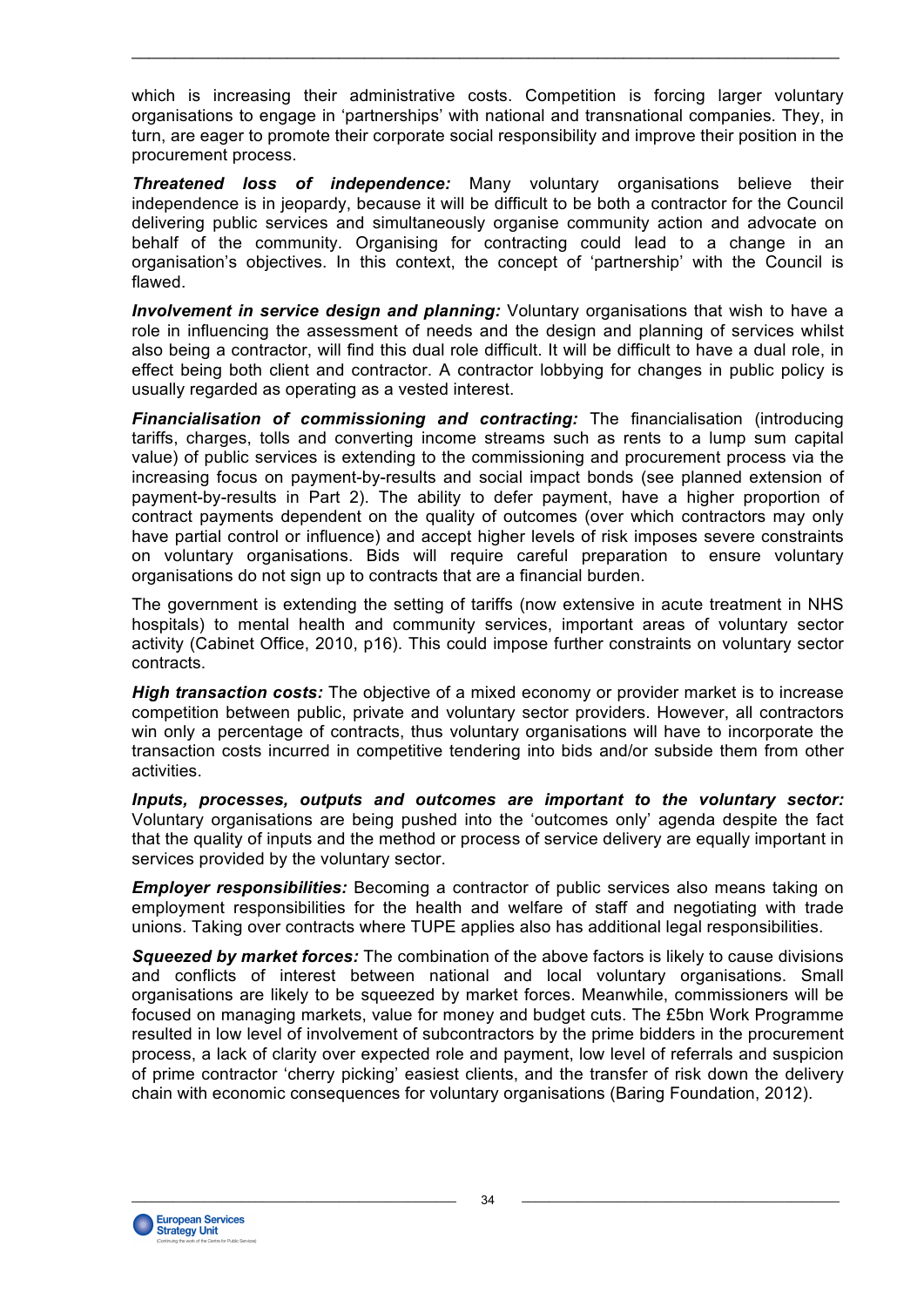# **Longer-term impact of commissioning**

 $\_$  , and the state of the state of the state of the state of the state of the state of the state of the state of the state of the state of the state of the state of the state of the state of the state of the state of the

There is a distinct lack of consideration of the longer-term implications of commissioning, and the Commissioning Council model in particular, in Barnet Council's reorganisation proposals and in the commissioning evidence in general.

- No 2020 vision other than to increase commissioning in most services;
- No plan to deal with the inevitable consolidation of markets and reduction in competition as a result of takeovers and mergers;
- No Plan B if some services have to be brought back in-house or the Commissioning Council model proves to be ineffective, inefficient and/or too costly.

Little or no flexibility is built into the model, because once in-house service delivery skills, experience and organisational structures are lost they will be more difficult and costly to replace.

### **Conclusions**

1. A very large credibility gap exists between the rhetoric and language of commissioning and what it can deliver in practice.

2. The Commissioning Council model is an experiment; there are no fully operating examples from which to draw lessons.

3. Reorganisation of the Council is being treated as an internal matter, when in fact it has a far-reaching impact. There has been no consultation with council taxpayers, service users, staff and trade unions.

4. Commissioning is another neoliberal model being imposed on the public sector by those who are ideologically committed to the marketisation and privatisation of public services and the welfare state.

5. Contracting out/outsourcing has a long history of failure and high costs – the catalogue of IT contracts and PFI projects are just two examples.

6. The withdrawal of grant funding, contracting, commercialisation and wider use of paymentby-results threaten the vital role and viability of local voluntary and community organisations.

7. The commissioning model is intended to reorganise the Council to permanently reduce publicly provided public services and to make service provision more dependent on markets and private contractors.

8. It is also intended to reduce the ability of the Council to influence the local economy and labour market, to regulate markets and to retreat from responsibility for equalities and social justice.

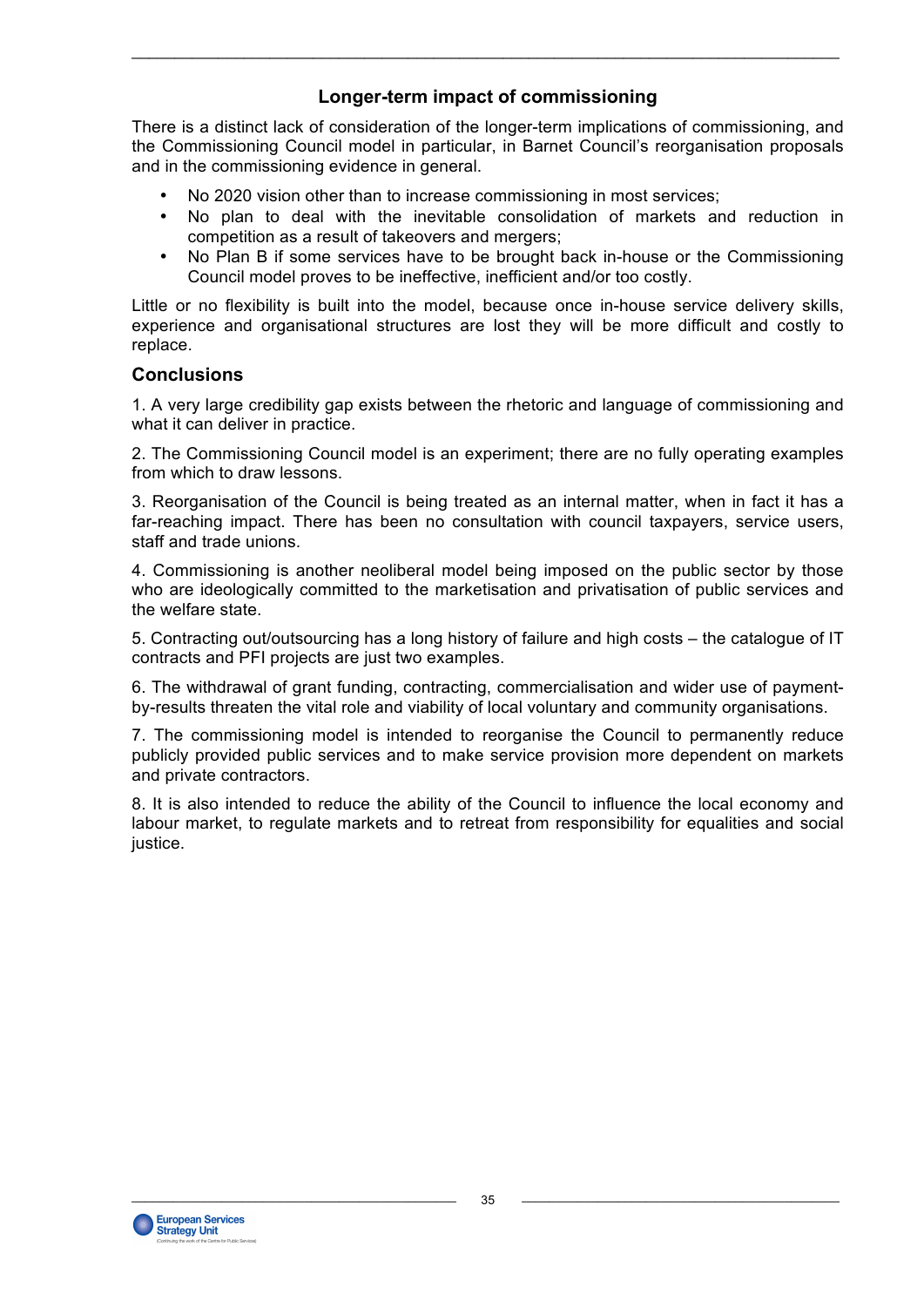# Part 6

 $\_$  , and the state of the state of the state of the state of the state of the state of the state of the state of the state of the state of the state of the state of the state of the state of the state of the state of the

# **There is an alternative**

The alternative to the Commissioning Council model does not require an immediate reorganisation. The Council is under no obligation to conclude the procurement process by awarding a contract. It could prepare a strong case why the bids do not meet local needs and the Council's requirements, value for money and risk objectives and why services should therefore remain in-house.

#### **New transformation**

The Council could immediately adopt the service review and improvement process in the Good Practice Transformation Toolkit (Barnet UNISON, 2010) and commit the Council to public service principles and values. This would introduce bi-annual service reviews with improvement plans and regular assessment by Oversight and Scrutiny. If a service were unable to meet performance standards on a continuing basis, a comprehensive options appraisal would be undertaken to identify the full cost and consequences of alternatives.

The draft Corporate Procurement Strategy (Barnet UNISON, 2009) could be implemented together with rigorous management and monitoring of existing contracts to maximise benefit to Barnet citizens and the local economy. Client and contractor functions could be integrated to ensure joined-up provision.

Arms length companies could be returned in-house. The Council could commit to increasing in-house capability. The role of consultants would be minimised and significant knowledge/skill transfer would be a contractual requirement.

#### **Genuine engagement**

The Council could engage citizens, community organisations, staff and trade unions in the planning and design of services and improve democratic accountability and transparency with disclosure of information essential to support engagement. It should treat citizens as service users, not customers. The transformation objectives and process would be designed to improve the effectiveness and efficiency of service delivery, enhance the coordination and integration of services and remove unnecessary duplication.

#### **Full impact assessment**

All policies and projects would be subject to comprehensive assessment for economic, social, equalities and environmental impacts. The quality of inputs, processes, outputs and outcomes would be built into policies with continuous monitoring and evaluation.

Rigorous monitoring, reporting and reviewing has a key role in improving service delivery, holding service providers to account, assessing employment policies and learning from users and staff about the effectiveness of working methods and processes.

#### **Democratic accountability**

Improving democratic governance, accountability, participation and transparency are a key part of this new approach and provide a platform for real collaboration between public services in Barnet.

A less hierarchical management structure, team working, promoting an organisational learning culture, supported by a training programme to build capability and knowhow, could be the start of a new public service management that would radically improve the effectiveness, efficiency and viability of Barnet Council's services.

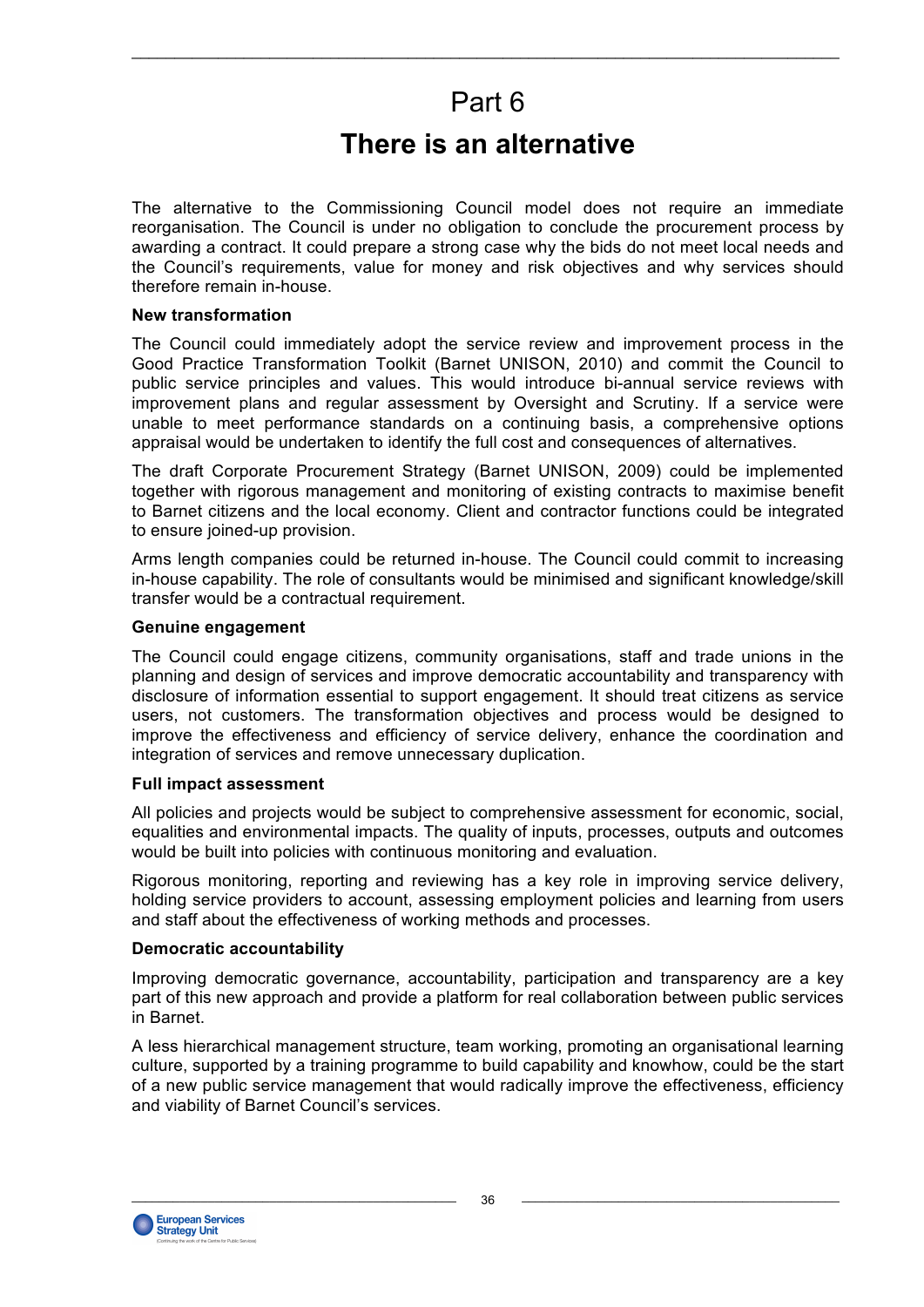# Appendix 1

 $\_$  , and the state of the state of the state of the state of the state of the state of the state of the state of the state of the state of the state of the state of the state of the state of the state of the state of the

# **Key documents produced by UNISON**

The following key documents have been published since autumn 2008 and comprise a comprehensive and rigorous analysis of the Council's One Barnet, easyCouncil and Future Shape policies.

#### **2012**

- Impact of a Commissioning Council in Barnet
- The Barnet Group Ltd Local Authority Trading Company: Privatising Adults and Housing **Services**
- Proposed Transfer of the Housing Service to Barnet Homes and the Barnet Group
- Assessment of the Customer Services and New Support Services Business Case Update

#### **2011**

- Analysis of Business Case New Support & Customer Services Project
- Briefing No. 8: One Barnet Programme Hendon Cemetery and Crematoria UNISON supports capital investment but not outsourcing
- Briefing No. 9: Greenwich Leisure contract to be reviewed
- Barnet Competitive Dialogue Protocol
- Analysis of Business Case for Local Authority Trading Company
- Analysis of Development and Regulatory Services Business Case
- CSO/NSO Options Appraisal: Trade union response

#### **2010**

- Critique of Development & Public Health Services Options Appraisal
- One Barnet Critique
- Critique of Barnet Council's Options Appraisal of Adult Social Care In-House Provider Services
- The Economic Case for In-House Options and Bids
- Future Shape Questions
- Frequently Asked Questions of Barnet Council's Future Shape
- Good Practice Transformation Toolkit
- Briefing No. 7: The impact and performance of management buyouts, social enterprises and mutual models
- Protocol: Service Review, Options Appraisal and Procurement.

#### **2009**

- Corporate Procurement Strategy for the London Borough of Barnet
- Future Shape of the Council Comments on Phase 2 Cabinet and Interim Reports
- Future of Hendon Cemetery and Crematorium Implications for Future Shape

#### **2008**

- Failure to Assess Options for Future Shape of the Council
- The Flaws in Barnet's Commissioning and Procurement Policy: Future Shape of the Council.
- Briefing Paper 1 Assessment of strategic hub
- Briefing Paper 2 Public Service Principles and Values
- Briefing Paper 3 Employment Charter.
- Briefing Paper 4 Scope of Contract Reviews
- Briefing Paper 5 Service transformation
- Briefing Paper 6 Service delivery models

Available from : http://www.european-services-strategy.org.uk/publications/publicbodies/transformation-and-public-service-reform/

Barnet UNISON: http://www.barnetunison.me.uk/

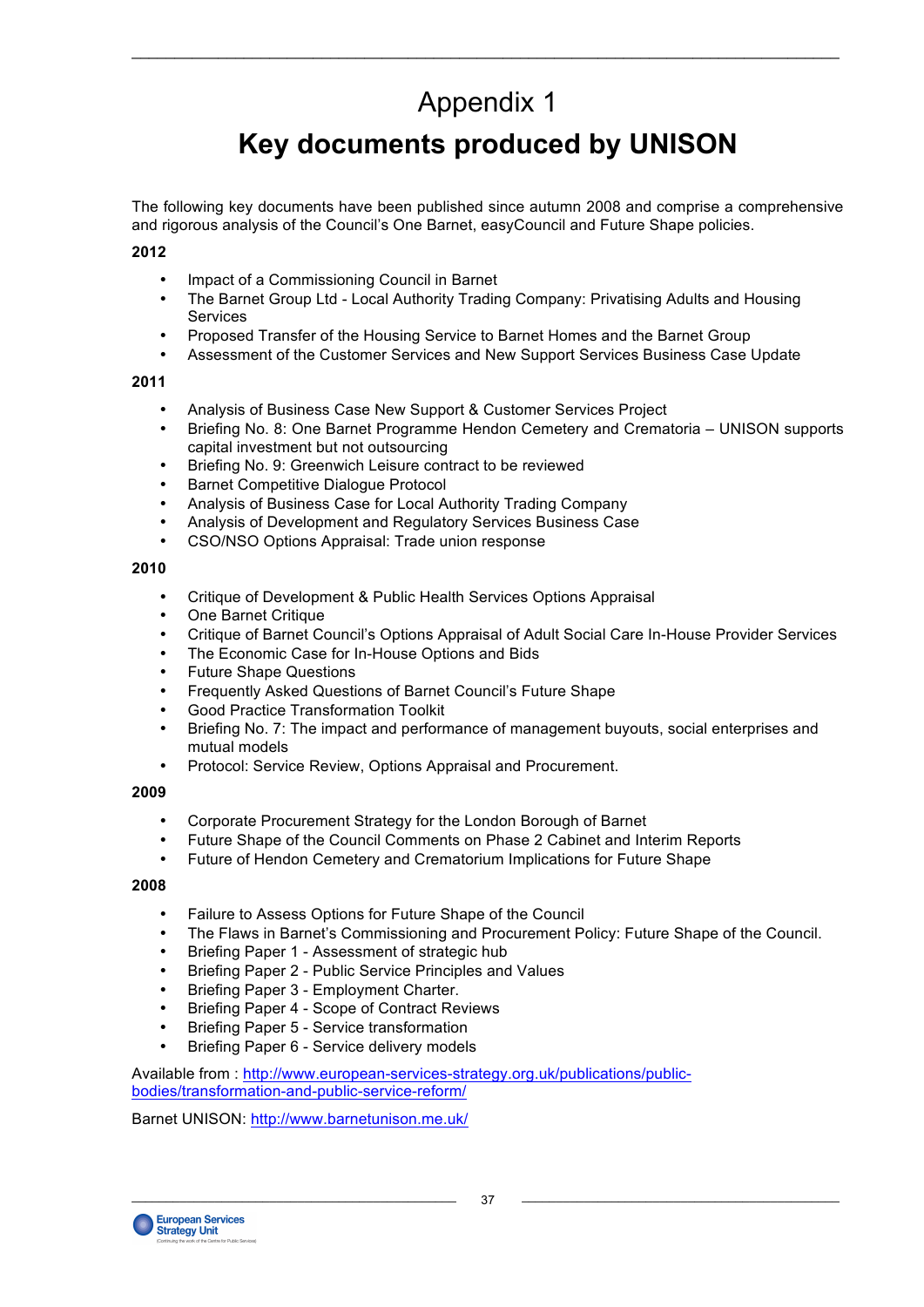# Appendix 2

 $\_$  , and the state of the state of the state of the state of the state of the state of the state of the state of the state of the state of the state of the state of the state of the state of the state of the state of the

# **Key Adult Social Services Audit Issues Reported to Audit Committee: October 2005 – April 2012**

|                | Date of<br><b>Audit</b><br><b>Committee</b> | Item<br>No.                  | <b>Committee Paper Link</b>                                                                                  | <b>Summary of Key Issues</b>                                                                                                                                                                                                                                         |
|----------------|---------------------------------------------|------------------------------|--------------------------------------------------------------------------------------------------------------|----------------------------------------------------------------------------------------------------------------------------------------------------------------------------------------------------------------------------------------------------------------------|
| 1              | 10/10/2005                                  | $\overline{7}$<br>Page 3     | http://committeepapers.barnet.g<br>ov.uk/Data/Audit%20Committee/<br>200510101900/Agenda/Docume<br>nt%204.pdf | Poor Inter-Agency working under<br>Swift/Performance Management audit.                                                                                                                                                                                               |
| $\overline{2}$ | 15/02/2006                                  | $\overline{7}$<br>Page 5     | http://committeepapers.barnet.g<br>ov.uk/Data/Audit%20Committee/<br>200602151900/Agenda/Docume<br>nt%204.pdf | Follow-up audit shows non-<br>implementation of recommendations on<br>Swift/Performance Management audit.                                                                                                                                                            |
| 3              | 04/04/2006                                  | $\overline{7}$<br>Page<br>21 | http://committeepapers.barnet.g<br>ov.uk/Data/Audit%20Committee/<br>200604041900/Agenda/Docume<br>nt%204.pdf | 2005/6 audit review of the Reviewing Team<br>deferred to 2006/7.<br>Follow-up audits planned for the two<br>2005/6 audits on Procurement and<br><b>Contract Management and Strategic</b><br>Planning & Health Partnership.                                           |
| 4              | 20/06/2006                                  | $\overline{7}$<br>Page 8     | http://committeepapers.barnet.g<br>ov.uk/Data/Audit%20Committee/<br>200606201900/Agenda/Docume<br>nt%204.pdf | Direct Payments audit -14 priority 1<br>recommendations out of 23. Contract<br>Monitoring audit - 4 priority 1<br>recommendations out of 6. Strategic<br>Health Partnership - 3 priority 1<br>recommendations out of 10.                                             |
| 5              | 16/11/2006                                  | 6<br>Page<br>16              | http://committeepapers.barnet.g<br>ov.uk/Data/Audit%20Committee/<br>200611161900/Agenda/Docume<br>nt%203.pdf | 14 planned audits not started with Adult<br>Social Services, including Direct Payment<br>follow-up, Contract Monitoring follow-up,<br>Strategic Health Partnership follow-up,<br>Homecare audit deferred from 2005/6<br>etc. - reason Core Remodelling<br>Programme. |
| 6              | 20/03/2007                                  | 11<br>Pages<br>$11 - 13$     | http://committeepapers.barnet.g<br>ov.uk/Data/Audit%20Committee/<br>200703201900/Agenda/Docume<br>nt%208.pdf | A number of follow-ups included in the<br>2007/8 Internal Audit Plan - but no trace<br>of Homecare audit or the follow-up of<br>Contract Monitoring audit. Instead of audit<br>type jobs a number of projects set up.                                                |
| 6              | 28/06/2007                                  | 6<br>Pages<br>13 & 27        | http://committeepapers.barnet.g<br>ov.uk/Data/Audit%20Committee/<br>200706281900/Agenda/Docume<br>nt%203.pdf | Page 13: No Assurance opinion on<br>Learning Disabilities.<br>Pages 27 &28: shows 6 deferred and 8<br>cancelled audits - Core Remodelling - the<br>main reason.                                                                                                      |
| 7              | 05/12/2007                                  | 6<br>Page<br>15              | http://committeepapers.barnet.g<br>ov.uk/Data/Audit%20Committee/<br>200712051900/Agenda/Docume<br>nt%203.pdf | Page 15: No Assurance opinion on<br>Income and Assessment.                                                                                                                                                                                                           |
| 8              | 19/03/2008                                  | 6<br>Pages<br>$10 - 12$      | http://committeepapers.barnet.g<br>ov.uk/Data/Audit%20Committee/<br>200803191900/Agenda/Docume<br>nt%203.pdf | Audit Plan for 2008/9 - only two systems<br>audit reviews within Adult Social Services.                                                                                                                                                                              |

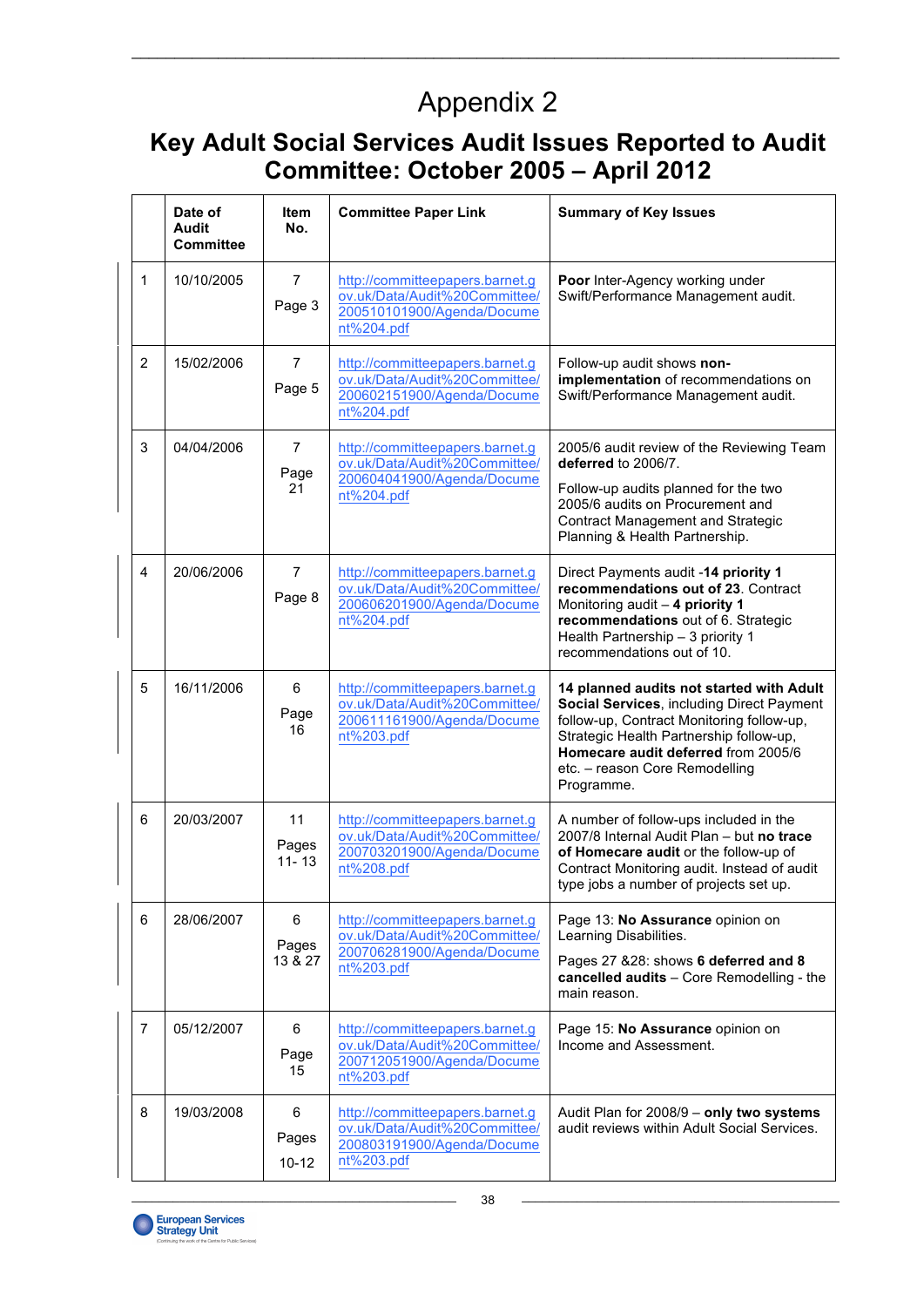|    | Date of<br>Audit<br><b>Committee</b> | <b>Item</b><br>No.                 | <b>Committee Paper Link</b>                                                                                                                 | <b>Summary of Key Issues</b>                                                                                                                                              |
|----|--------------------------------------|------------------------------------|---------------------------------------------------------------------------------------------------------------------------------------------|---------------------------------------------------------------------------------------------------------------------------------------------------------------------------|
| 10 | 09/12/2008                           | 6<br>Page<br>13                    | http://committeepapers.barnet.g<br>ov.uk/Data/Audit%20Committee/<br>200812091900/Agenda/Docume<br>nt%203.pdf                                | Page 13: No Assurance opinion on<br>Customer Billing.                                                                                                                     |
| 11 | 10/03/2009                           | 7<br>Pages<br>$24 - 27$            | http://committeepapers.barnet.g<br>ov.uk/Data/Audit%20Committee/<br>200903101900/Agenda/Docume<br>nt%203.pdf                                | Page 24: Internal Audit Plan for 2009/10<br>includes audit of Procurement.<br>Page 26: Adult Social Services<br>Management refuse 4 Internal Audit<br>recommended audits. |
| 12 | 29/06/2009                           | 6<br>Pages<br>$10, 14-$<br>18 & 30 | http://committeepapers.barnet.g<br>ov.uk/Data/Audit%20Committee/<br>200906291900/Agenda/Docume<br>nt%203.pdf                                | Pages 14-18: No Assurance opinions for<br>Meals and Telecare Services.<br>Page 30: Cancellation of 3 audits.                                                              |
| 13 | 29/09/2009                           | 8<br>Page 3                        | http://committeepapers.barnet.g<br>ov.uk/Data/Audit%20Committee/<br>200909291900/Agenda/Docume<br>nt%204.pdf                                | Page 3: Management slow in<br>implementing recommendations on<br>Customer Billing.                                                                                        |
| 14 | 16/12/2009                           | 6<br>Pages<br>20-30                | http://committeepapers.barnet.g<br>ov.uk/Data/Audit%20Committee/<br>200912161900/Agenda/Docume<br>nt%203.pdf                                | Pages 20 - 30: No Assurance opinions<br>given for Blue Badge, Appointeeship and<br>Deputyship audits.                                                                     |
| 15 | 16/12/2009                           | 10                                 | http://committeepapers.barnet.g<br>ov.uk/Data/Audit%20Committee/<br>200912161900/Agenda/Docume<br>nt%207.pdf                                | Adult Social Services Risk Register                                                                                                                                       |
| 16 | 11/03/2010                           | 11<br>Page<br>15                   | http://committeepapers.barnet.g<br>ov.uk/Data/Audit%20Committee/<br>201003111900/Agenda/Docume<br>nt%208.pdf                                | Page 15: Only 3 audits identified for<br>Adult Social Services in Internal Audit Plan<br>2010/11.                                                                         |
| 17 | 21/09/2010                           | $\overline{7}$<br>Page 5           | http://committeepapers.barnet.g<br>ov.uk/Data/Audit%20Committee/<br>201009211900/Agenda/Docume<br>nt%203.pdf                                | Page 5: Limited Assurance on<br>Procurement in ASS.                                                                                                                       |
| 18 | 24/03/2011                           | $\overline{7}$                     | http://committeepapers.barnet.g<br>ov.uk/Data/Audit%20Committee/<br>201103241900/Agenda/Docume<br>nt%203.pdf                                | Two audits with 'no' assurance opinions<br>reported in the Internal Audit Progress<br>Report.                                                                             |
| 19 | 16/06/2011                           | $\overline{7}$<br>Page<br>15       | http://committeepapers.barnet.g<br>ov.uk/Data/Audit%20Committee/<br>201106161830/Agenda/Docume<br>nt%205.pdf                                | Page 15: Only 3 audits completed for<br>2010/11 with one No Assurance and two<br>Limited Assurance opinions.                                                              |
| 20 | 26/04/2012                           | $\overline{7}$                     | http://committeepapers.barnet.g<br>ov.uk/documents/s1142/Internal<br>%20Audit%20RM%20and%20C<br>AFT%20Annual%20Plan%20-<br>%20Appdx%20A.pdf | Internal Audit Plan for 2011/12 not<br>submitted to Internal Audit Committee<br>before the commencement of the financial<br>year.                                         |

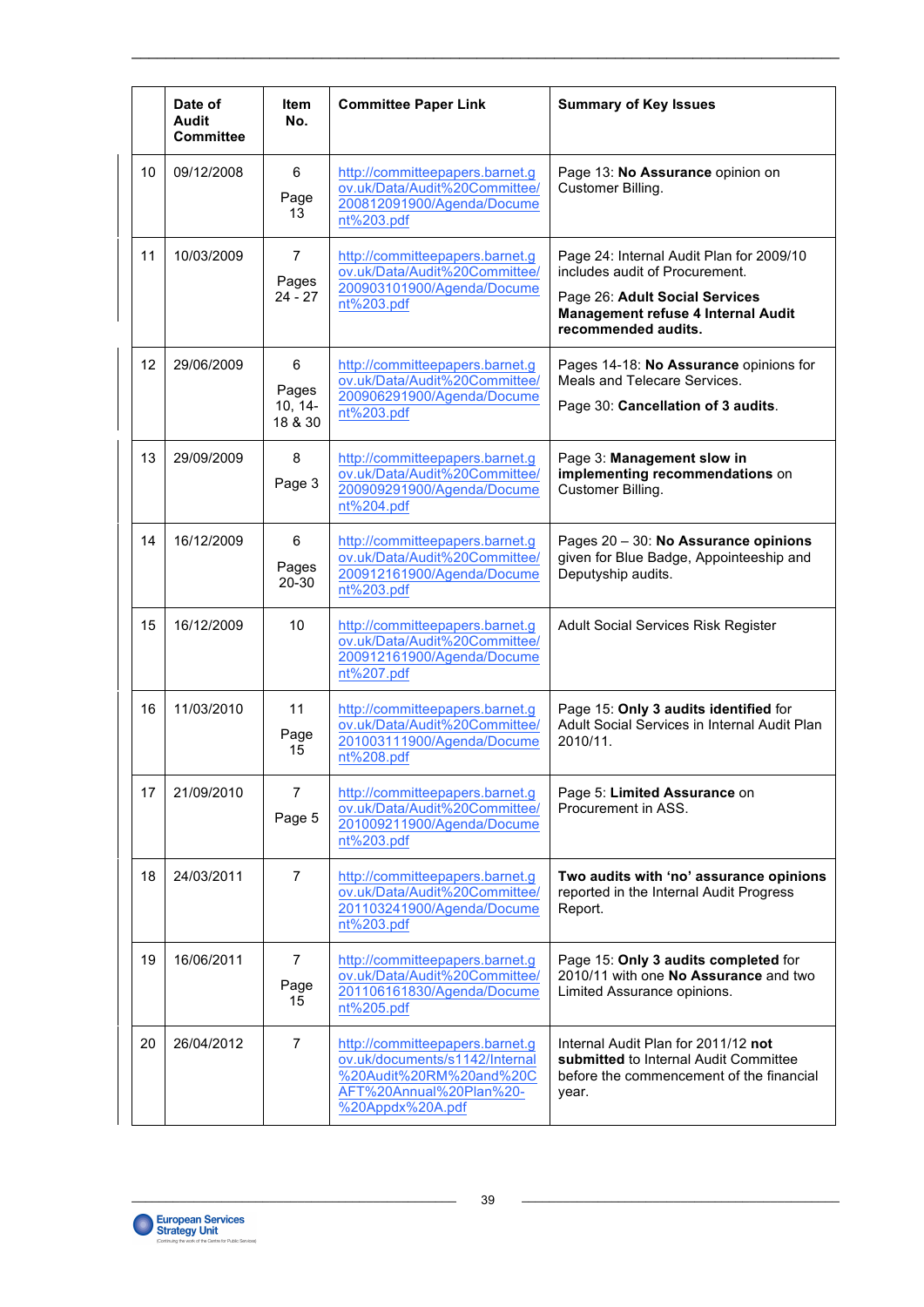# **References**

 $\_$  , and the state of the state of the state of the state of the state of the state of the state of the state of the state of the state of the state of the state of the state of the state of the state of the state of the

Audit Commission (2008) For better, for worse: Value for money in strategic service delivery partnerships, January, London, http://www.audit-

commission.gov.uk/SiteCollectionDocuments/AuditCommissionReports/NationalStudies/ForBetterOrWo rseJan08REP.pdf

Barnet UNISON (2011) CSO/NSO Options Appraisal: Trade Union Response, February, London, http://www.european-services-strategy.org.uk/publications/public-bodies/transformation-and-publicservice-reform/barnet-cso-nso-critique.pdf

Barnet UNISON (2011) Analysis of Business Case: New Support & Customer Services Project, June, London, http://www.european-services-strategy.org.uk/publications/public-bodies/transformation-andpublic-service-reform/analysis-of-business-case-for-600m-750m-new-support-customer-servicesproject-london-borough-of-barnet.pdf

Brighton and Hove City Council (2010) Creating a Council the City Deserves – a transformation programme, Report to Cabinet, 22 April, http://present.brightonhove.gov.uk/Published/C00000120/M00001996/AI00014134/\$Item209CreatingaCounciltheCityDeserve satransformationprogrammeforBrightonHoveCityCouncil.doc.pdf

Brighton and Hove City Council (2010) Intelligent Commissioning (A Social and Economic Case) Report Cabinet, Item 209, Appendix 2, http://present.brightonhove.gov.uk/Published/C00000120/M00001996/AI00014134/\$Item209Appendix2.doc.pdf

Brighton and Hove City Council (2010) Creating a Council the City Deserves – a new organisational structure, Report to Cabinet by Chief Executive, 27 May, Agenda Item 11, http://present.brightonhove.gov.uk/Published/C00000120/M00001997/AI00014495/\$Item11CreatingaCounciltheCityDeserves .doc.pdf

Cabinet Office (1996) Competing for Quality Policy Review, London.

Cabinet Office (2008) Excellent and Fairness: Achieving world class public services, London, http://webarchive.nationalarchives.gov.uk/+/http://www.cabinetoffice.gov.uk/media/cabinetoffice/strateg y/assets/publications/world\_class\_public\_services.pdf

Cabinet Office (2011) Open Public Services White Paper, Cm 8145, London, http://files.openpublicservices.cabinetoffice.gov.uk/OpenPublicServices-WhitePaper.pdf

Cabinet Office (2012) Open Public Services 2012, London, http://files.openpublicservices.cabinetoffice.gov.uk/HMG\_OpenPublicServices\_web.pdf

Cornwall County Council (2011) Governance of Alternative Service Delivery, Report by Council Leader to Cabinet, 31 October, Truro.

https://democracy.cornwall.gov.uk/documents/s36455/Governance%20of%20Alternative%20Service%2 0Delivery.pdf

Cornwall County Council (2011) Guidance Note on commissioning and governance in the control of alternative service delivery vehicles owned or controlled by Cornwall Council, Report to Cabinet, 31 October, Truro.

https://democracy.cornwall.gov.uk/documents/s36454/Governance%20of%20Alternative%20Service%2 0Delivery%20-%20Appendix%201.pdf

Department for Communities and Local Government (2008) Creating Strong, Safe and Prosperous Communities, Statutory Guidance, London. http://www.communities.gov.uk/documents/localgovernment/pdf/885397.pdf

Department for Communities and Local Government (2008) National Procurement Strategy for Local Government – Final Report, London. http://www.communities.gov.uk/documents/localgovernment/pdf/725180.pdf

Department for Communities and Local Government (2012) Community Right to Challenge: Statutory

Guidance, May, London, http://www.communities.gov.uk/documents/localgovernment/pdf/2148165.pdf

Department of the Environment (1993) Competition and Service: The Impact of the Local Government Act 1988, HMSO, London.

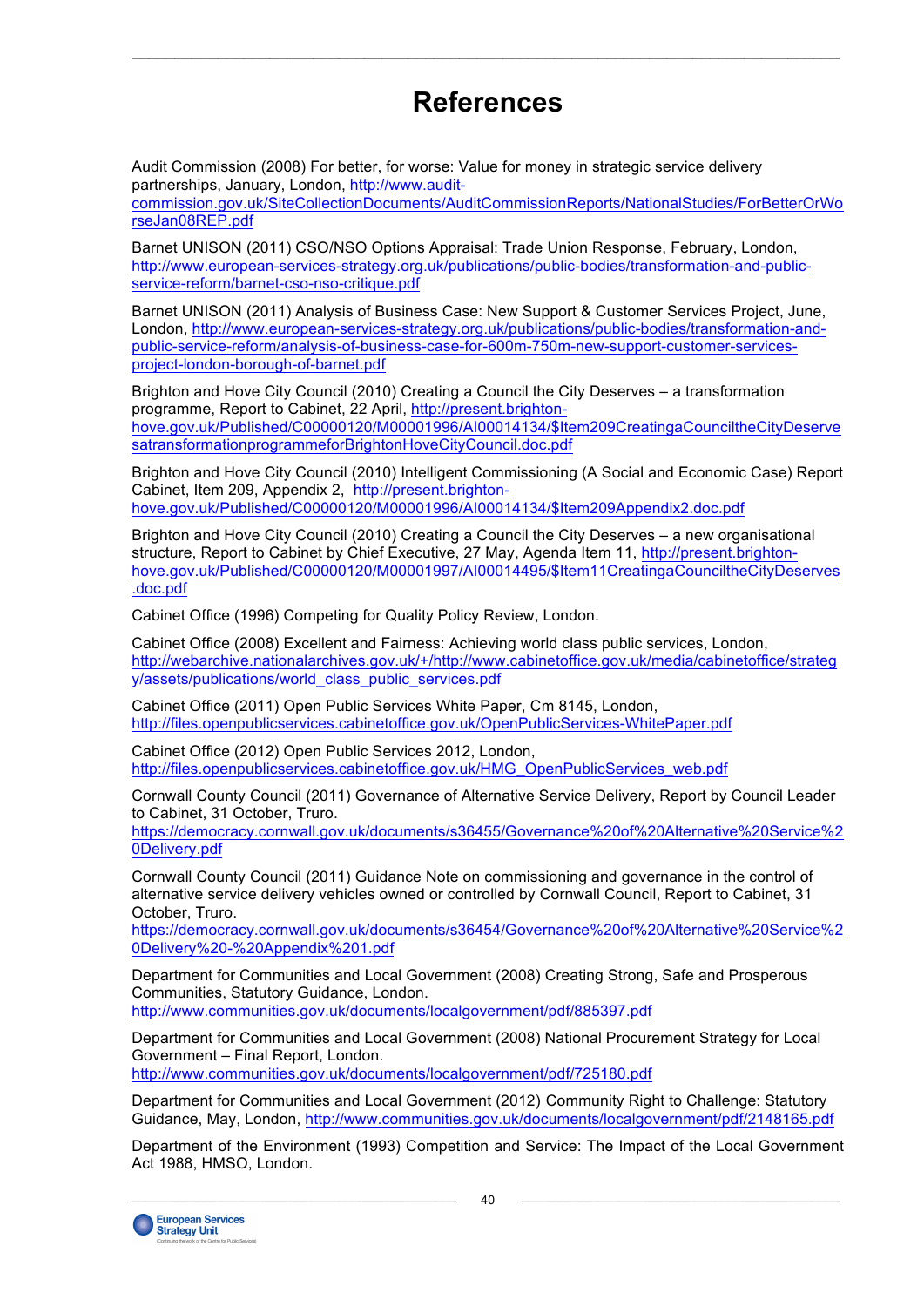Department of the Environment (1997) CCT and Local Authority Blue-Collar Services, London.

Equal Opportunities Commission (1995) The Gender Impact of CCT in Local Government, summary available at http://www.european-services-strategy.org.uk/outsourcing-ppp-library/equalities-and-socialjustice-impacts/the-gender-impact-of-cct-in-local-government-s/gender-inpact-cct.pdf

 $\_$  , and the state of the state of the state of the state of the state of the state of the state of the state of the state of the state of the state of the state of the state of the state of the state of the state of the

European Services Strategy Unit (2007a) Cost Overruns, Delays and Terminations: 105 outsourced public sector ICT projects, Research Report No 3, http://www.european-servicesstrategy.org.uk/publications/essu-research-reports/essu-research-report-no-3-cost-overruns-delays/

European Services Strategy Unit (2011) PPP Database: Strategic Service-delivery Partnerships, November, www.european-services-strategy.org.uk/ppp-database/

Grant Thornton (2010) London Borough of Barnet: Review of the Governance Arrangements of the One Barnet Programme, September, London.

House of Commons Health Committee (2010) Commissioning, Fourth Report of Sessions 2009-10, Vol. 1, HC 268-1, London.

http://www.publications.parliament.uk/pa/cm200910/cmselect/cmhealth/268/268i.pdf

House of Commons Public Accounts Committee (2011) Lessons from PFI and other projects, HC 1201, September, London.

http://www.publications.parliament.uk/pa/cm201012/cmselect/cmpubacc/1201/1201.pdf

Institute for Government (2010) The State of Commissioning: Preparing Whitehall for outcomes-based commissioning,

http://www.instituteforgovernment.org.uk/sites/default/files/publications/The%20state%20of%20commis sioning.pdf

Institute for Government (2012) Testing New Commissioning Models: A guide to help policy makers learn about publically funded markets, London.

http://www.instituteforgovernment.org.uk/sites/default/files/publications/Testing%20new%20commission ing%20models.pdf

Local Government Chronicle (2012) Commissioning groups to be larger than former trusts, 6 June, London.

Local Government Group (2011) Understanding commissioning: A practical guide for the culture and sport sector, June, London, http://www.local.gov.uk/c/document\_library/get\_file?uuid=8d813f21-314e-4b63-8f6d-dccaa746ac4a&groupId=10171

London Borough of Barnet (2011) Care Home Contract – Final Decision of Catalyst Housing Arbitration, Report to Cabinet Resources Committee, 2 March, London, http://barnet.moderngov.co.uk/Data/Cabinet%20Resources%20Committee/201103021900/Agenda/Doc ument%204.pdf

London Borough of Barnet (2011a) Catalyst Care Home Contract Renegotiation, Report to Cabinet Resources Committee, 7 November, London,

http://barnet.moderngov.co.uk/Data/Cabinet%20Resources%20Committee/201111071900/Agenda/Doc ument%206.pdf

London Borough of Barnet (2011b) MetPro Rapid Response Internal Audit Report, Report to Audit Committee, 16 June, London,

http://barnet.moderngov.co.uk/Data/Audit%20Committee/201106161830/Agenda/Document%204.pdf

London Borough of Barnet (2011c) Update on admitted body organisations issues and revised monitoring arrangements, Report to Pension Fund Committee, 22 June, London, http://barnet.moderngov.co.uk/Data/Pension%20Fund%20Committee/201106221900/Agenda/Docume nt%207.pdf

London Borough of Barnet (2011d) Leisure Contract Review, Report to Cabinet Resources Committee, 27 September, London,

http://barnet.moderngov.co.uk/Data/Cabinet%20Resources%20Committee/201109271900/Agenda/Doc ument%2013.pdf

London Borough of Barnet (2011) Adults' and Children's Services Contracts, Report to Cabinet Resources Committee, 7 November, London,

http://barnet.moderngov.co.uk/Data/Cabinet%20Resources%20Committee/201111071900/Agenda/Doc ument%208.pdf